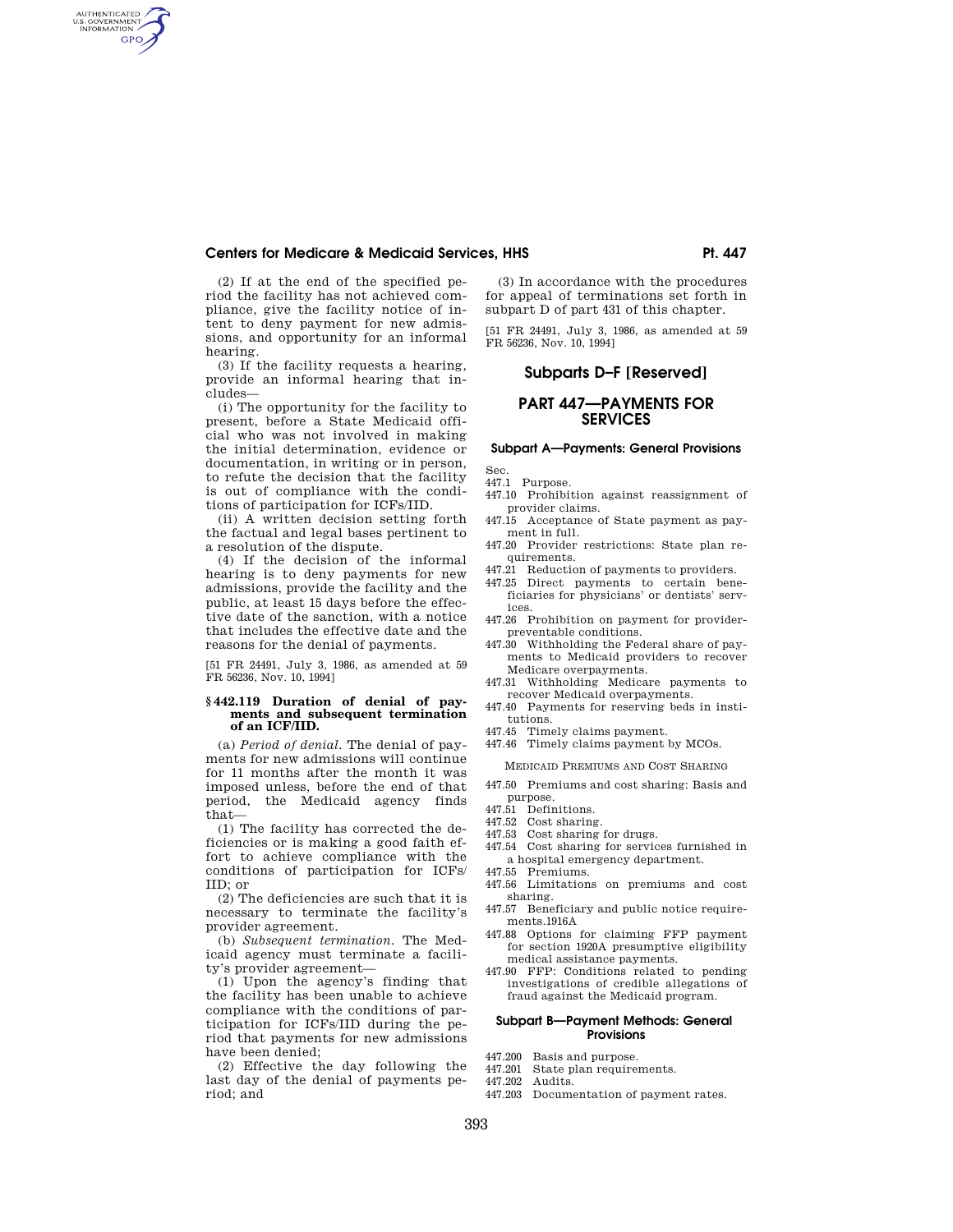- 447.204 Encouragement of provider participation.
- 447.205 Public notice of changes in Statewide methods and standards for setting payment rates.

## **Subpart C—Payment For Inpatient Hospital and Long-Term Care Facility Services**

447.250 Basis and purpose.

#### PAYMENT RATES

- 447.251 Definitions.
- 447.252 State plan requirements.
- 447.253 Other requirements.
- 447.255 Related information.
- 447.256 Procedures for CMS action on assurances and State plan amendments.

#### FEDERAL FINANCIAL PARTICIPATION

447.257 FFP: Conditions relating to institutional reimbursement.

#### UPPER LIMITS

- 447.271 Upper limits based on customary charges.
- 447.272 Inpatient services: Application of upper payment limits.

#### SWING-BED HOSPITALS

447.280 Hospital providers of NF services (swing-bed hospitals).

#### **Subpart D [Reserved]**

### **Subpart E—Payment Adjustments for Hospitals That Serve a Disproportionate Number of Low-Income Patients**

- 447.294 Medicaid disproportionate share hospital (DSH) allotment reductions for Federal fiscal year 2014 and Federal fiscal year 2015.
- 447.296 Limitations on aggregate payments for disproportionate share hospitals for the period January 1, 1992 through September 30, 1992.
- 447.297 Limitations on aggregate payments for disproportionate share hospitals beginning October 1, 1992.
- 447.298 State disproportionate share hospital allotments.
- 447.299 Reporting requirements.

## **Subpart F—Payment Methods for Other Institutional and Noninstitutional Services**

- 447.300 Basis and purpose.
- 447.302 State plan requirements.
- 447.304 Adherence to upper limits; FFP.

OUTPATIENT HOSPITAL AND CLINIC SERVICES

447.321 Outpatient hospital and clinic services: Application of upper payment limits.

# **§ 447.1 42 CFR Ch. IV (10–1–14 Edition)**

OTHER INPATIENT AND OUTPATIENT FACILITIES

- 447.325 Other inpatient and outpatient facil-
- ity services: Upper limits of payment.
- 447.342 [Reserved]

## PREPAID CAPITATION PLANS

447.362 Upper limits of payment: Nonrisk contract.

#### RURAL HEALTH CLINIC SERVICES

447.371 Services furnished by rural health clinics.

### **Subpart G—Payments for Primary Care Services Furnished by Physicians**

- 447.400 Primary care services furnished by physicians with a specified specialty or subspecialty.
- 447.405 Amount of required minimum payments.
- 447.410 State plan requirements.
- 447.415 Availability of Federal financial participation (FFP).

## **Subpart H [Reserved]**

## **Subpart I—Payment for Drugs**

- 447.500 Basis and purpose.
- 447.502 Definitions.
- 447.504 [Reserved]
- 447.505 Determination of best price.
- 447.506 Authorized generic drugs.
- 447.508 Exclusion from best price of certain sales at a nominal price.
- 447.510 Requirements for manufacturers.
- 447.512 Drugs: Aggregate upper limits of payment.
- 447.514 [Reserved]
- 447.516 Upper limits for drugs furnished as part of services.
- 447.518 State plan requirements, findings and assurances.
- 447.520 FFP: Conditions relating to physician-administered drugs.

AUTHORITY: Sec. 1102 of the Social Security Act (42 U.S.C. 1302).

SOURCE: 43 FR 45253, Sept. 29, 1978, unless otherwise noted.

## **Subpart A—Payments: General Provisions**

## **§ 447.1 Purpose.**

This subpart prescribes State plan requirements, FFP limitations and procedures concerning payments made by State Medicaid agencies for Medicaid services.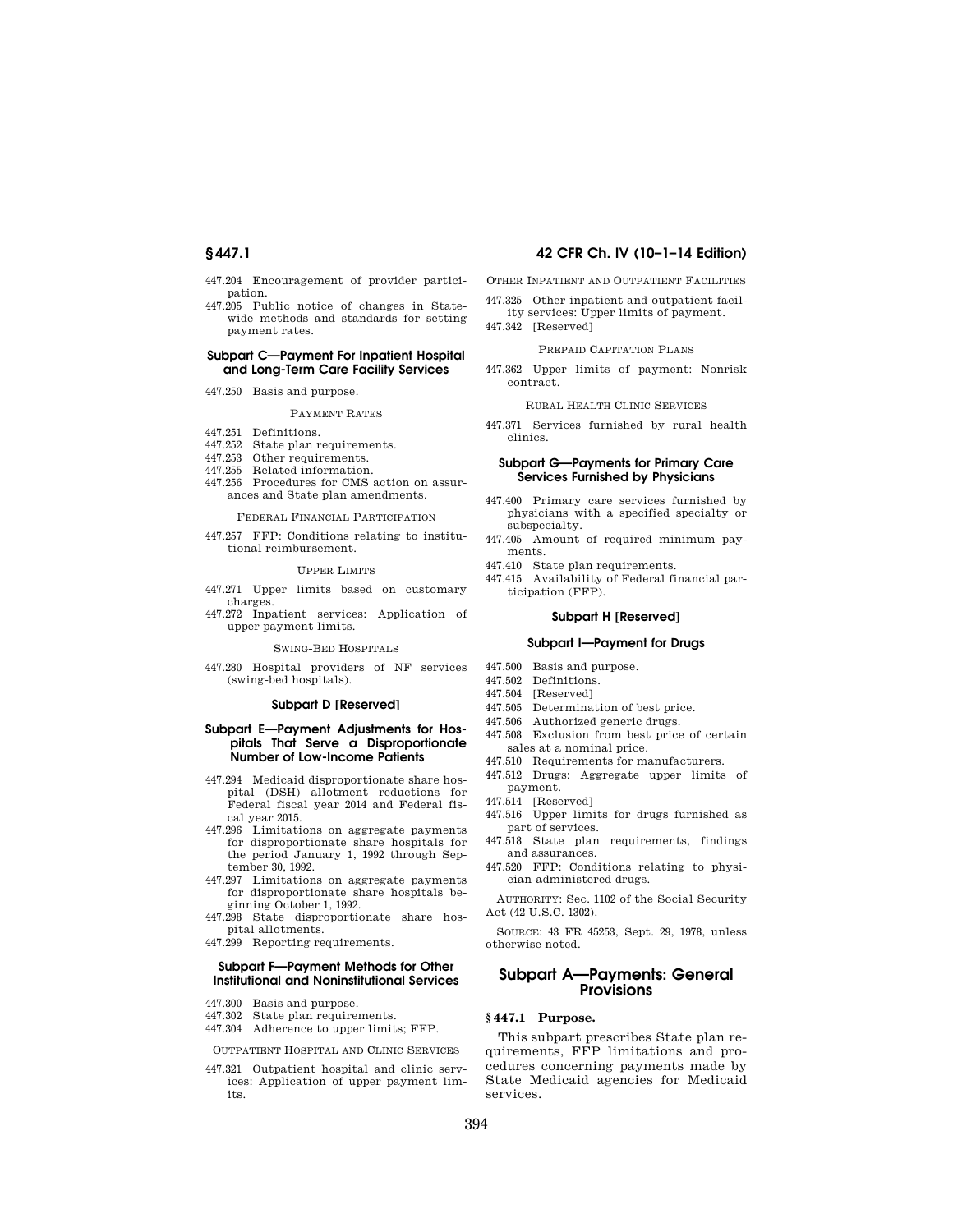## **§ 447.10 Prohibition against reassignment of provider claims.**

(a) *Basis and purpose.* This section implements section 1902(a)(32) of the Act which prohibits State payments for Medicaid services to anyone other than a provider or beneficiary, except in specified circumstances.

(b) *Definitions.* For purposes of this section:

*Facility* means an institution that furnishes health care services to inpatients.

*Factor* means an individual or an organization, such as a collection agency or service bureau, that advances money to a provider for accounts receivable that the provider has assigned, sold or transferred to the individual organization for an added fee or a deduction of a portion of the accounts receivable. Factor does not include a business representative as described in paragraph (f) of this section.

*Organized health care delivery system*  means a public or private organization for delivering health services. It includes, but is not limited to, a clinic, a group practice prepaid capitation plan, and a health maintenance organization.

(c) *State plan requirements.* A State plan must provide that the requirements of paragraphs (d) through (h) of this section are met.

(d) *Who may receive payment.* Payment may be made only—

(1) To the provider; or

(2) To the beneficiary if he is a noncash beneficiary eligible to receive the payment under §447.25; or

(3) In accordance with paragraphs (e), (f), and (g) of this section.

(e) *Reassignments.* Payment may be made in accordance with a reassignment from the provider to a government agency or reassignment by a court order.

(f) *Business agents.* Payment may be made to a business agent, such as a billing service or an accounting firm, that furnishes statements and receives payments in the name of the provider, if the agent's compensation for this service is—

(1) Related to the cost of processing the billing;

(2) Not related on a percentage or other basis to the amount that is billed or collected; and

(3) Not dependent upon the collection of the payment.

(g) *Individual practitioners.* Payment may be made to—

(1) The employer of the practitioner, if the practitioner is required as a condition of employment to turn over his fees to the employer;

(2) The facility in which the service is provided, if the practitioner has a contract under which the facility submits the claim; or

(3) A foundation, plan, or similar organization operating an organized health care delivery system, if the practitioner has a contract under which the organization submits the claim.

(4) In the case of a class of practitioners for which the Medicaid program is the primary source of service revenue, payment may be made to a third party on behalf of the individual practitioner for benefits such as health insurance, skills training and other benefits customary for employees.

(h) *Prohibition of payment to factors.*  Payment for any service furnished to a beneficiary by a provider may not be made to or through a factor, either directly or by power of attorney.

[43 FR 45253, Sept. 29, 1978, as amended at 46 FR 42672, Aug. 24, 1981; 61 FR 38398, July 24, 1996; 79 FR 3039, Jan. 16, 2014]

#### **§ 447.15 Acceptance of State payment as payment in full.**

A State plan must provide that the Medicaid agency must limit participation in the Medicaid program to providers who accept, as payment in full, the amounts paid by the agency plus any deductible, coinsurance or copayment required by the plan to be paid by the individual. The provider may only deny services to any eligible individual on account of the individual's inability to pay the cost sharing amount imposed by the plan in accordance with §447.52(e). The previous sentence does not apply to an individual who is able to pay. An individual's inability to pay does not eliminate his or her liability for the cost sharing charge.

[78 FR 42307, July 15, 2013]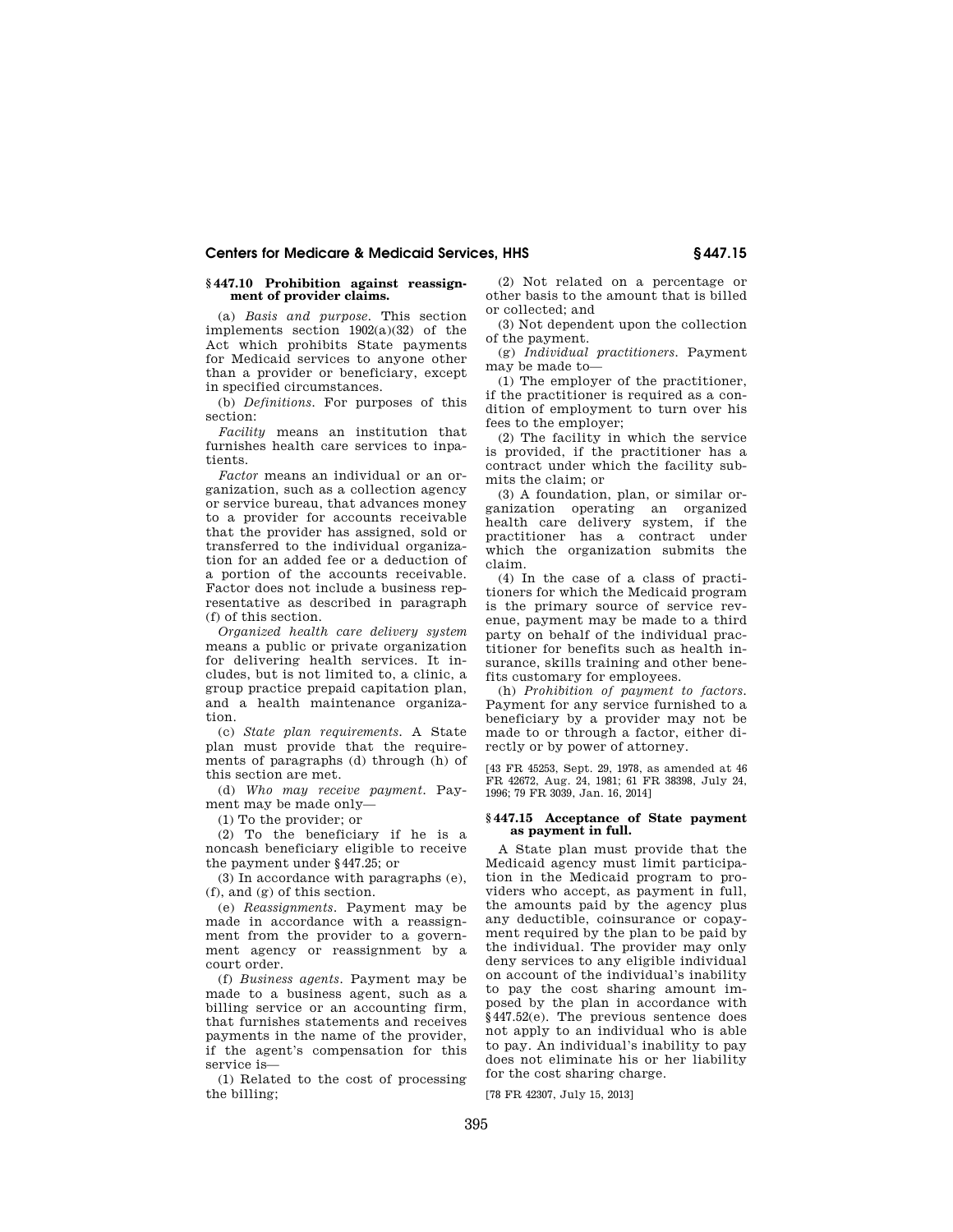## **§ 447.20 Provider restrictions: State plan requirements.**

A State plan must provide for the following:

(a) In the case of an individual who is eligible for medical assistance under the plan for service(s) for which a third party or parties is liable for payment, if the total amount of the established liability of the third party or parties for the service is—

(1) Equal to or greater than the amount payable under the State plan (which includes, when applicable, costsharing payments provided for in §§447.52 through 447.54), the provider furnishing the service to the individual may not seek to collect from the individual (or any financially responsible relative or representative of that individual) any payment amount for that service; or

(2) Less than the amount payable under the State plan (including cost sharing payments set forth in §§447.52 through 447.54), the provider furnishing the service to that individual may collect from the individual (or any financially responsible relative or representative of the individual) an amount which is the lesser of—

(i) Any cost-sharing payment amount imposed upon the individual under §§447.52 through 447.54; or

(ii) An amount which represents the difference between the amount payable under the State plan (which includes, where applicable, cost-sharing payments provided for in §§447.52 through 447.54) and the total of the established third party liability for the services.

(b) A provider may not refuse to furnish services covered under the plan to an individual who is eligible for medical assistance under the plan on account of a third party's potential liability for the service(s).

[55 FR 1433, Jan. 16, 1990, as amended at 78 FR 42307, July 15, 2013]

#### **§ 447.21 Reduction of payments to providers.**

If a provider seeks to collect from an individual (or any financially responsible relative or representative of that individual) an amount that exceeds an amount specified under §447.20(a)—

(a) The Medicaid agency may provide for a reduction of any payment amount

**§ 447.20 42 CFR Ch. IV (10–1–14 Edition)** 

otherwise due to the provider in addition to any other sanction available to the agency; and

(b) The reduction may be equal to up to three times the amount that the provider sought to collect in violation of §447.20(a).

[55 FR 1433, Jan. 16, 1990]

#### **§ 447.25 Direct payments to certain beneficiaries for physicians' or dentists' services.**

(a) *Basis and purpose.* This section implements section 1905(a) of the Act by prescribing requirements applicable to States making direct payments to certain beneficiaries for physicians' or dentists' services.

(b) *State plan requirements.* Except for groups specified in paragraph (c) of this section, a State may make direct payments to beneficiaries for physicians' or dentists' services. If it does so, the State plan must—

(1) Provide for direct payments; and

(2) Specify the conditions under which payments are made.

(c) *Federal financial participation.* No FFP is available in expenditures for direct payment for physicians' or dentists' services to any beneficiary—

(1) Who is receiving assistance under the State's approved plan under title I, IV-A, X, XIV or XVI (AABD) of the Act; or

(2) To whom supplemental security benefits are being paid under title XVI of the Act; or

(3) Who is receiving or eligible for a State supplementary payment or would be eligible if he were not in a medical institution, and who is eligible for Medicaid as a categorically needy beneficiary.

(d) *Federal requirements.* (1) Direct payments to beneficiaries under this section are an alternative to payments directly to providers and are subject to the same conditions; for example, the State's reasonable charge schedules are applicable.

(2) Direct payments must be supported by providers' bills for services.

### **§ 447.26 Prohibition on payment for provider-preventable conditions.**

(a) *Basis and purpose.* The purpose of this section is to protect Medicaid beneficiaries and the Medicaid program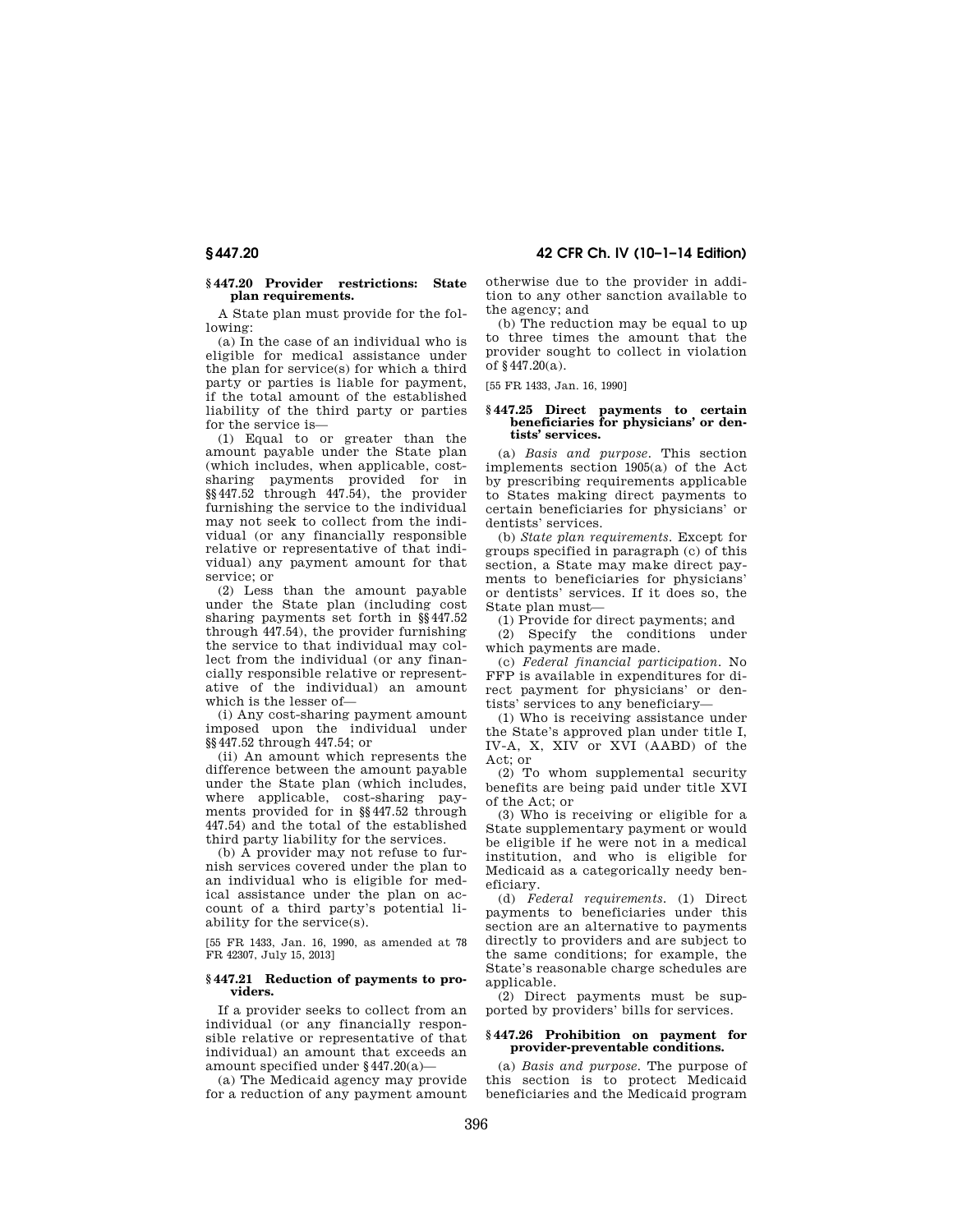by prohibiting payments by States for services related to provider-preventable conditions.

(1) Section 2702 of the Affordable Care Act requires that the Secretary exercise authority to prohibit Federal payment for certain provider preventable conditions (PPCs) and health care-acquired conditions (HCACs).

 $(2)$  Section 1902 $(a)(19)$  of the Act requires that States provide care and services consistent with the best interests of the beneficiaries.

(3) Section 1902(a)(30) of the Act requires that State payment methods must be consistent with efficiency, economy, and quality of care.

(b) *Definitions.* As used in this section—

*Health care-acquired condition* means a condition occurring in any inpatient hospital setting, identified as a HAC by the Secretary under section  $1886(d)(4)(D)(iv)$  of the Act for purposes of the Medicare program identified in the State plan as described in section  $1886(d)(4)(D)(ii)$  and (iv) of the Act; other than Deep Vein Thrombosis (DVT)/Pulmonary Embolism (PE) as related to total knee replacement or hip replacement surgery in pediatric and obstetric patients.

*Other provider-preventable condition*  means a condition occurring in any health care setting that meets the following criteria:

(i) Is identified in the State plan.

(ii) Has been found by the State, based upon a review of medical literature by qualified professionals, to be reasonably preventable through the application of procedures supported by evidence-based guidelines.

(iii) Has a negative consequence for the beneficiary.

(iv) Is auditable.

(v) Includes, at a minimum, wrong surgical or other invasive procedure performed on a patient; surgical or other invasive procedure performed on the wrong body part; surgical or other invasive procedure performed on the wrong patient.

*Provider-preventable condition* means a condition that meets the definition of a ''health care-acquired condition'' or an ''other provider-preventable condition'' as defined in this section.

(c) *General rules.* 

(1) A State plan must provide that no medical assistance will be paid for ''provider-preventable conditions'' as defined in this section; and as applicable for individuals dually eligible for both the Medicare and Medicaid programs.

(2) No reduction in payment for a provider preventable condition will be imposed on a provider when the condition defined as a PPC for a particular patient existed prior to the initiation of treatment for that patient by that provider.

(3) Reductions in provider payment may be limited to the extent that the following apply:

(i) The identified provider-preventable conditions would otherwise result in an increase in payment.

(ii) The State can reasonably isolate for nonpayment the portion of the payment directly related to treatment for, and related to, the provider-preventable conditions.

(4) FFP will not be available for any State expenditure for provider-preventable conditions.

(5) A State plan must ensure that non-payment for provider-preventable conditions does not prevent access to services for Medicaid beneficiaries.

(d) *Reporting.* State plans must require that providers identify providerpreventable conditions that are associated with claims for Medicaid payment or with courses of treatment furnished to Medicaid patients for which Medicaid payment would otherwise be available.

[76 FR 32837, June 6, 2011]

## **§ 447.30 Withholding the Federal share of payments to Medicaid providers to recover Medicare overpayments.**

(a) *Basis and purpose.* This section implements section 1914 of the Act, which provides for withholding the Federal share of Medicaid payments to a provider if the provider has not arranged to repay Medicare overpayments or has failed to provide information to determine the amount of the overpayments. The intent of the statute and regulations is to facilitate the recovery of Medicare overpayments. The provision enables recovery of overpayments when institutions have reduced participation in Medicare or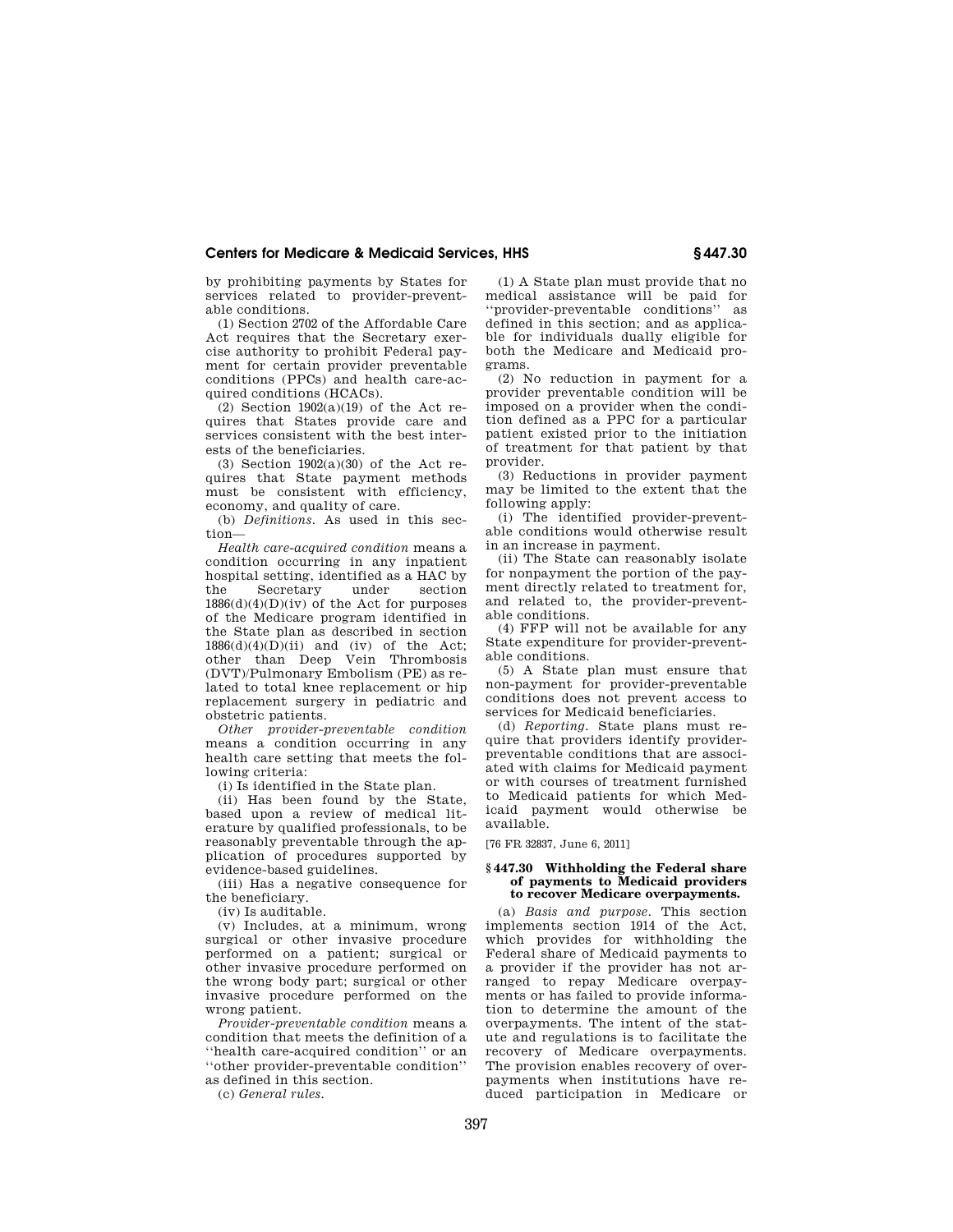when physicians and suppliers have submitted few or no claims under Medicare, thus not receiving enough in Medicare reimbursement to permit offset of the overpayment.

(b) *When withholding occurs.* The Federal share of Medicaid payments may be withheld from any provider specified in paragraph (c) of this section to recover Medicare overpayments that CMS has been unable to collect if the provider participates in Medicaid and—

(1) The provider has not made arrangements satisfactory to CMS to repay the Medicare overpayment; or

(2) CMS has been unable to collect information from the provider to determine the existence or amount of Medicare overpayment.

(c) The Federal share of Medicaid payments may be withheld with respect to the following providers:

(1) An institutional provider that has or previously had in effect a Medicare provider agreement under section 1866 of the Act; and

(2) A Medicaid provider who has previously accepted Medicare payment on the basis of an assignment under section  $1842(b)(3)(B)(ii)$  of the Act; and during the 12 month period preceding the quarter in which the Federal share is to be withheld for a Medicare overpayment, submitted no claims under Medicare or submitted claims which total less than the amount of overpayment.

(d) *Order to reduce State payment.* (1) CMS may, at its discretion, issue an order to the Medicaid agency of any State that is using the provider's services, to reduce its payment to the provider by the amount specified in paragraph (f) of this section.

(2) The order to reduce payment to the provider will remain in effect until—

(i) The Medicaid agency determines that the overpayment has been completely recovered; or

(ii) CMS terminates the order.

(3) CMS may withhold FFP from any State that does not comply with the order specified in paragraph (d)(1) of this section to reduce payment to the provider and claims FFP for the expenditure on its quarterly expenditure report.

**§ 447.30 42 CFR Ch. IV (10–1–14 Edition)** 

(e) *Notice of withholding.* (1) Before the Federal share of payments may be withheld under this section, CMS will notify the provider and the Medicaid agency of each State that CMS believes may use the overpaid provider's services under Medicaid.

(2) The notice will include the instruction to reduce State payments, as provided under paragraph (d) of this section.

(3) CMS will send the notice referred to in paragraph (e)(1) by certified mail, return receipt requested.

(4) Each Medicaid agency must identify the amount of payment due the provider under Medicaid and give that information to CMS in the next quarterly expenditure report.

(5) The Medicaid agency may appeal any disallowance of FFP resulting from the withholding decision to the Grant Appeals Board, in accordance with 45 CFR part 16.

(f) Amount to be withheld. CMS may require the Medicaid agency to reduce the Federal share of its payment to the provider by the lesser of the following amounts.

(1) The Federal matching share of payments to the provider, or

(2) The total Medicare overpayment to the provider.

(g) *Effective date of withholding.* Withholding of payment will become effective no less than 60 days after the day on which the agency receives notice of withholding.

(h) *Duration of withholding.* No Federal funds are available in expenditures for services that are furnished by a provider specified in paragraph (c) of this section from the date on which the withholding becomes effective until the termination of withholding under paragraph (i) of this section.

(i) *Termination of withholding.* (1) CMS will terminate the order to reduce State payment if it determines that any of the following has occurred:

(i) The Medicare overpayment is completely recovered:

(ii) The institution or person makes an agreement satisfactory to CMS to repay the overpayment; or

(iii) CMS determines that there is no overpayment based on newly acquired evidence or a subsequent audit.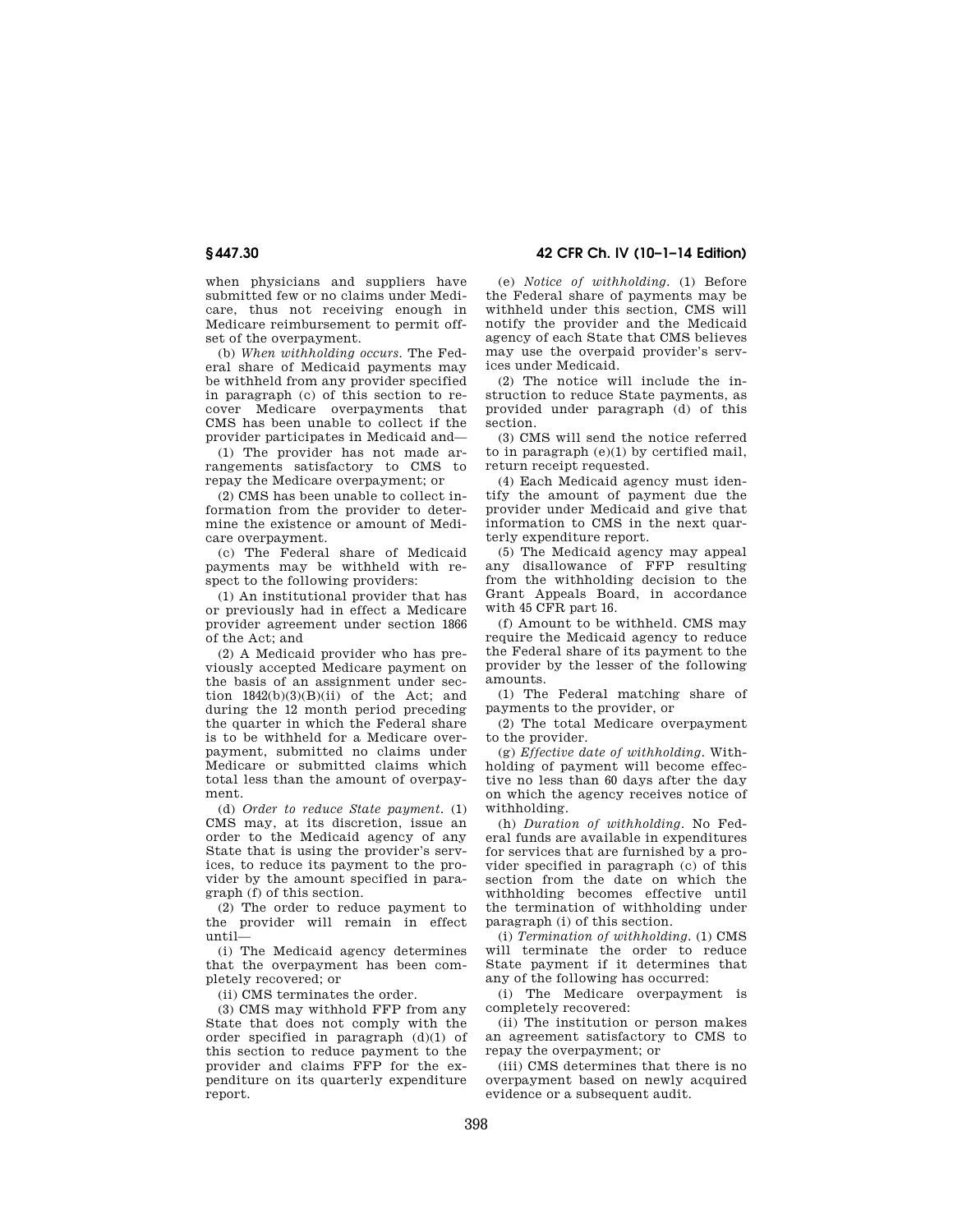(2) CMS will notify each State that previously received a notice ordering the withholding that the withholding has been terminated.

(j) *Procedures for restoring excess withholding.* If an amount ultimately determined to be in excess of the Medicare overpayment is withheld, CMS will restore any excess funds withheld.

(k) *Recovery of funds from Medicaid agency.* A provider is not entitled to recover from the Medicaid agency the amount of payment withheld by the agency in accordance with a CMS order issued under paragraph (d) of this section.

[50 FR 19688, May 10, 1985; 50 FR 23307, June 3, 1985]

#### **§ 447.31 Withholding Medicare payments to recover Medicaid overpayments.**

(a) *Basis and purpose.* Section 1885 of the Act provides authority for CMS to withhold Medicare payments to a Medicaid provider in order to recover Medicaid overpayments to the provider. Section 405.377 of this chapter sets forth the Medicare rules implementing section 1885, and specifies under what circumstances withholding will occur and the providers that are subject to withholding. This section establishes the procedures that the Medicaid agency must follow when requesting that CMS withhold Medicare payments.

(b) *Agency notice to providers.* (1) Before the agency requests recovery of a Medicaid overpayment through Medicare, the agency must send either or both of the following notices, in addition to that required under paragraph (b)(2) of this section, to the provider.

(i) Notice that—

(A) There has been an overpayment;

(B) Repayment is required; and

(C) The overpayment determination is subject to agency appeal procedures, but we may withhold Medicare payments while an appeal is in progress.

(ii) Notice that—

(A) Information is needed to determine the amount of overpayment if any; and

(B) The provider has at least 30 days in which to supply the information to the agency.

(2) Notice that, 30 days or later from the date of the notice, the agency in-

tends to refer the case to CMS for withholding of Medicare payments.

(3) The agency must send all notices to providers by certified mail, return receipt requested.

(c) *Documentation to be submitted to CMS.* The agency must submit the following information or documentation to CMS (unless otherwise specified) with the request for withholding of Medicare payments.

(1) A statement of the reason that withholding is requested.

(2) The amount of overpayment, type of overpayment, date the overpayment was determined, and the closing date of the pertinent cost reporting period (if applicable).

(3) The quarter in which the overpayment was reported on the quarterly expenditure report (Form CMS 64).

(4) As needed, and upon request from CMS, the names and addresses of the provider's officers and owners for each period that there is an outstanding overpayment.

(5) A statement of assurance that the State agency has met the notice requirements under paragraph (b) of this section.

(6) As needed, and upon request for CMS, copies of notices (under paragraph (b) of this section), and reports of contact or attempted contact with the provider concerning the overpayment, including any reduction or suspension of Medicaid payments made with respect to that overpayment.

(7) A copy of the provider's agreement with the agency under §431.107 of this chapter.

(d) *Notification to terminate withholding.* (1) If an agency has requested withholding under this section, it must notify CMS if any of the following occurs:

(i) The Medicaid provider makes an agreement satisfactory to the agency to repay the overpayment;

(ii) The Medicaid overpayment is completely recovered; or

(iii) The agency determines that there is no overpayment, based on newly acquired evidence or subsequent audit.

(2) Upon receipt of notification from the State agency, CMS will terminate withholding.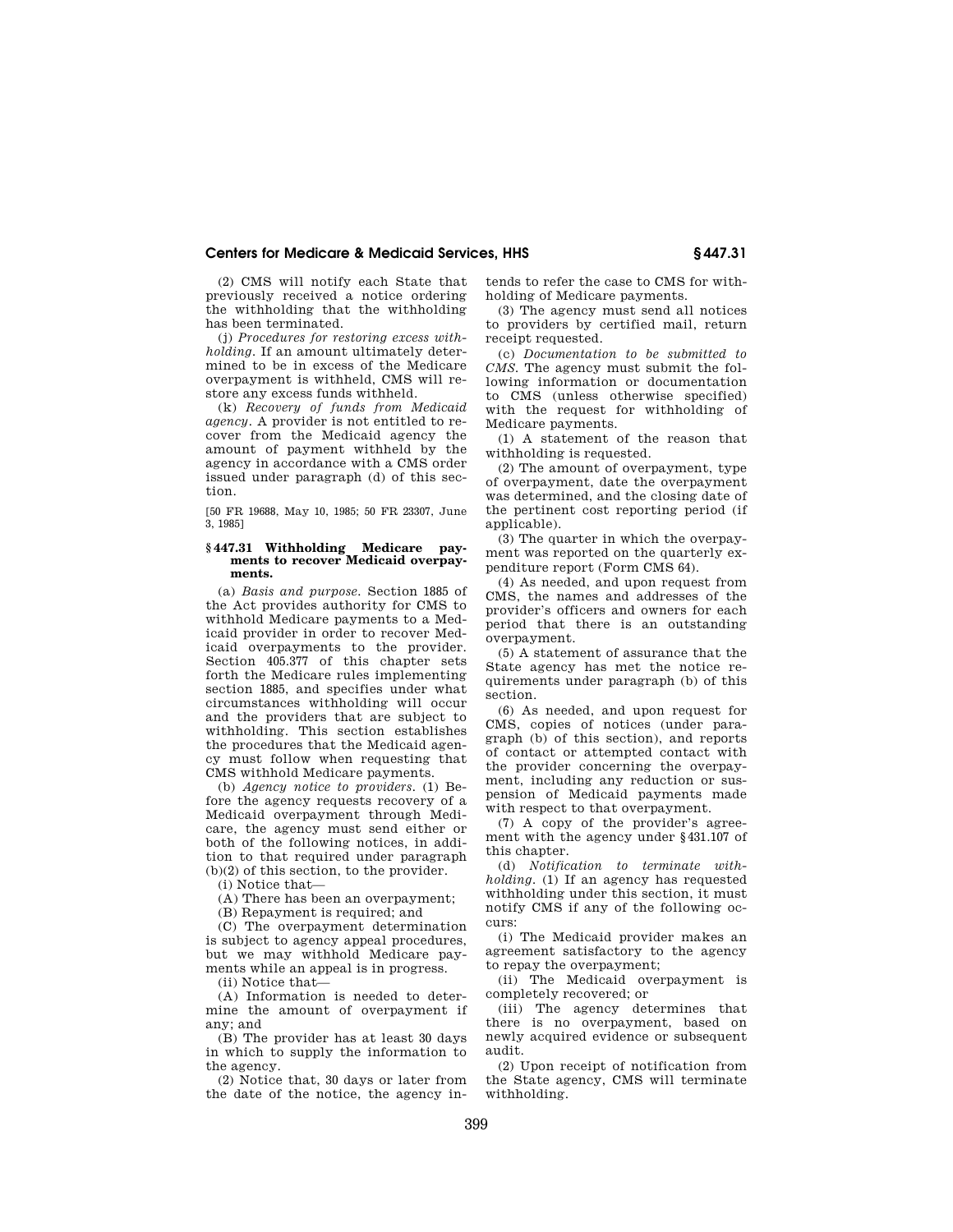**§ 447.40 42 CFR Ch. IV (10–1–14 Edition)** 

(e) *Accounting for returned overpayment.* The agency must treat as a recovered overpayment the amounts received from CMS to offset Medicaid overpayments.

(f) *Procedures for restoring excess withholding.* The agency must establish procedures satisfactory to CMS to assure the return to the provider of amounts withheld under this section that are ultimately determined to be in excess of overpayments. Those procedures are subject to CMS review.

[50 FR 19689, May 10, 1985, as amended at 61 FR 63749, Dec. 2, 1996]

#### **§ 447.40 Payments for reserving beds in institutions.**

(a) The Medicaid agency may make payments to reserve a bed during a beneficiary's temporary absence from an inpatient facility, if—

(1) The State plan provides for such payments and specifies any limitations on the policy; and

(2) Absences for purposes other than required hospitalization (which cannot be anticipated and planned) are included in the patient's plan of care.

(b) An agency that pays for reserved beds in an inpatient facility may pay less for a reserved bed than an occupied bed if there is a cost differential between the two beds. (Section 1102 of the Act.)

[43 FR 45253, Sept. 29, 1978, as amended at 51 FR 24491, July 3, 1986]

## **§ 447.45 Timely claims payment.**

(a) *Basis and purpose.* This section implements section 1902(a)(37) of the Act by specifying—

(1) State plan requirements for—

(i) Timely processing of claims for payment;

(ii) Prepayment and postpayment claims reviews; and

(2) Conditions under which the Administrator may grant waivers of the time requirements.

(b) *Definitions. Claim* means (1) a bill for services, (2) a line item of service, or (3) all services for one beneficiary within a bill.

*Clean claim* means one that can be processed without obtaining additional information from the provider of the service or from a third party. It includes a claim with errors originating in a State's claims system. It does not include a claim from a provider who is under investigation for fraud or abuse, or a claim under review for medical necessity.

A *shared health facility* means any arrangement in which—

(1) Two or more health care practitioners practice their professions at a common physical location;

(2) The practitioners share common waiting areas, examining rooms, treatment rooms, or other space, the services of supporting staff, or equipment;

(3) The practitioners have a person (who may himself be a practitioner)—

(i) Who is in charge of, controls, manages, or supervises substantial aspects of the arrangement or operation for the delivery of health or medical services at the common physical location other than the direct furnishing of professional health care services by the practitioners to their patients; or

(ii) Who makes available to the practitioners the services of supporting staff who are not employees of the practitioners; and

(iii) Who is compensated in whole or in part, for the use of the common physical location or related support services, on a basis related to amounts charged or collected for the services rendered or ordered at the location or on any basis clearly unrelated to the value of the services provided by the person; and

(4) At least one of the practitioners received payments on a fee-for-service basis under titles V, XVIII, and XIX in an amount exceeding \$5,000 for any one month during the preceding 12 months or in an aggregate amount exceeding \$40,000 during the preceding 12 months. The term does not include a provider of services (as specified in §489.2(b) of this chapter), a health maintenance organization (as defined in section 1301(a) of the Public Health Service Act), a hospital cooperative shared services organization meeting the requirements of section 501(e) of the Internal Revenue Code of 1954, or any public entity.

*Third party* is defined in §433.135 of this chapter.

(c) *State plan requirements.* A State plan must (1) provide that the requirements of paragraphs  $(d)$ ,  $(e)(2)$ ,  $(f)$  and (g) of this section are met; and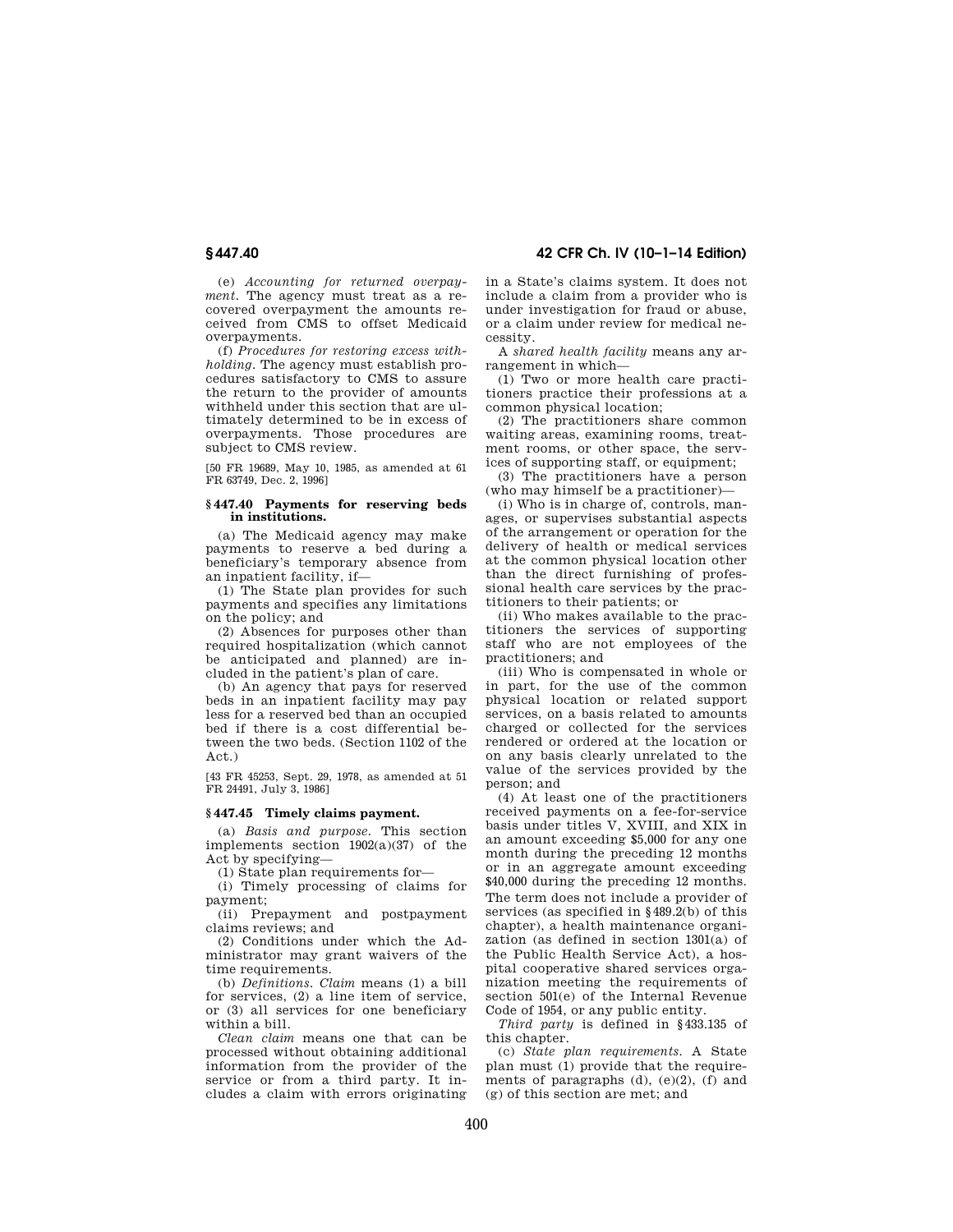(2) Specify the definition of a claim, as provided in paragraph (b) of this section, to be used in meeting the requirements for timely claims payment. The definition may vary by type of service (e.g., physician service, hospital service).

(d) *Timely processing of claims.* (1) The Medicaid agency must require providers to submit all claims no later than 12 months from the date of service.

(2) The agency must pay 90 percent of all clean claims from practitioners, who are in individual or group practice or who practice in shared health facilities, within 30 days of the date of receipt.

(3) The agency must pay 99 percent of all clean claims from practitioners, who are in individual or group practice or who practice in shared health facilities, within 90 days of the date of receipt.

(4) The agency must pay all other claims within 12 months of the date of receipt, except in the following circumstances:

(i) This time limitation does not apply to retroactive adjustments paid to providers who are reimbursed under a retrospective payment system, as defined in §447.272 of this part.

(ii) If a claim for payment under Medicare has been filed in a timely manner, the agency may pay a Medicaid claim relating to the same services within 6 months after the agency or the provider receives notice of the disposition of the Medicare claim.

(iii) The time limitation does not apply to claims from providers under investigation for fraud or abuse.

(iv) The agency may make payments at any time in accordance with a court order, to carry out hearing decisions or agency corrective actions taken to resolve a dispute, or to extend the benefits of a hearing decision, corrective action, or court order to others in the same situation as those directly affected by it.

(5) The date of receipt is the date the agency receives the claim, as indicated by its date stamp on the claim.

(6) The date of payment is the date of the check or other form of payment.

(e) *Waivers.* (1) The Administrator may waive the requirements of paragraphs (d) (2) and (3) of this section upon request by an agency if he finds that the agency has shown good faith in trying to meet them. In deciding whether the agency has shown good faith, the Administrator will consider whether the agency has received an unusually high volume of claims which are not clean claims, and whether the agency is making diligent efforts to implement an automated claims processing and information retrieval system.

(2) The agency's request for a waiver must contain a written plan of correction specifying all steps it will take to meet the requirements of this section.

(3) The Administrator will review each case and if he approves a waiver, will specify its expiration date, based on the State's capability and efforts to meet the requirements of this section.

(f) *Prepayment and postpayment claims review.* (1) For all claims, the agency must conduct prepayment claims review consisting of—

(i) Verification that the beneficiary was included in the eligibility file and that the provider was authorized to furnish the service at the time the service was furnished;

(ii) Checks that the number of visits and services delivered are logically consistent with the beneficiary's characteristics and circumstances, such as type of illness, age, sex, service location;

(iii) Verification that the claim does not duplicate or conflict with one reviewed previously or currently being reviewed;

(iv) Verification that a payment does not exceed any reimbursement rates or limits in the State plan; and

(v) Checks for third party liability within the requirements of §433.137 of this chapter.

(2) The agency must conduct postpayment claims review that meets the requirements of parts 455 and 456 of this chapter, dealing with fraud and utilization control.

(g) *Reports.* The agency must provide any reports and documentation on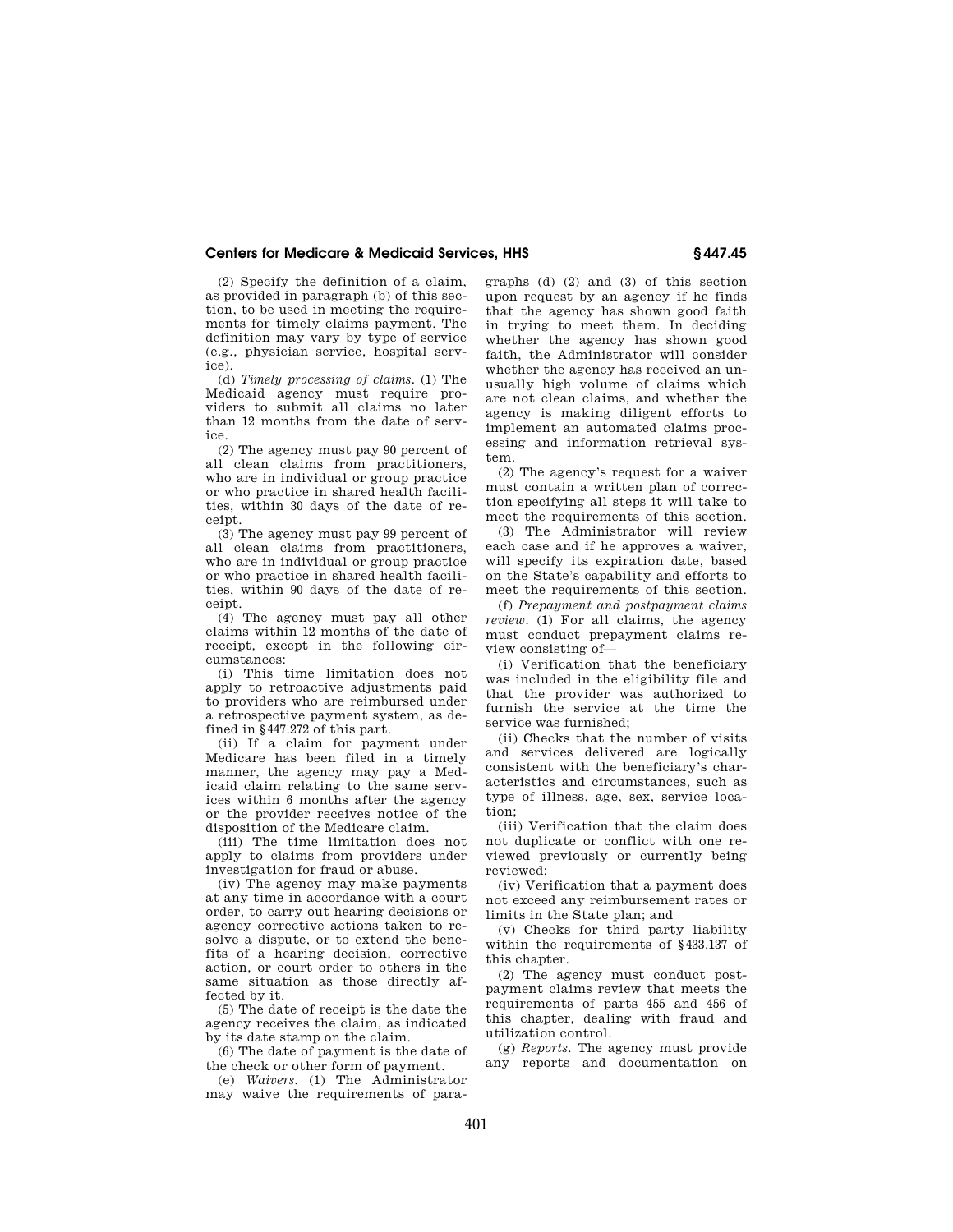compliance with this section that the Administrator may require.

(Secs. 1102 and 1902(a)(37) of the Social Security Act (42 U.S.C. 1302, 1396a(a)(37)))

[44 FR 30344, May 25, 1979, as amended at 55 FR 1434, Jan. 16, 1990]

## **§ 447.46 Timely claims payment by MCOs.**

(a) *Basis and scope.* This section implements section 1932(f) of the Act by specifying the rules and exceptions for prompt payment of claims by MCOs.

(b) *Definitions.* "Claim" and "clean claim'' have the meaning given those terms in §447.45.

(c) *Contract requirements*—(1) *Basic rule.* A contract with an MCO must provide that the organization will meet the requirements of  $§447.45(d)(2)$  and  $(d)(3)$ , and abide by the specifications of  $§447.45(d)(5)$  and  $(d)(6)$ .

(2) *Exception.* The MCO and its providers may, by mutual agreement, establish an alternative payment schedule.

(3) *Alternative schedule.* Any alternative schedule must be stipulated in the contract.

[67 FR 41115, June 14, 2002]

MEDICAID PREMIUMS AND COST SHARING

SOURCE: 78 FR 42307, July 15, 2013, unless otherwise noted.

### **§ 447.50 Premiums and cost sharing: Basis and purpose.**

Sections 1902(a)(14), 1916 and 1916A of the Act permit states to require certain beneficiaries to share in the costs of providing medical assistance through premiums and cost sharing. Sections 447.52 through 447.56 specify the standards and conditions under which states may impose such premiums and or cost sharing.

#### **§ 447.51 Definitions.**

As used in this part—

*Alternative non-emergency services provider* means a Medicaid provider, such as a physician's office, health care clinic, community health center, hospital outpatient department, or similar provider that can provide clinically appropriate services in a timely manner.

Contract health service means any health service that is:

(1) Delivered based on a referral by, or at the expense of, an Indian health program; and

(2) Provided by a public or private medical provider or hospital that is not a provider or hospital of the IHS or any other Indian health program

*Cost sharing* means any copayment, coinsurance, deductible, or other similar charge.

*Emergency services* has the same meaning as in §438.114 of this chapter.

*Federal poverty level (FPL)* means the Federal poverty level updated periodically in the FEDERAL REGISTER by the Secretary of Health and Human Services under the authority of 42 U.S.C. 9902(2).

*Indian* means any individual defined at 25 U.S.C. 1603(13), 1603(28), or 1679(a), or who has been determined eligible as an Indian, under 42 CFR 136.12. This means the individual:

(1) Is a member of a Federally-recognized Indian tribe;

(2) Resides in an urban center and meets one or more of the following four criteria:

(i) Is a member of a tribe, band, or other organized group of Indians, including those tribes, bands, or groups terminated since 1940 and those recognized now or in the future by the State in which they reside, or who is a descendant, in the first or second degree, of any such member;

(ii) Is an Eskimo or Aleut or other Alaska Native;

(iii) Is considered by the Secretary of the Interior to be an Indian for any purpose; or

(iv) Is determined to be an Indian under regulations promulgated by the Secretary;

(3) Is considered by the Secretary of the Interior to be an Indian for any purpose; or

(4) Is considered by the Secretary of Health and Human Services to be an Indian for purposes of eligibility for Indian health care services, including as a California Indian, Eskimo, Aleut, or other Alaska Native.

*Indian health care provider* means a health care program operated by the Indian Health Service (IHS) or by an Indian Tribe, Tribal Organization, or Urban Indian Organization (otherwise known as an  $I/T(U)$  as those terms are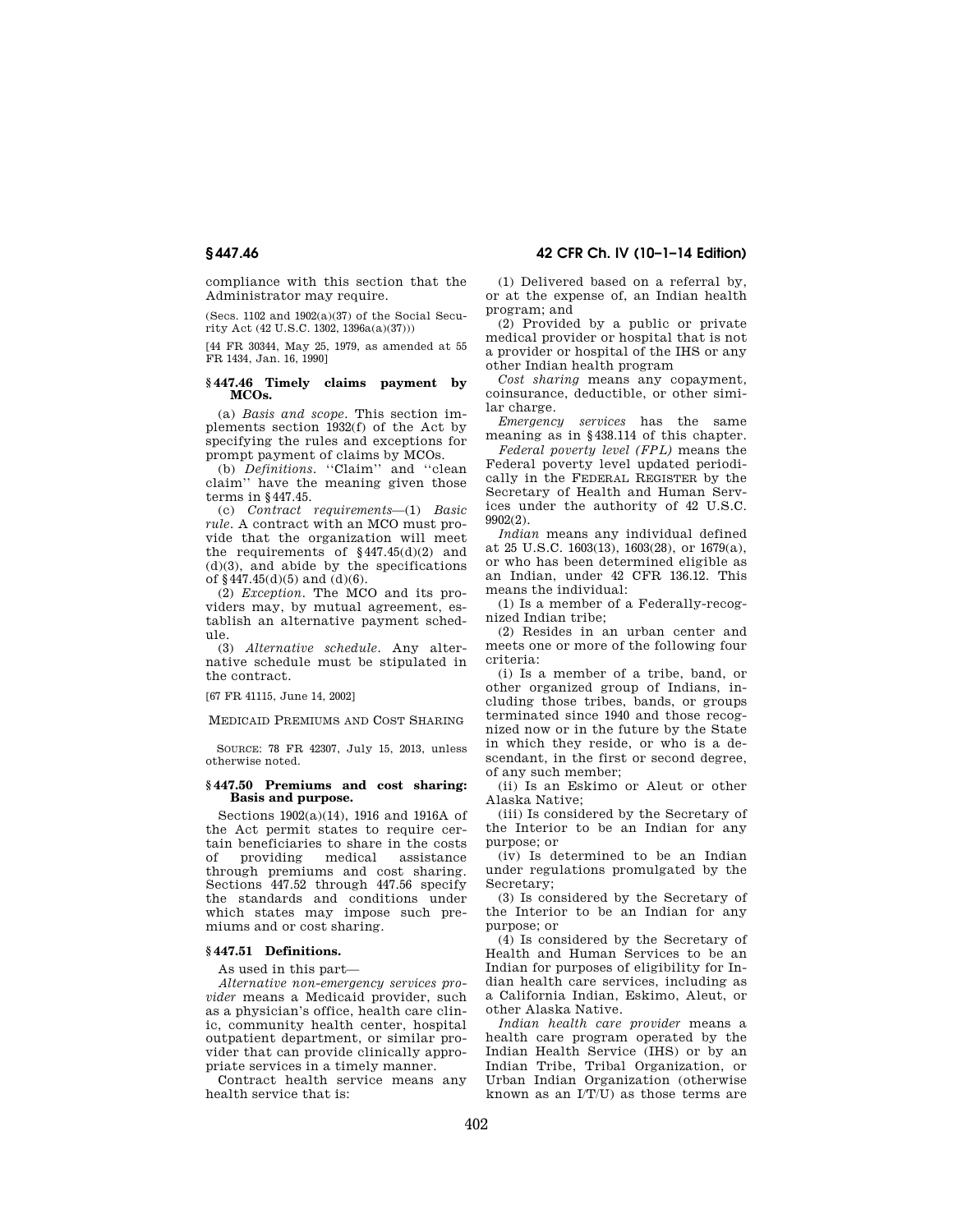defined in section 4 of the Indian Health Care Improvement Act (25 U.S.C. 1603).

*Inpatient stay* means the services received during a continuous period of inpatient days in either a single medical institution or multiple medical institutions, and also includes a return to an inpatient medical institution after a brief period when the return is for treatment of a condition that was present in the initial period. Inpatient has the same meaning as in §440.2 of this chapter.

*Non-emergency services* means any care or services that are not considered emergency services as defined in this section. This does not include any services furnished in a hospital emergency department that are required to be provided as an appropriate medical screening examination or stabilizing examination and treatment under section 1867 of the Act.

*Outpatient services* for purposes of imposing cost sharing means any service or supply not meeting the definition of an inpatient stay.

*Preferred drugs* means drugs that the state has identified on a publicly available schedule as being determined by a pharmacy and therapeutics committee for clinical efficacy as the most cost effective drugs within each therapeutically equivalent or therapeutically similar class of drugs, or all drugs within such a class if the agency does not differentiate between preferred and non-preferred drugs.

*Premium* means any enrollment fee, premium, or other similar charge.

## **§ 447.52 Cost sharing.**

(a) *Applicability.* Except as provided in §447.56(a) (exemptions), the agency may impose cost sharing for any service under the state plan.

(b) *Maximum Allowable Cost Sharing.*  (1) At State option, cost sharing imposed for any service (other than for drugs and non-emergency services furnished in an emergency department, as described in §§447.53 and 447.54 respectively) may be established at or below the amounts shown in the following table (except that the maximum allowable cost sharing for individuals with family income at or below 100 percent of the FPL shall be increased each year, beginning October 1, 2015, by the percentage increase in the medical care component of the CPI–U for the period of September to September of the preceding calendar year, rounded to the next higher 5-cent increment):

|                                                                         | Maximum allowable cost sharing                        |                                                           |                                                           |  |
|-------------------------------------------------------------------------|-------------------------------------------------------|-----------------------------------------------------------|-----------------------------------------------------------|--|
| <b>Services</b>                                                         | Individuals with<br>family income<br>≤100% of the FPL | Individuals with family income<br>101-150% of the FPL     | Individuals with family income<br>>150% of the FPL        |  |
| Services<br>Outpatient<br>(physician<br>visit, physical therapy, etc.). | \$4                                                   | 10% of cost the agency pays                               | 20% of cost the agency pays.                              |  |
| Inpatient Stay                                                          | 75                                                    | 10% of total cost the agency pays<br>for the entire stay. | 20% of total cost the agency pays<br>for the entire stav. |  |

(2) States with cost sharing for an inpatient stay that exceeds \$75, as of July 15, 2013, must submit a plan to CMS that provides for reducing inpatient cost sharing to \$75 on or before July 1, 2017.

(3) In states that do not have fee-forservice payment rates, any cost sharing imposed on individuals at any income level may not exceed the maximum amount established, for individuals with income at or below 100 percent of the FPL described in paragraph (b)(1) of this section.

(c) *Maximum cost sharing.* In no case shall the maximum cost sharing established by the agency be equal to or exceed the amount the agency pays for the service.

(d) *Targeted cost sharing.* (1) Except as provided in paragraph  $(d)(2)$  of this section, the agency may target cost sharing to specified groups of individuals with family income above 100 percent of the FPL.

(2) For cost sharing imposed for nonpreferred drugs under §447.53 and for non-emergency services provided in a hospital emergency department under §447.54, the agency may target cost sharing to specified groups of individuals regardless of income.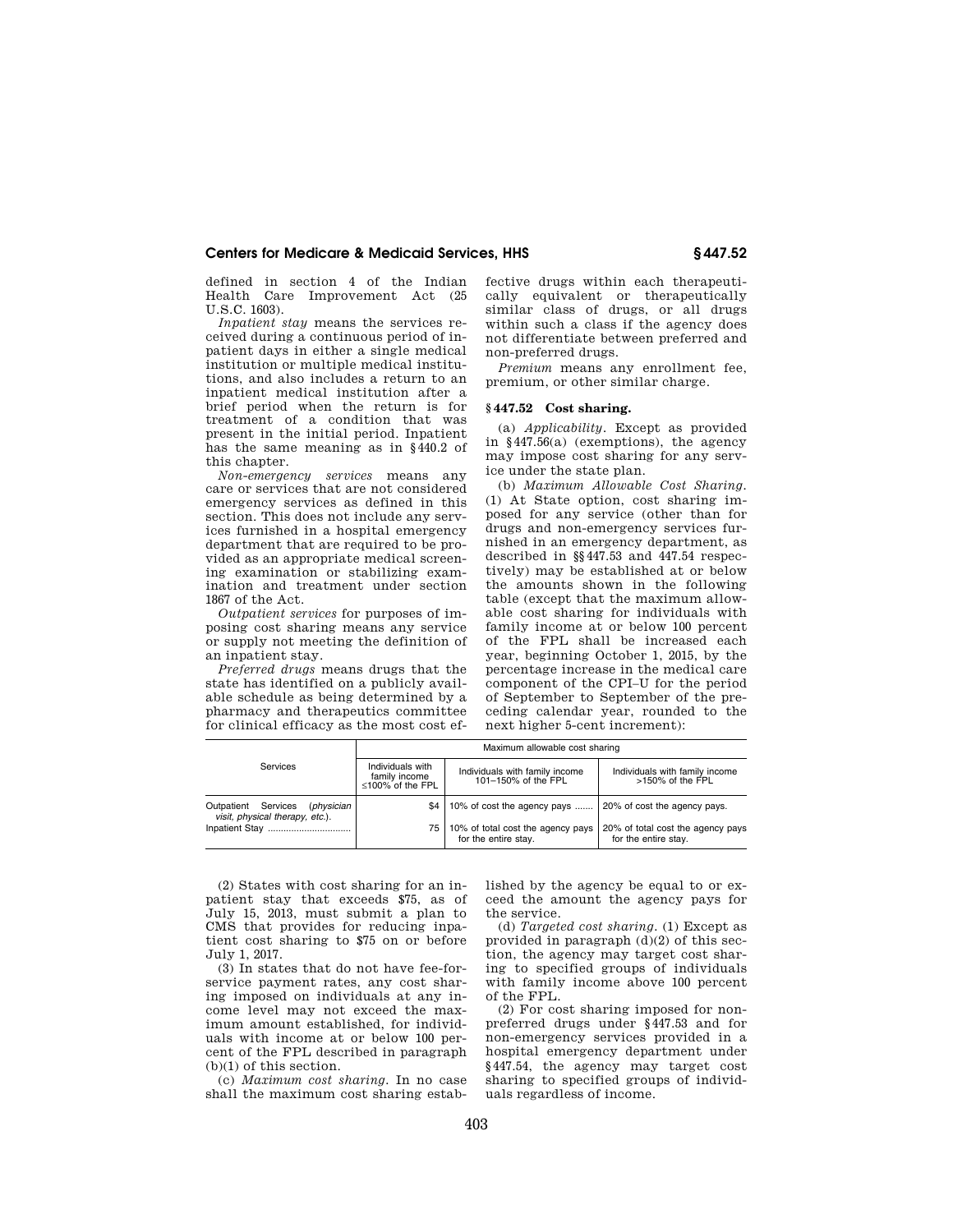(e) *Denial of service for nonpayment.*  (1) The agency may permit a provider, including a pharmacy or hospital, to require an individual to pay cost sharing as a condition for receiving the item or service if—

(i) The individual has family income above 100 percent of the FPL,

(ii) The individual is not part of an exempted group under §447.56(a), and

(iii) For cost sharing imposed for non-emergency services furnished in an emergency department, the conditions under §447.54(d) of this part have been satisfied.

(2) Except as provided under paragraph (e)(1) of this section, the state plan must specify that no provider may deny services to an eligible individual on account of the individual's inability to pay the cost sharing.

(3) Nothing in this section shall be construed as prohibiting a provider from choosing to reduce or waive such cost sharing on a case-by-case basis.

(f) *Prohibition against multiple charges.*  For any service, the agency may not impose more than one type of cost sharing.

(g) *Income-related charges.* Subject to the maximum allowable charges specified in §§447.52(b), 447.53(b) and 447.54(b), the plan may establish different cost sharing charges for individuals at different income levels. If the agency imposes such income-related charges, it must ensure that lower income individuals are charged less than individuals with higher income.

(h) *Services furnished by a managed care organization (MCO).* Contracts with MCOs must provide that any cost-sharing charges the MCO imposes on Medicaid enrollees are in accordance with the cost sharing specified in the state plan and the requirements set forth in §§447.50 through 447.57.

# **§ 447.53 42 CFR Ch. IV (10–1–14 Edition)**

(i) *State Plan Specifications.* For each cost sharing charge imposed under this part, the state plan must specify—

(1) The service for which the charge is made;

(2) The group or groups of individuals that may be subject to the charge;

(3)The amount of the charge;

(4) The process used by the state to— (i) Ensure individuals exempt from cost sharing are not charged,

(ii) Identify for providers whether cost sharing for a specific item or service may be imposed on an individual and whether the provider may require the individual, as a condition for receiving the item or service, to pay the cost sharing charge; and

(5) If the agency imposes cost sharing under §447.54, the process by which hospital emergency room services are identified as non-emergency service.

### **§ 447.53 Cost sharing for drugs.**

(a) The agency may establish differential cost sharing for preferred and non-preferred drugs. The provisions in §447.56(a) shall apply except as the agency exercises the option under paragraph (d) of this section. All drugs will be considered preferred drugs if so identified or if the agency does not differentiate between preferred and nonpreferred drugs.

(b) At state option, cost sharing for drugs may be established at or below the amounts shown in the following table (except that the maximum allowable cost sharing shall be increased each year, beginning October 1, 2015, by the percentage increase in the medical care component of the CPI–U for the period of September to September of the preceding calendar year, rounded to the next higher 5-cent increment. Such increase shall not be applied to any cost sharing that is based on the amount the agency pays for the service):

|          | Maximum allowable cost sharing                        |                                                 |  |
|----------|-------------------------------------------------------|-------------------------------------------------|--|
| Services | Individuals with<br>family income<br>≤150% of the FPL | Individuals with family income >150% of the FPL |  |
|          | \$4                                                   | \$4.<br>8   20% of the cost the agency pays.    |  |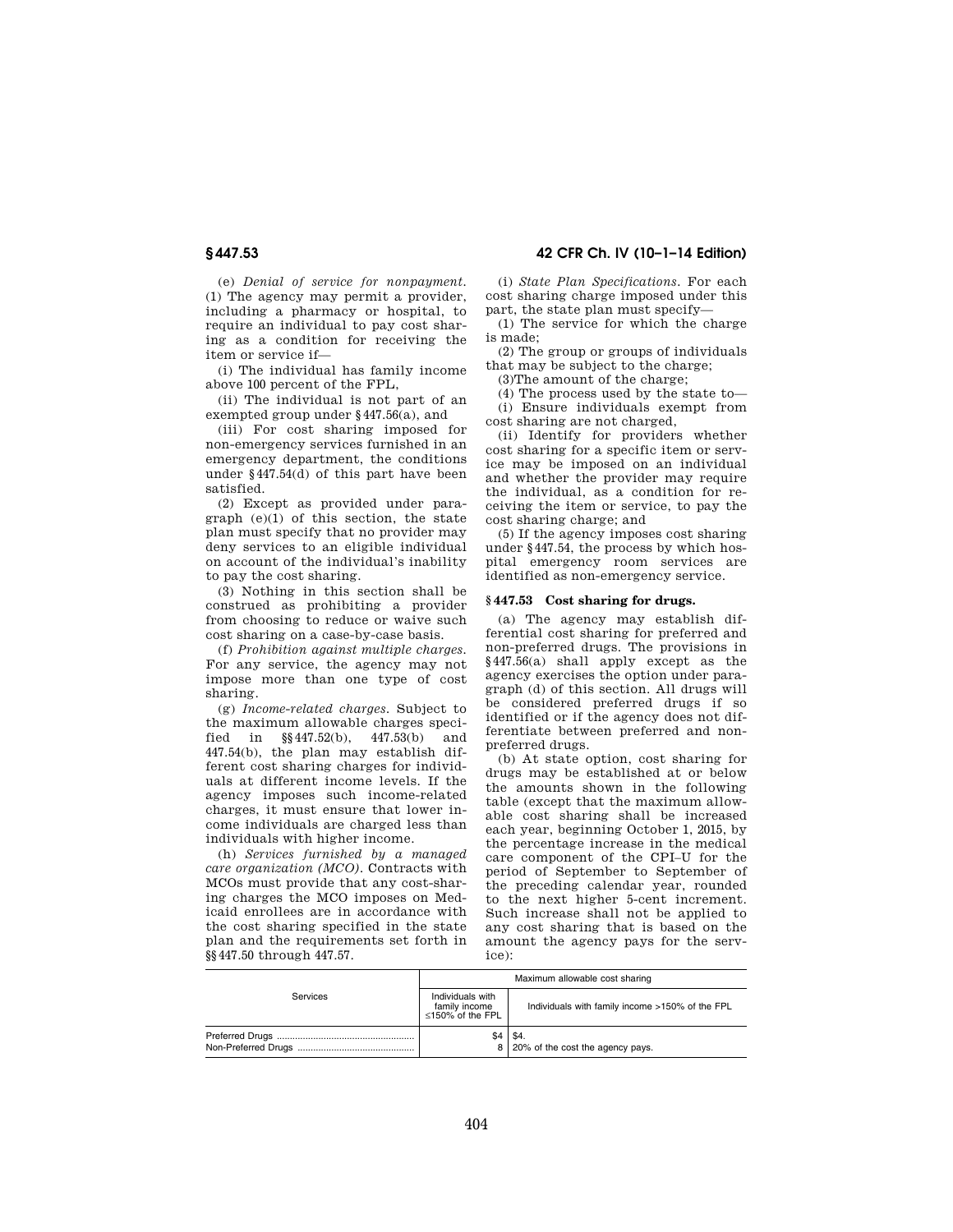(c) In states that do not have fee-forservice payment rates, cost sharing for prescription drugs imposed on individuals at any income level may not exceed the maximum amount established for individuals with income at or below 150 percent of the FPL in paragraph (b) of this section.

(d) For individuals otherwise exempt from cost sharing under §447.56(a), the agency may impose cost sharing for non-preferred drugs, not to exceed the maximum amount established in paragraph (b) of this section.

(e) In the case of a drug that is identified by the agency as a non-preferred drug within a therapeutically equivalent or therapeutically similar class of drugs, the agency must have a timely process in place so that cost sharing is limited to the amount imposed for a preferred drug if the individual's prescribing provider determines that a preferred drug for treatment of the same condition either will be less effective for the individual, will have adverse effects for the individual, or both. In such cases the agency must ensure that reimbursement to the pharmacy is based on the appropriate cost sharing amount.

## **§ 447.54 Cost sharing for services furnished in a hospital emergency department.**

(a) The agency may impose cost sharing for non-emergency services provided in a hospital emergency department. The provisions in §447.56(a) shall apply except as the agency exercises the option under paragraph (c) of this section.

(b) At state option, cost sharing for non-emergency services provided in an emergency department may be established at or below the amounts shown in the following table (except that the maximum allowable cost sharing identified for individuals with family income at or below 150 percent of the FPL shall be increased each year, beginning October 1, 2015, by the percentage increase in the medical care component of the CPI–U for the period of September to September of the preceding calendar year, rounded to the next higher 5-cent increment):

|                 | Maximum allowable cost sharing                                                   |                         |  |
|-----------------|----------------------------------------------------------------------------------|-------------------------|--|
| <b>Services</b> | Individuals with family<br>income $\leq$ 150% of the $\vert$ income >150% of the | Individuals with family |  |
|                 | \$8                                                                              | No Limit.               |  |

(c) For individuals otherwise exempt from cost sharing under  $§447.56(a)$ , the agency may impose cost sharing for non-emergency use of the emergency department, not to exceed the maximum amount established in paragraph (b) of this section for individuals with income at or below 150 percent of the FPL.

(d) For the agency to impose cost sharing under paragraph (a) or (c) of this section for non-emergency use of the emergency department, the hospital providing the care must—

(1) Conduct an appropriate medical screening under §489.24 subpart G to determine that the individual does not need emergency services.

(2) Before providing non-emergency services and imposing cost sharing for such services:

(i) Inform the individual of the amount of his or her cost sharing obligation for non-emergency services provided in the emergency department;

(ii) Provide the individual with the name and location of an available and accessible alternative non-emergency services provider;

(iii) Determine that the alternative provider can provide services to the individual in a timely manner with the imposition of a lesser cost sharing amount or no cost sharing if the individual is otherwise exempt from cost sharing; and

(iv) Provide a referral to coordinate scheduling for treatment by the alternative provider.

(e) Nothing in this section shall be construed to:

(1) Limit a hospital's obligations for screening and stabilizing treatment of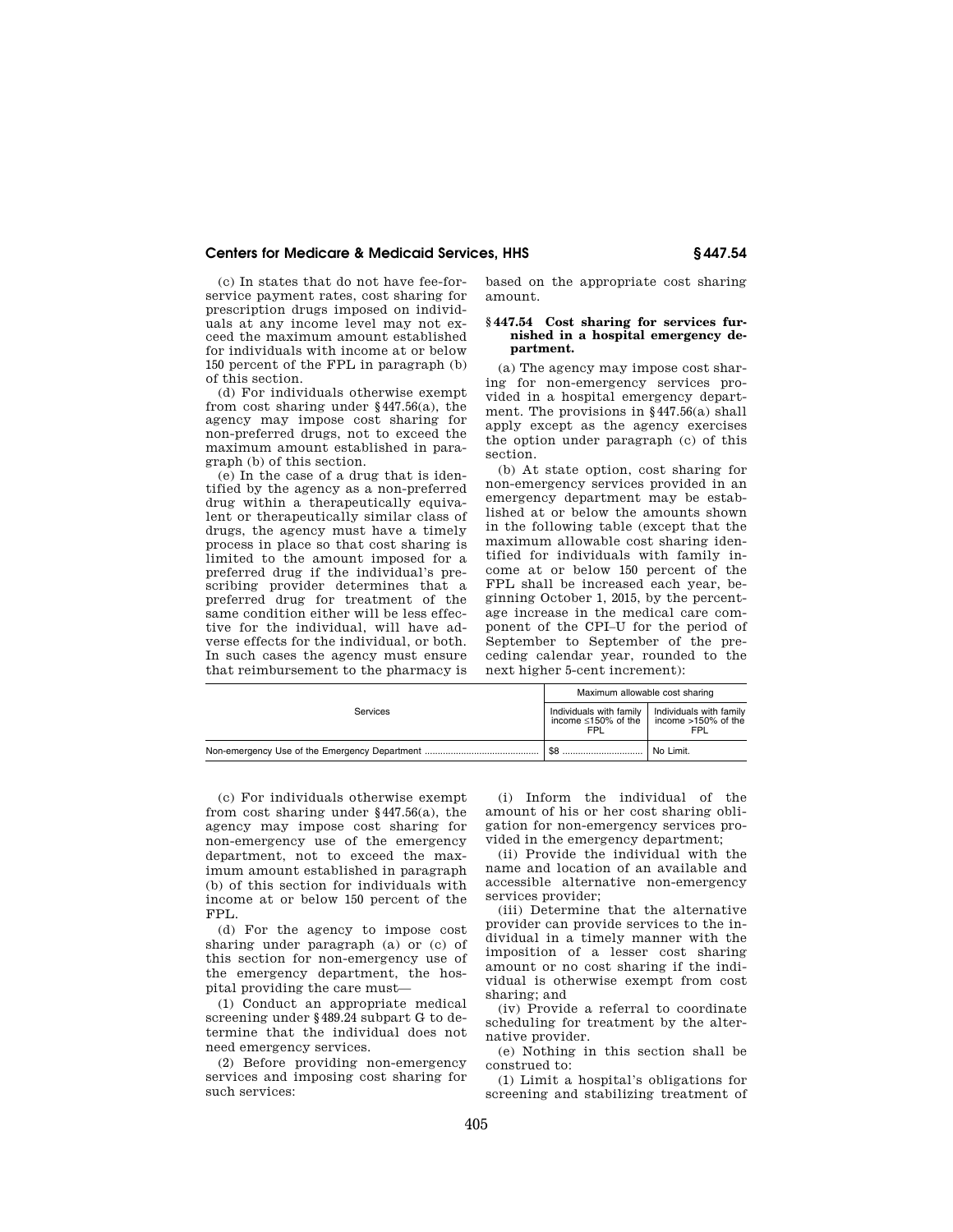an emergency medical condition under section 1867 of the Act; or

(2) Modify any obligations under either state or federal standards relating to the application of a prudentlayperson standard for payment or coverage of emergency medical services by any managed care organization.

#### **§ 447.55 Premiums.**

(a) The agency may impose premiums upon individuals whose income exceeds 150 percent of the FPL, subject to the exemptions set forth in §447.56(a) and the aggregate limitations set forth in §447.56(f) of this part, except that:

(1) Pregnant women described in described in paragraph  $(a)(1)(ii)$  of this section may be charged premiums that do not exceed 10 percent of the amount by which their family income exceeds 150 percent of the FPL after deducting expenses for care of a dependent child.

(i) The agency may use state or local funds available under other programs for payment of a premium for such pregnant women. Such funds shall not be counted as income to the individual for whom such payment is made.

(ii) Pregnant women described in this clause include pregnant women eligible for Medicaid under §435.116 of this chapter whose income exceeds the higher of –

(A) 150 percent FPL; and

(B) If applicable, the percent FPL described in section  $1902(1)(2)(A)(iv)$  of the Act up to 185 percent FPL.

(2) Individuals provided medical assistance only under sections  $1902(a)(10)(A)(ii)(XV)$  or  $1902(a)(10)(A)(ii)(XVI)$  of the Act and the Ticket to Work and Work Incentives Improvement (TWWIIA), may be charged premiums on a sliding scale based on income.

(3) Disabled children provided medassistance under  $1902(a)(10)(A)(ii)(XIX)$  of the Act in accordance with the Family Opportunity Act, may be charged premiums on a sliding scale based on income. The aggregate amount of the child's premium imposed under this paragraph and any premium that the parent is required to pay for family coverage under section  $1902(cc)(2)(A)(i)$  of the Act, and other cost sharing charges may not exceed:

(i) 5 percent of the family's income if the family's income is no more than 200 percent of the FPL.

(ii) 7.5 percent of the family's income if the family's income exceeds 200 percent of the FPL but does not exceed 300 percent of the FPL.

(4) Qualified disabled and working individuals described in section 1905(s) of the Act, whose income exceeds 150 percent of the FPL, may be charged premiums on a sliding scale based on income, expressed as a percentage of Medicare cost sharing described at section  $1905(p)(3)(A)(i)$  of the Act.

(5) Medically needy individuals, as defined in §§435.4 and 436.3 of this chapter, may be charged on a sliding scale. The agency must impose an appropriately higher charge for each higher level of family income, not to exceed \$20 per month for the highest level of family income.

(b) *Consequences for non-payment.* (1) For premiums imposed under paragraphs  $(a)(1)$ ,  $(a)(2)$ ,  $(a)(3)$  and  $(a)(4)$  of this section, the agency may not require a group or groups of individuals to prepay.

(2) Except for premiums imposed under paragraph  $(a)(5)$  of this section, the agency may terminate an individual from medical assistance on the basis of failure to pay for 60 days or more.

(3) For premiums imposed under paragraph  $(a)(2)$  of this section—

(i) For individuals with annual income exceeding 250 percent of the FPL, the agency may require payment of 100 percent of the premiums imposed under this paragraph for a year, such that payment is only required up to 7.5 percent of annual income for individuals whose annual income does not exceed 450 percent of the FPL.

(ii) For individuals whose annual adjusted gross income (as defined in section 62 of the Internal Revenue Code of 1986) exceeds \$75,000, increased by inflation each calendar year after 2000, the agency must require payment of 100 percent of the premiums for a year, except that the agency may choose to subsidize the premiums using state funds which may not be federally matched by Medicaid.

(4) For any premiums imposed under this section, the agency may waive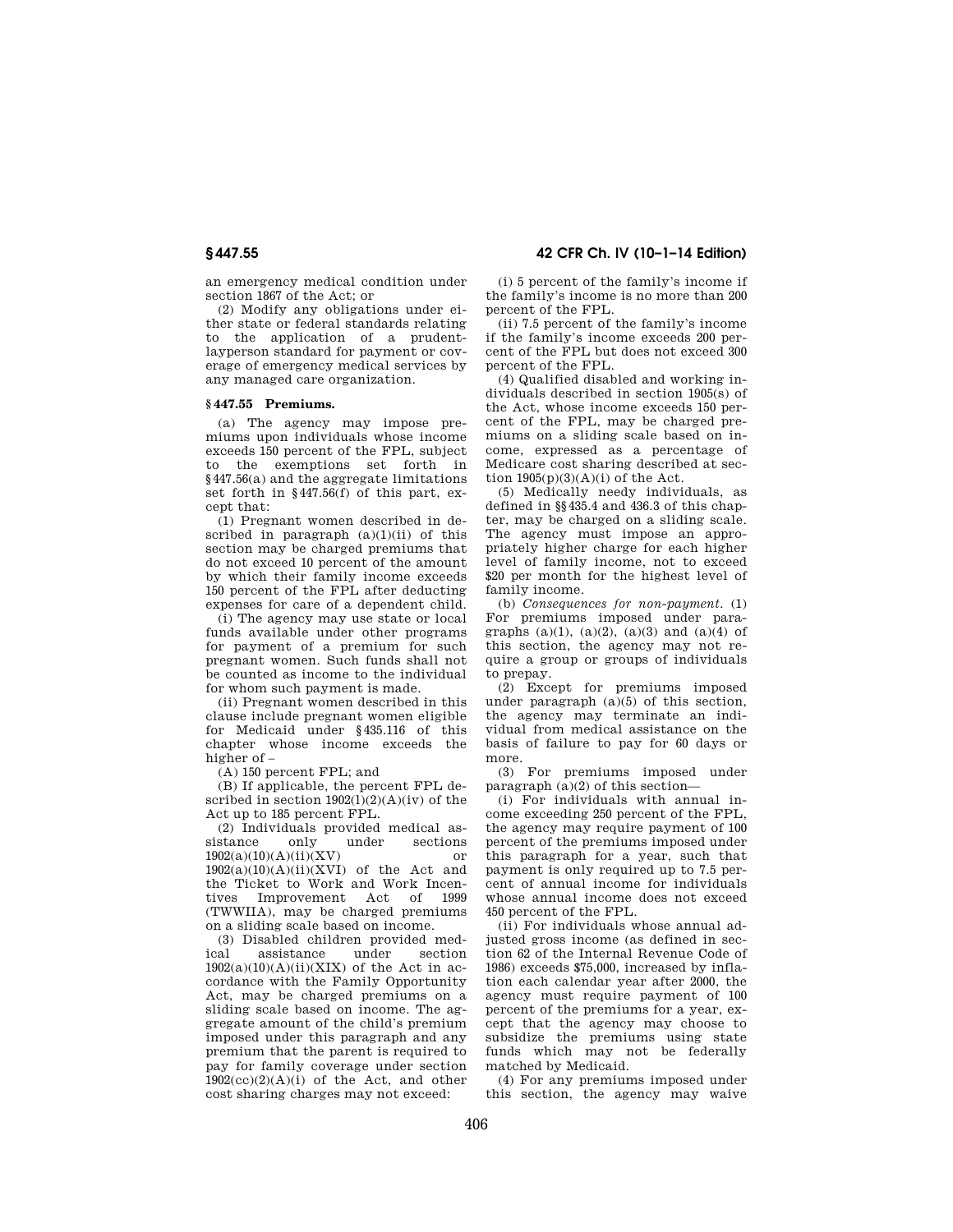payment of a premium in any case where the agency determines that requiring the payment will create an undue hardship for the individual or family.

(5) The agency may not apply further consequences or penalties for non-payment other than those listed in this section.

(c) *State plan specifications.* For each premium, enrollment fee, or similar charge imposed under paragraph (a) of this section, subject to the requirements of paragraph (b) of this section, the plan must specify—

(1) The group or groups of individuals that may be subject to the charge;

(2) The amount and frequency of the charge;

(3) The process used by the state to identify which beneficiaries are subject to premiums and to ensure individuals exempt from premiums are not charged; and

(4) The consequences for an individual or family who does not pay.

#### **§ 447.56 Limitations on premiums and cost sharing.**

(a) *Exemptions.* (1) The agency may not impose premiums or cost sharing upon the following groups of individuals:

(i) Individuals ages 1 and older and under age 18 eligible under §435.118 of this chapter.

(ii) Infants under age 1 eligible under §435.118 of this chapter whose income does not exceed the higher of—

(A) 150 percent FPL (for premiums) or 133 percent FPL (for cost sharing); and

(B) If applicable, the percent FPL described in section  $1902(1)(2)(A)(iv)$  of the Act up to 185 percent FPL.

(iii) Individuals under age 18 eligible under §435.120–§435.122 or §435.130 of this chapter.

(iv) Children for whom child welfare services are made available under Part B of title IV of the Act on the basis of being a child in foster care and individuals receiving benefits under Part E of that title, without regard to age.

(v) At state option, individuals under age 19, 20 or age 21, eligible under §435.222 of this chapter.

(vi) Disabled children, except as provided at §447.55(a)(4) (premiums), who are receiving medical assistance by virtue of the application of the Family Opportunity Act in accordance with sections  $1902(a)(10)(A)(ii)(XIX)$  and 1902(cc) of the Act.

(vii) Pregnant women, except for premiums allowed under  $§447.55(a)(1)$  and cost sharing for services specified in the state plan as not pregnancy-related, during the pregnancy and through the postpartum period which begins on the last day of pregnancy and extends through the end of the month in which the 60-day period following termination of pregnancy ends.

(viii) Any individual whose medical assistance for services furnished in an institution, or at state option in a home and community-based setting, is reduced by amounts reflecting available income other than required for personal needs.

(ix) An individual receiving hospice care, as defined in section 1905(o) of the Act.

(x) An Indian who is eligible to receive or has received an item or service furnished by an Indian health care provider or through referral under contract health services is exempt from premiums. Indians who are currently receiving or have ever received an item or service furnished by an Indian health care provider or through referral under contract health services are exempt from all cost sharing.

(xi) Individuals who are receiving Medicaid because of the state's election to extend coverage as authorized by §435.213 of this chapter (Breast and Cervical Cancer).

(2) The agency may not impose cost sharing for the following services:

(i) Emergency services as defined at section 1932(b)(2) of the Act and §438.114(a) of this chapter;

(ii) Family planning services and<br>supplies described in section described  $1905(a)(4)(C)$  of the Act, including contraceptives and pharmaceuticals for which the State claims or could claim Federal match at the enhanced rate under section  $1903(a)(5)$  of the Act for family planning services and supplies;

(iii) Preventive services, at a minimum the services specified at §457.520 of chapter D, provided to children under 18 years of age regardless of family income, which reflect the well-baby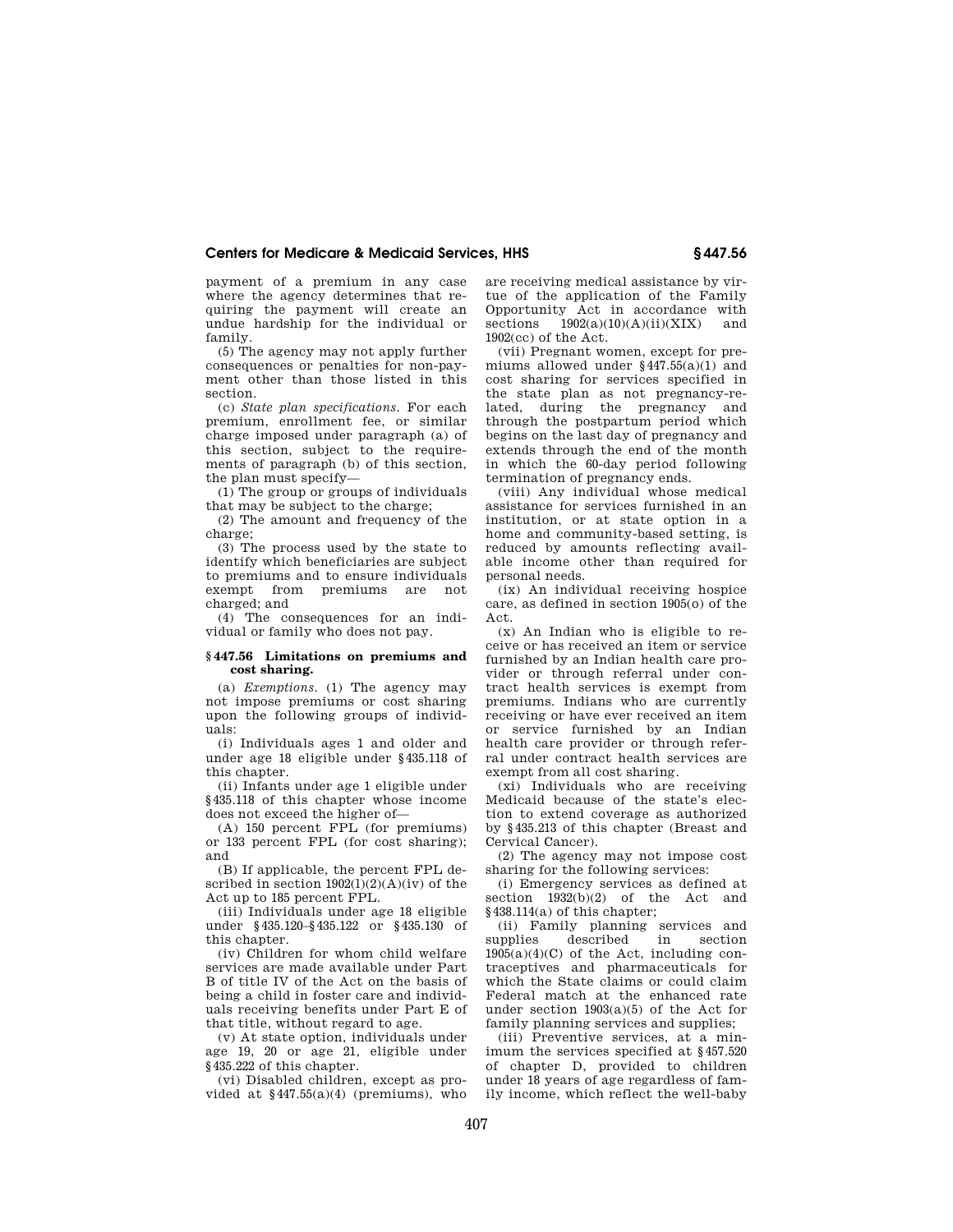and well child care and immunizations in the Bright Futures guidelines issued by the American Academy of Pediatrics; and

(iv) Pregnancy-related services, including those defined at §§440.210(a)(2) and 440.250(p) of this chapter, and counseling and drugs for cessation of tobacco use All services provided to pregnant women will be considered as pregnancy-related, except those services specifically identified in the state plan as not being related to the pregnancy.

(v) Provider-preventable services as defined in  $8447.26(b)$ .

(b) *Applicability.* Except as permitted under §447.52(d) (targeted cost sharing), the agency may not exempt additional individuals from cost sharing obligations that apply generally to the population at issue.

(c) *Payments to providers.* (1) Except as provided under paragraphs (c)(2) and  $(c)(3)$  of this section, the agency must reduce the payment it makes to a provider by the amount of a beneficiary's cost sharing obligation, regardless of whether the provider has collected the payment or waived the cost sharing.

(2) For items and services provided to Indians who are exempt from cost sharing under paragraph  $(a)(1)(x)$  of this section, the agency may not reduce the payment it makes to a provider, including an Indian health care provider, by the amount of cost sharing that will otherwise be due from the Indian.

(3) For those providers that the agency reimburses under Medicare reasonable cost reimbursement principles, in accordance with subpart B of this part, an agency may increase its payment to offset uncollected cost sharing charges that are bad debts of providers.

(d) *Payments to managed care organizations.* If the agency contracts with a managed care organization, the agency must calculate its payments to the organization to include cost sharing established under the state plan, for beneficiaries not exempt from cost sharing under paragraph (a) of this section, regardless of whether the organization imposes the cost sharing on its recipient members or the cost sharing is collected.

(e) *Payments to states.* No FFP in the state's expenditures for services is available for—

**§ 447.57 42 CFR Ch. IV (10–1–14 Edition)** 

(1) Any premiums or cost sharing amounts that recipients should have paid under §§447.52 through 447.55 (except for amounts that the agency pays as bad debts of providers under paragraph (c)(3) of this section; and

(2) Any amounts paid by the agency on behalf of ineligible individuals, whether or not the individual had paid any required premium, except for amounts for premium assistance to obtain coverage for eligible individuals through family coverage that may include ineligible individuals when authorized in the approved state plan.

(f) *Aggregate limits.* (1) Medicaid premiums and cost sharing incurred by all individuals in the Medicaid household may not exceed an aggregate limit of 5 percent of the family's income applied on either a quarterly or monthly basis, as specified by the agency.

(2) If the state adopts premiums or cost sharing rules that could place beneficiaries at risk of reaching the aggregate family limit, the state plan must indicate a process to track each family's incurred premiums and cost sharing through an effective mechanism that does not rely on beneficiary documentation.

(3) The agency must inform beneficiaries and providers of the beneficiaries aggregate limit and notify beneficiaries and providers when a beneficiary has incurred out-of-pocket expenses up to the aggregate family limit and individual family members are no longer subject to cost sharing for the remainder of the family's current monthly or quarterly cap period.

(4) The agency must have a process in place for beneficiaries to request a reassessment of their family aggregate limit if they have a change in circumstances or if they are being terminated for failure to pay a premium.

(5) Nothing in paragraph (f) shall preclude the agency from establishing additional aggregate limits, including but not limited to a monthly limit on cost sharing charges for a particular service.

#### **§ 447.57 Beneficiary and public notice requirements.**

(a) The agency must make available a public schedule describing current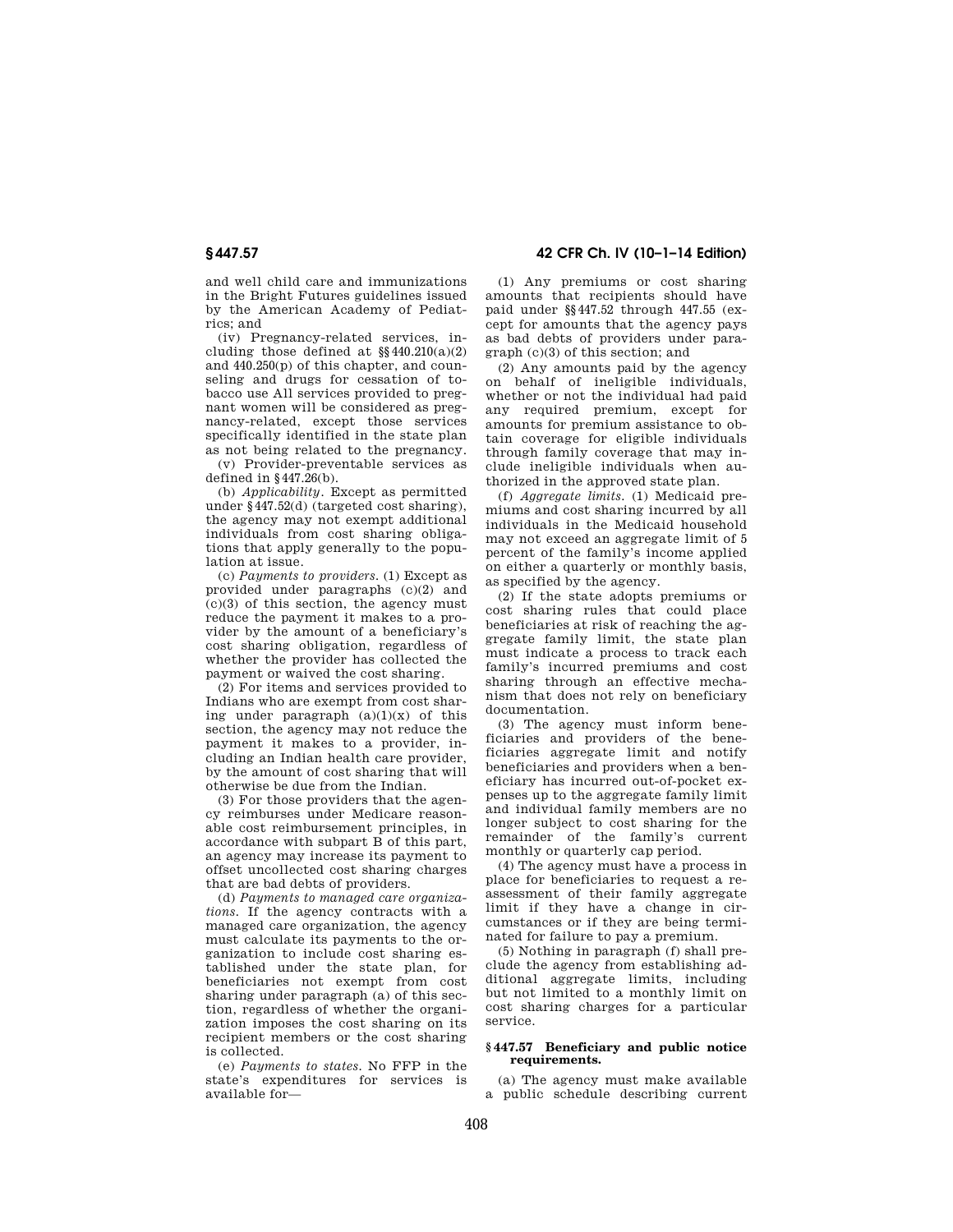premiums and cost sharing requirements containing the following information:

(1) The group or groups of individuals who are subject to premiums and/or cost sharing and the current amounts;

(2) Mechanisms for making payments for required premiums and cost sharing charges;

(3) The consequences for an applicant or recipient who does not pay a premium or cost sharing charge;

(4) A list of hospitals charging cost sharing for non-emergency use of the emergency department; and

(5) A list of preferred drugs or a mechanism to access such a list, including the agency Web site.

(b) The agency must make the public schedule available to the following in a manner that ensures that affected applicants, beneficiaries, and providers are likely to have access to the notice:

(1) Beneficiaries, at the time of their enrollment and reenrollment after a redetermination of eligibility, and when premiums, cost sharing charges, or aggregate limits are revised, notice to beneficiaries must be in accordance with §435.905(b) of this chapter;

(2) Applicants, at the time of application;

(3) All participating providers; and

(4) The general public.

(c) Prior to submitting to the Centers for Medicare & Medicaid Services for approval a state plan amendment (SPA) to establish or substantially modify existing premiums or cost sharing, or change the consequences for non-payment, the agency must provide the public with advance notice of the SPA, specifying the amount of premiums or cost sharing and who is subject to the charges. The agency must provide a reasonable opportunity to comment on such SPAs. The agency must submit documentation with the SPA to demonstrate that these requirements were met. If premiums or cost sharing is substantially modified during the SPA approval process, the agency must provide additional public notice.

#### **§ 447.88 Options for claiming FFP payment for section 1920A presumptive eligibility medical assistance payments.**

(a) The FMAP rate for medical assistance payments made available to a child during a presumptive eligibility period under section 1920A of the Act is the regular FMAP under title XIX, based on the category of medical assistance; that is, the enhanced FMAP is not available for section 1920A presumptive eligibility expenditures.

(b) States have the following 3 options for identifying Medicaid section 1920A presumptive eligibility expenditures and the application of payments for those expenditures:

(1) A State may identify Medicaid section 1920A presumptive eligibility expenditures in the quarter expended with no further adjustment based on the results of a subsequent actual eligibility determination (if any).

(2) A State may identify Medicaid section 1920A presumptive eligibility expenditures in the quarter expended but may adjust reported expenditures based on results of the actual eligibility determination (if any) to reflect the actual eligibility status of the individual, if other than presumptively eligible.

(3) A State may elect to delay submission of claims for payments of section 1920A presumptive eligibility expenditures until after the actual eligibility determination (if any) is made and, at that time identify such expenditures based on the actual eligibility status of individuals if other than presumptively eligible. At that time, the State would, as appropriate, recategorize the medical assistance expenditures made during the section 1920A presumptive eligibility period based on the results of the actual eligibility determination, and claim them appropriately.

[65 FR 33622, May 24, 2000]

### **§ 447.90 FFP: Conditions related to pending investigations of credible allegations of fraud against the Medicaid program.**

(a) *Basis and purpose.* This section implements section 1903(i)(2)(C) of the Act which prohibits payment of FFP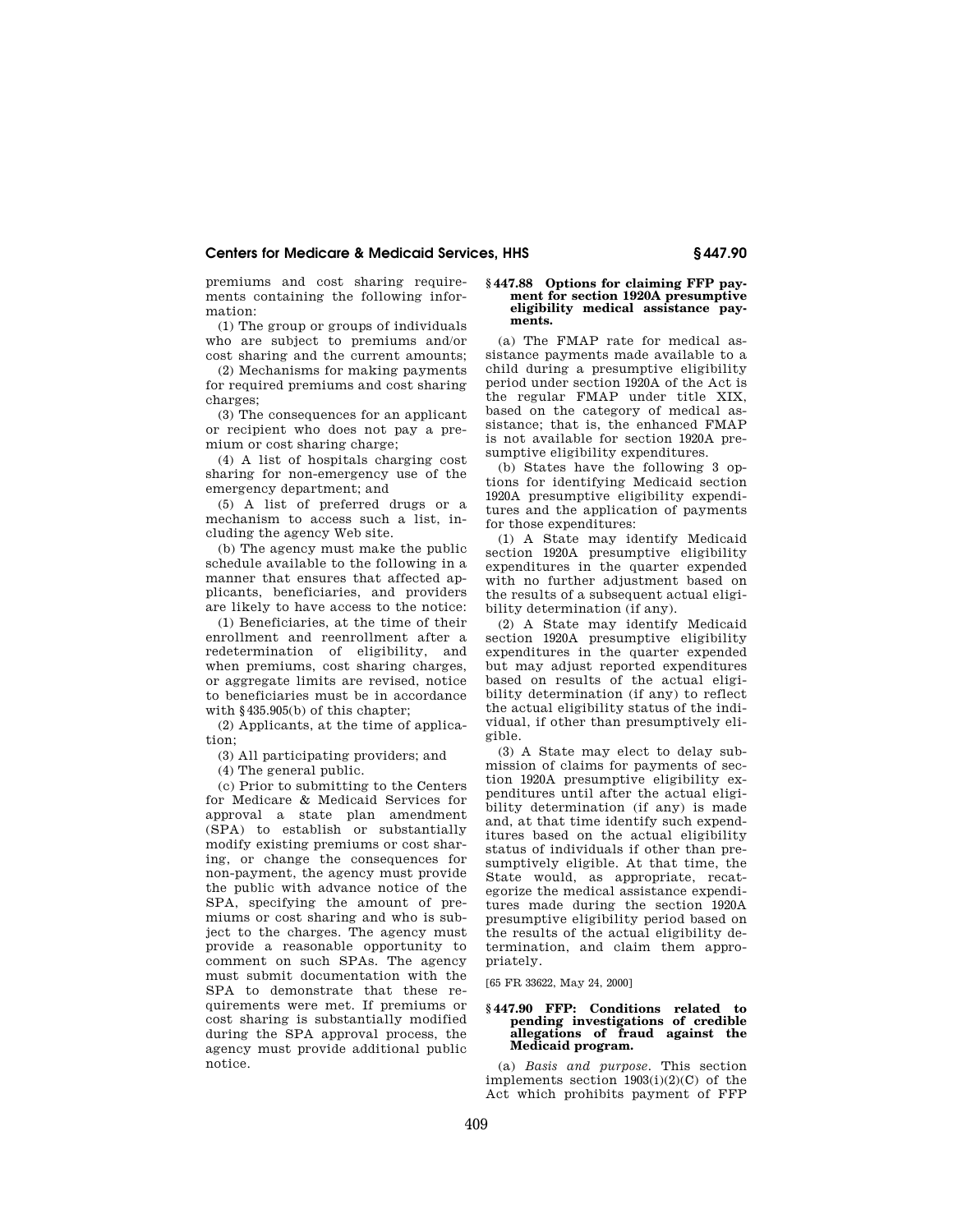with respect to items or services furnished by an individual or entity with respect to which there is pending an investigation of a credible allegation of fraud except under specified circumstances.

(b) *Denial of FFP.* No FFP is available with respect to any amount expended for an item or service furnished by any individual or entity to whom a State has failed to suspend payments in whole or part as required by §455.23 of this chapter unless—

(1) The item or service is furnished as an emergency item or service, but not including items or services furnished in an emergency room of a hospital; or

(2) The State determines and documents that good cause as specified at §455.23(e) or (f) of this chapter exists not to suspend such payments, to suspend payments only in part, or to discontinue a previously imposed payment suspension.

[76 FR 5965, Feb. 2, 2011]

# **Subpart B—Payment Methods: General Provisions**

## **§ 447.200 Basis and purpose.**

This subpart prescribes State plan requirements for setting payment rates to implement, in part, section 1902(a)(30) of the Act, which requires that payments for services be consistent with efficiency, economy, and quality of care.

[46 FR 48560, Oct. 1, 1981]

## **§ 447.201 State plan requirements.**

(a) A State plan must provide that the requirements in this subpart are met.

(b) The plan must describe the policy and the methods to be used in setting payment rates for each type of service included in the State's Medicaid program.

# **§ 447.202 Audits.**

The Medicaid agency must assure appropriate audit of records if payment is based on costs of services or on a fee plus cost of materials.

# **§ 447.200 42 CFR Ch. IV (10–1–14 Edition)**

#### **§ 447.203 Documentation of payment rates.**

(a) The agency must maintain documentation of payment rates and make it available to HHS upon request.

(b) The agency must record, in State manuals or other official files, the following information for increases in payment rates for individual practitioner services:

(1) An estimate of the percentile of the range of customary charges to which the revised payment structure equates and a description of the methods used to make the estimate.

(2) An estimate of the composite average percentage increase of the revised payment rates over the preceding rates.

### **§ 447.204 Encouragement of provider participation.**

The agency's payments must be sufficient to enlist enough providers so that services under the plan are available to beneficiaries at least to the extent that those services are available to the general population.

### **§ 447.205 Public notice of changes in Statewide methods and standards for setting payment rates.**

(a) *When notice is required.* Except as specified in paragraph (b) of this section, the agency must provide public notice of any significant proposed change in its methods and standards for setting payment rates for services.

(b) *When notice is not required.* Notice is not required if—

(1) The change is being made to conform to Medicare methods or levels of reimbursement;

(2) The change is required by court order; or

(3) The change is based on changes in wholesalers' or manufacturers' prices of drugs or materials, if the agency's reimbursement system is based on material cost plus a professional fee.

(c) *Content of notice.* The notice must—

(1) Describe the proposed change in methods and standards;

(2) Give an estimate of any expected increase or decrease in annual aggregate expenditures;

(3) Explain why the agency is changing its methods and standards;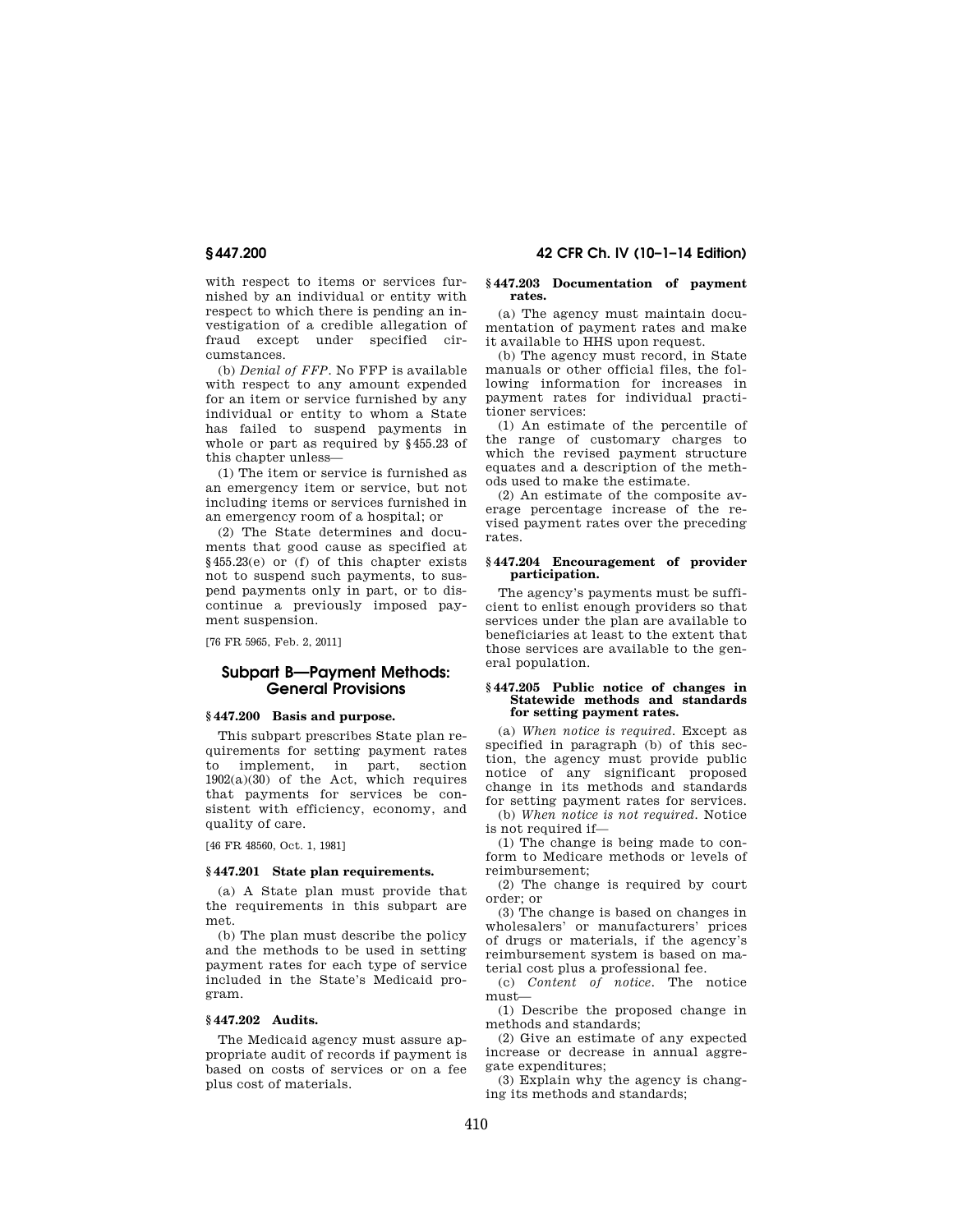(4) Identify a local agency in each county (such as the social services agency or health department) where copies of the proposed changes are available for public review;

(5) Give an address where written comments may be sent and reviewed by the public; and

(6) If there are public hearings, give the location, date and time for hearings or tell how this information may be obtained.

(d) *Publication of notice.* The notice must—

(1) Be published before the proposed effective date of the change; and

(2) Appear as a public announcement in one of the following publications:

(i) A State register similar to the FEDERAL REGISTER.

(ii) The newspaper of widest circulation in each city with a population of 50,000 or more.

(iii) The newspaper of widest circulation in the State, if there is no city with a population of 50,000 or more.

[46 FR 58680, Dec. 3, 1981; 47 FR 8567, Mar. 1, 1982, as amended at 48 FR 56057, Dec. 19, 1983]

# **Subpart C—Payment for Inpatient Hospital and Long-Term Care Facility Services**

SOURCE: 46 FR 47971, Sept. 30, 1981, unless otherwise noted.

#### **§ 447.250 Basis and purpose.**

(a) This subpart implements section  $1902(a)(13)(A)$  of the Act, which requires that the State plan provide for payment for hospital and long-term care facility services through the use of rates that the State finds, and makes assurances satisfactory to the Secretary, are reasonable and adequate to meet the costs that must be incurred by efficiently and economically operated facilities to provide services in conformity with State and Federal laws, regulations, and quality and safety standards.

(b) Section  $447.253(a)(2)$  implements section  $1902(a)(30)$  of the Act, which requires that payments be consistent with efficiency, economy, and quality of care;

(c) Sections  $447.253$  (c) and (d) imple-<br>ment sections  $1902(a)(13)(B)$  and  $1902(a)(13)(B)$ 

 $1902(a)(13)(C)$  of the Act, which require a State Medicaid agency to make certain assurances to the Secretary regarding increases in payments resulting solely from changes in ownerships of hospitals, NFs, and ICFs/IID.

(d) Section 447.271 implements section 1903(i)(3) of the Act, which requires that payments for inpatient hospital services not exceed the hospital's customary charges.

(e) Section 447.280 implements section 1913(b) of the Act, which concerns reimbursement for long-term care services furnished by swing-bed hospitals.

[48 FR 56057, Dec. 19, 1983, as amended at 57 FR 43921, Sept. 23, 1992]

## PAYMENT RATES

#### **§ 447.251 Definitions.**

For the purposes of this subpart—

*Long-term care facility services* means intermediate care facility services for Individuals with Intellectual Disabilities (ICF/IID) and nursing facility (NF) services.

*Provider* means an institution that furnishes inpatient hospital services or an institution that furnishes long-term care facility services.

[46 FR 47971, Sept. 30, 1981, as amended at 54 FR 5359, Feb. 2, 1989; 56 FR 48867, Sept. 26, 1991]

## **§ 447.252 State plan requirements.**

(a) The plan must provide that the requirements of this subpart are met.

(b) The plan must specify comprehensively the methods and standards used by the agency to set payment rates in a manner consistent with §430.10 of this chapter.

(c) If the agency chooses to apply the cost limits established under Medicare (see §413.30 of this chapter) on an individual provider basis, the plan must specify this requirement.

(Approved by the Office of Management and Budget under control number 0938–0193)

[48 FR 56058, Dec. 19, 1983, as amended at 51 FR 34833, Sept. 30, 1986]

## **§ 447.253 Other requirements.**

(a) *State assurances.* In order to receive CMS approval of a State plan change in payment methods and standards, the Medicaid agency must make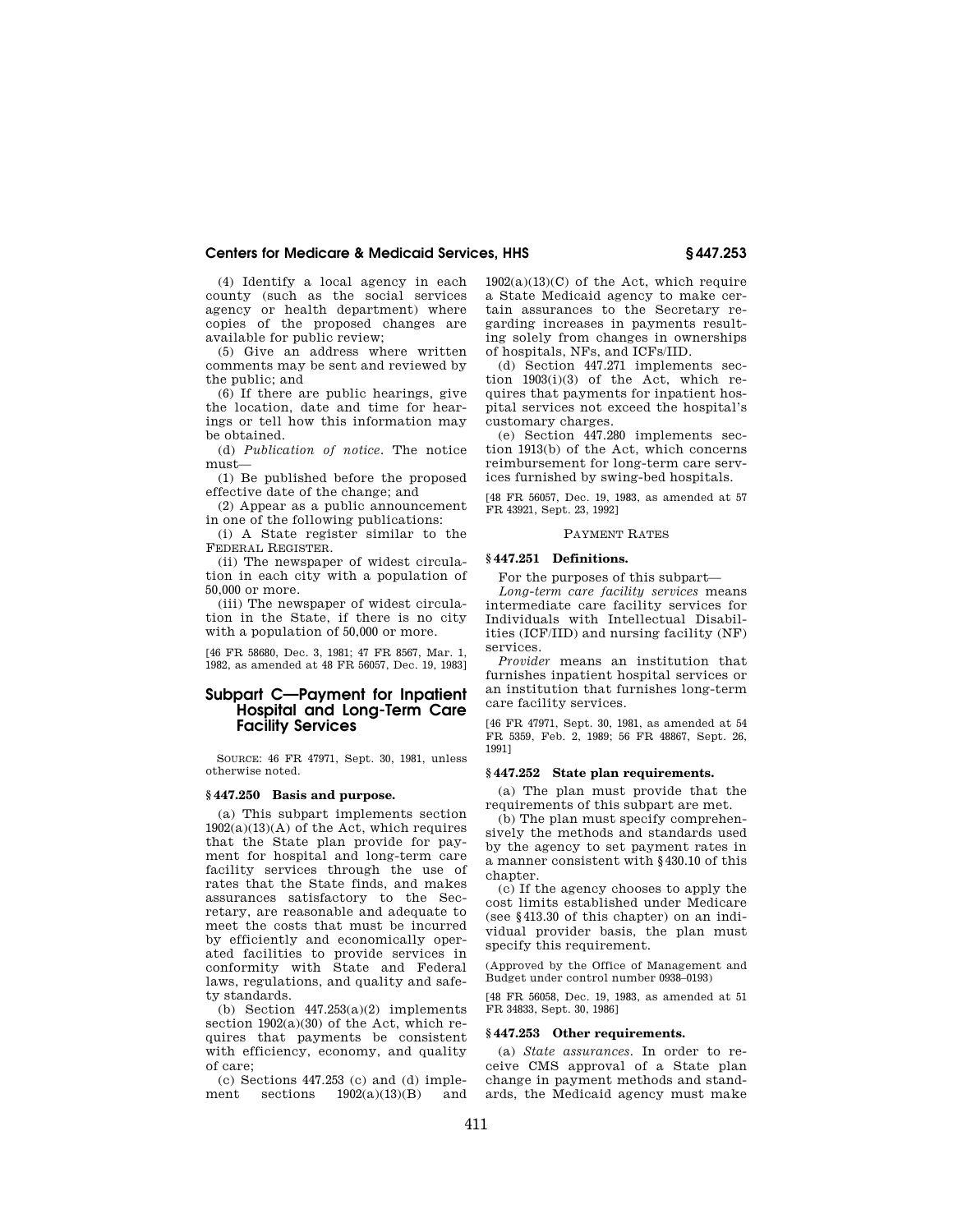assurances satisfactory to CMS that the requirements set forth in paragraphs (b) through (i) of this section are being met, must submit the related information required by §447.255 of this subpart, and must comply with all other requirements of this subpart.

(b) *Findings.* Whenever the Medicaid agency makes a change in its methods and standards, but not less often than annually, the agency must make the following findings:

(1) *Payment rates.* (i) The Medicaid agency pays for inpatient hospital services and long-term care facility services through the use of rates that are reasonable and adequate to meet the costs that must be incurred by efficiently and economically operated providers to provide services in conformity with applicable State and Federal laws, regulations, and quality and safety standards.

(ii) With respect to inpatient hospital services—

(A) The methods and standards used to determine payment rates take into account the situation of hospitals which serve a disproportionate number of low income patients with special needs;

(B) If a State elects in its State plan to cover inappropriate level of care services (that is, services furnished to hospital inpatients who require a lower covered level of care such as skilled nursing or intermediate care services) under conditions similar to those described in section  $1861(v)(1)(G)$  of the Act, the methods and standards used to determine payment rates must specify that the payments for this type of care must be made at rates lower than those for inpatient hospital level of care services, reflecting the level of care actually received, in a manner consistent with section  $1861(v)(1)(G)$  of the Act; and

(C) The payment rates are adequate to assure that beneficiaries have reasonable access, taking into account geographic location and reasonable travel time, to inpatient hospital services of adequate quality.

(iii) With respect to nursing facility services—

(A) Except for preadmission screening for individuals with mental illness and Intellectual Disability under

**§ 447.253 42 CFR Ch. IV (10–1–14 Edition)** 

§483.20(f) of this Chapter, the methods and standards used to determine payment rates take into account the costs of complying with the requirements of part 483 subpart B of this chapter;

(B) The methods and standards used to determine payment rates provide for an appropriate reduction to take into account the lower costs (if any) of the facility for nursing care under a waiver of the requirement in §483.30(c) of this Chapter to provide licensed nurses on a 24-hour basis;

(C) The State establishes procedures under which the data and methodology used in establishing payment rates are made available to the public.

(2) *Upper payment limits.* The agency's proposed payment rate will not exceed the upper payment limits as specified in §447.272.

(c) *Changes in ownership of hospitals.*  In determining payment when there has been a sale or transfer of the assets of a hospital, the State's methods and standards must provide that payment rates can reasonably be expected not to increase in the aggregate solely as a result of changes of ownership, more than the payments would increase under Medicare under §§413.130, 413.134, 413.153, and 413.157 of this chapter, insofar as these sections affect payments for depreciation, interest on capital indebtedness, return on equity capital (if applicable), acquisition costs for which payments were previously made to prior owners, and the recapture of depreciation.

(d) *Changes in ownership of NFs and ICFs/IID.* In determining payment when there has been a sale or transfer of assets of an NF or ICF/IID, the State's methods and standards must provide the following depending upon the date of the transfer.

(1) For transfers on or after July 18, 1984 but before October 1, 1985, the State's methods and standards must provide that payment rates can reasonably be expected not to increase in the aggregate, solely as the result of a change in ownership, more than payments would increase under Medicare under §§413.130, 413.134, 413.153 and 413.157 of this chapter, insofar as these sections affect payment for depreciation, interest on capital indebtedness, return on equity capital (if applicable),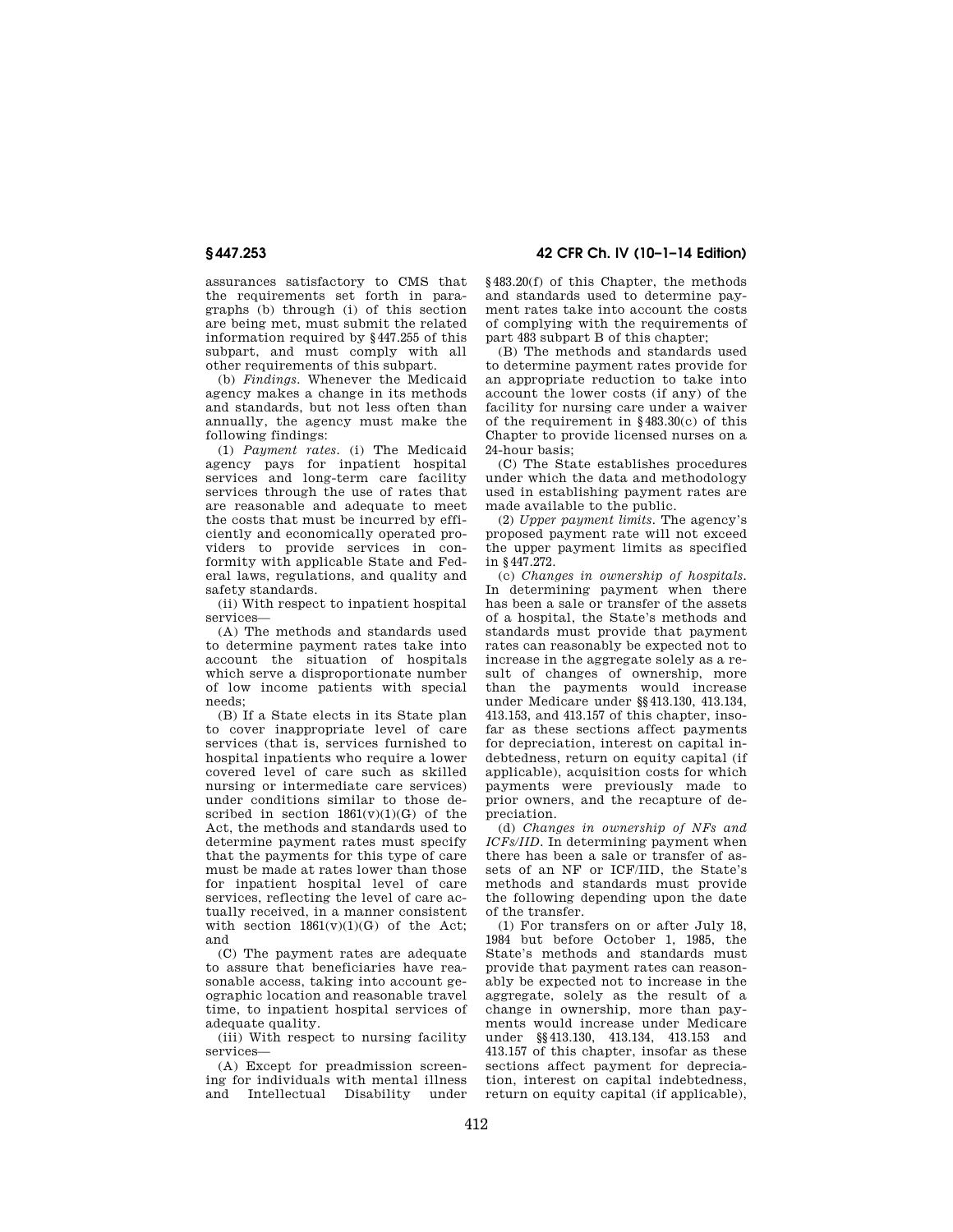acquisition costs for which payments were previously made to prior owners, and the recapture of depreciation.

(2) For transfers on or after October 1, 1985, the State's methods and standards must provide that the valuation of capital assets for purposes of determining payment rates for NFs and ICFs/IID is not to increase (as measured from the date of acquisition by the seller to the date of the change of ownership) solely as a result of a change of ownership, by more than the lesser of—

(i) One-half of the percentage increase (as measured from the date of acquisition by the seller to the date of the change of ownership, or, if necessary, as extrapolated retrospectively by the Secretary) in the Dodge construction index applied in the aggregate with respect to those facilities that have undergone a change of ownership during the fiscal year; or

(ii) One-half of the percentage increase (as measured from the date of acquisition by the seller to the date of the change of ownership) in the Consumer Price Index for All Urban Consumers (CPI-U) (United States city average) applied in the aggregate with respect to those facilities that have undergone a change of ownership during the fiscal year.

(e) *Provider appeals.* The Medicaid agency must provide an appeals or exception procedure that allows individual providers an opportunity to submit additional evidence and receive prompt administrative review, with respect to such issues as the agency determines appropriate, of payment rates.

(f) *Uniform cost reporting.* The Medicaid agency must provide for the filing of uniform cost reports by each participating provider.

(g) *Audit requirements.* The Medicaid agency must provide for periodic audits of the financial and statistical records of participating providers.

(h) *Public notice.* The Medicaid agency must provide that it has complied with the public notice requirements in §447.205 of this part when it is proposing significant changes to its methods or standards for setting payment rates for inpatient hospital or LTC facility services.

(i) *Rates paid.* The Medicaid agency must pay for inpatient hospital and long term care services using rates determined in accordance with methods and standards specified in an approved State plan.

[48 FR 56057, Dec. 19, 1983, as amended at 52 FR 28147, July 28, 1987; 54 FR 5359, Feb. 2, 1989; 57 FR 43921, Sept. 23, 1992]

## **§ 447.255 Related information.**

The Medicaid agency must submit, with the assurances described in §447.253(a), the following information:

(a) The amount of the estimated average proposed payment rate for each type of provider (hospital, ICF/IID, or nursing facility), and the amount by which that estimated average rate increased or decreased relative to the average payment rate in effect for each type or provider for the immediately preceding rate period;

(b) An estimate of the short-term and, to the extent feasible, long-term effect the change in the estimated average rate will have on—

(1) The availability of services on a Statewide and geographic area basis;

(2) The type of care furnished;

(3) The extent of provider participation; and

(4) The degree to which costs are covered in hospitals that serve a disproportionate number of low income patients with special needs.

[48 FR 56058, Dec. 19, 1983, as amended at 54 FR 5359, Feb. 2, 1989; 56 FR 48867, Sept. 26, 1991; 57 FR 43924, Sept. 23, 1992; 57 FR 46431, Oct. 8, 1992]

#### **§ 447.256 Procedures for CMS action on assurances and State plan amendments.**

(a) *Criteria for approval.* (1) CMS approval action on State plans and State plan amendments, is taken in accordance with subpart B of part 430 of this chapter and sections 1116, 1902(b) and 1915(f) of the Act.

(2) In the case of State plan and plan amendment changes in payment methods and standards, CMS bases its approval on the acceptability of the Medicaid agency's assurances that the requirements of §447.253 have been met, and the State's compliance with the other requirements of this subpart.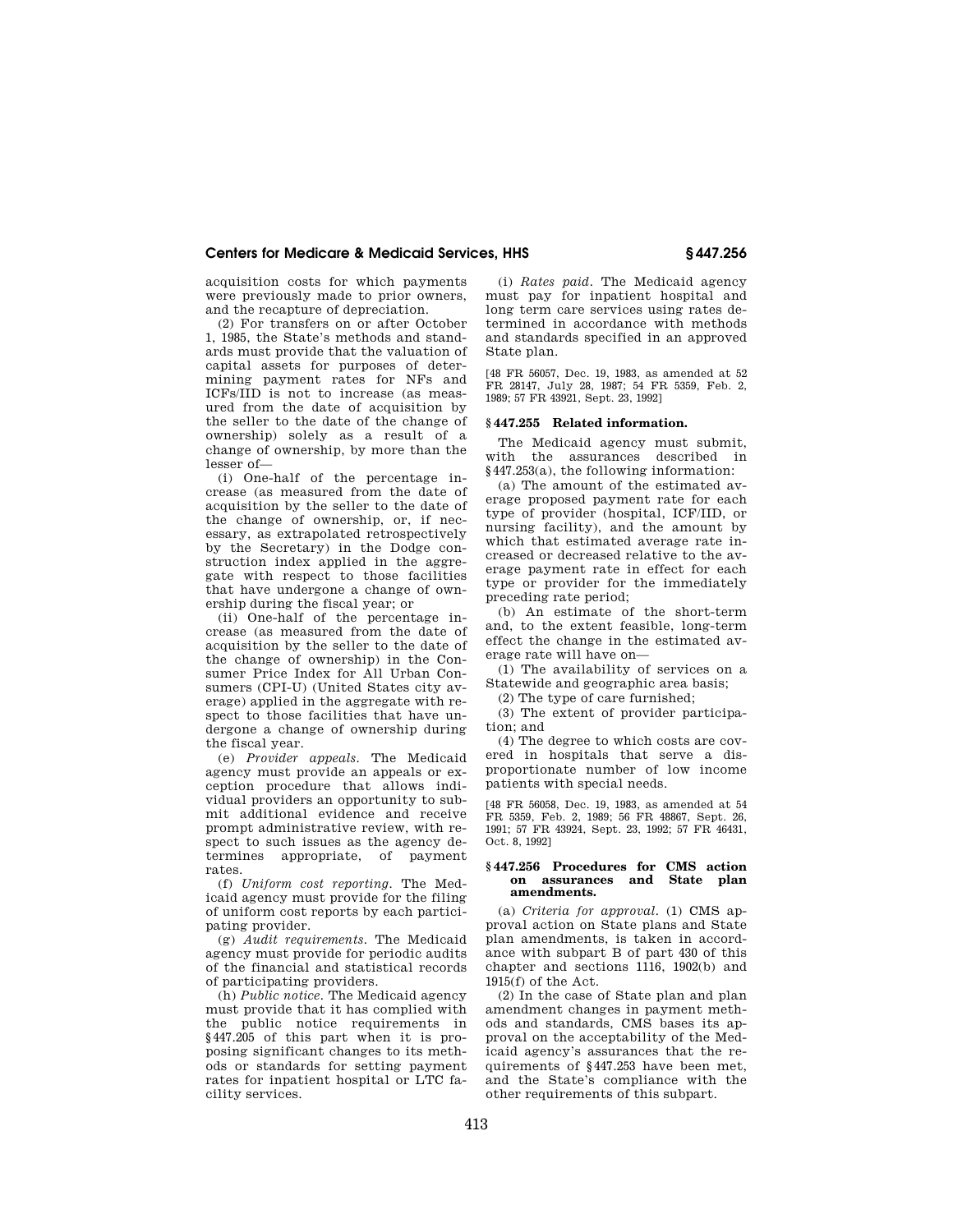(b) *Time limit.* CMS will send a notice to the agency of its determination as to whether the assurances regarding a State plan amendment are acceptable within 90 days of the date CMS receives the assurances described in §447.253, and the related information described in §447.255 of this subpart. If CMS does not send a notice to the agency of its determination within this time limit and the provisions in paragraph (a) of this section are met, the assurances and/or the State plan amendment will be deemed accepted and approved.

(c) *Effective date.* A State plan amendment that is approved will become effective not earlier than the first day of the calendar quarter in which an approvable amendment is submitted in accordance with §§430.20 of this chapter and 447.253.

[48 FR 56058, Dec. 19, 1983, as amended at 52 FR 28147, July 28, 1987]

FEDERAL FINANCIAL PARTICIPATION

## **§ 447.257 FFP: Conditions relating to institutional reimbursement.**

FFP is not available for a State's expenditures for hospital inpatient or long-term care facility services that are in excess of the amounts allowable under this subpart.

[52 FR 28147, July 28, 1987]

#### UPPER LIMITS

#### **§ 447.271 Upper limits based on customary charges.**

(a) Except as provided in paragraph (b) of this section, the agency may not pay a provider more for inpatient hospital services under Medicaid than the provider's customary charges to the general public for the services.

(b) The agency may pay a public provider that provides services free or at a nominal charge at the same rate that would be used if the provider charges were equal to or greater than its costs.

[75 FR 73975, Nov. 30, 2010]

### **§ 447.272 Inpatient services: Application of upper payment limits.**

(a) *Scope.* This section applies to rates set by the agency to pay for inpatient services furnished by hospitals,

**§ 447.257 42 CFR Ch. IV (10–1–14 Edition)** 

NFs, and ICFs/IID within one of the following categories:

(1) State government-owned or operated facilities (that is, all facilities that are either owned or operated by the State).

(2) Non-State government-owned or operated facilities (that is, all government facilities that are neither owned nor operated by the State).

(3) Privately-owned and operated facilities.

(b) *General rules.* (1) Upper payment limit refers to a reasonable estimate of the amount that would be paid for the services furnished by the group of facilities under Medicare payment principles in subchapter B of this chapter.

(2) Except as provided for in paragraph (c) of this section, aggregate Medicaid payments to a group of facilities within one of the categories described in paragraph (a) of this section may not exceed the upper payment limit described in paragraph (b)(1) of this section.

(c) *Exceptions.*—(1) *Indian Health Services and tribal facilities.* The limitation in paragraph (b) of this section does not apply to Indian Health Services facilities and tribal facilities that are funded through the Indian Self-Determination and Education Assistance Act (Pub. L. 93–638).

(2) *Disproportionate share hospitals.*  The limitation in paragraph (b) of this section does not apply to payment adjustments made under section 1923 of the Act that are made under a State plan to hospitals found to serve a disproportionate number of low-income patients with special needs as provided in section  $1902(a)(13)(A)(iv)$  of the Act. Disproportionate share hospital (DSH) payments are subject to the following limits:

(i) The aggregate DSH limit using the Federal share of the DSH limit under section 1923(f) of the Act.

(ii) The hospital-specific DSH limit in section 1923(g) of the Act.

(iii) The aggregate DSH limit for institutions for mental disease (IMDs) under section 1923(h) of the Act.

(d) *Compliance dates.* Except as permitted under paragraph (e) of this section, a State must comply with the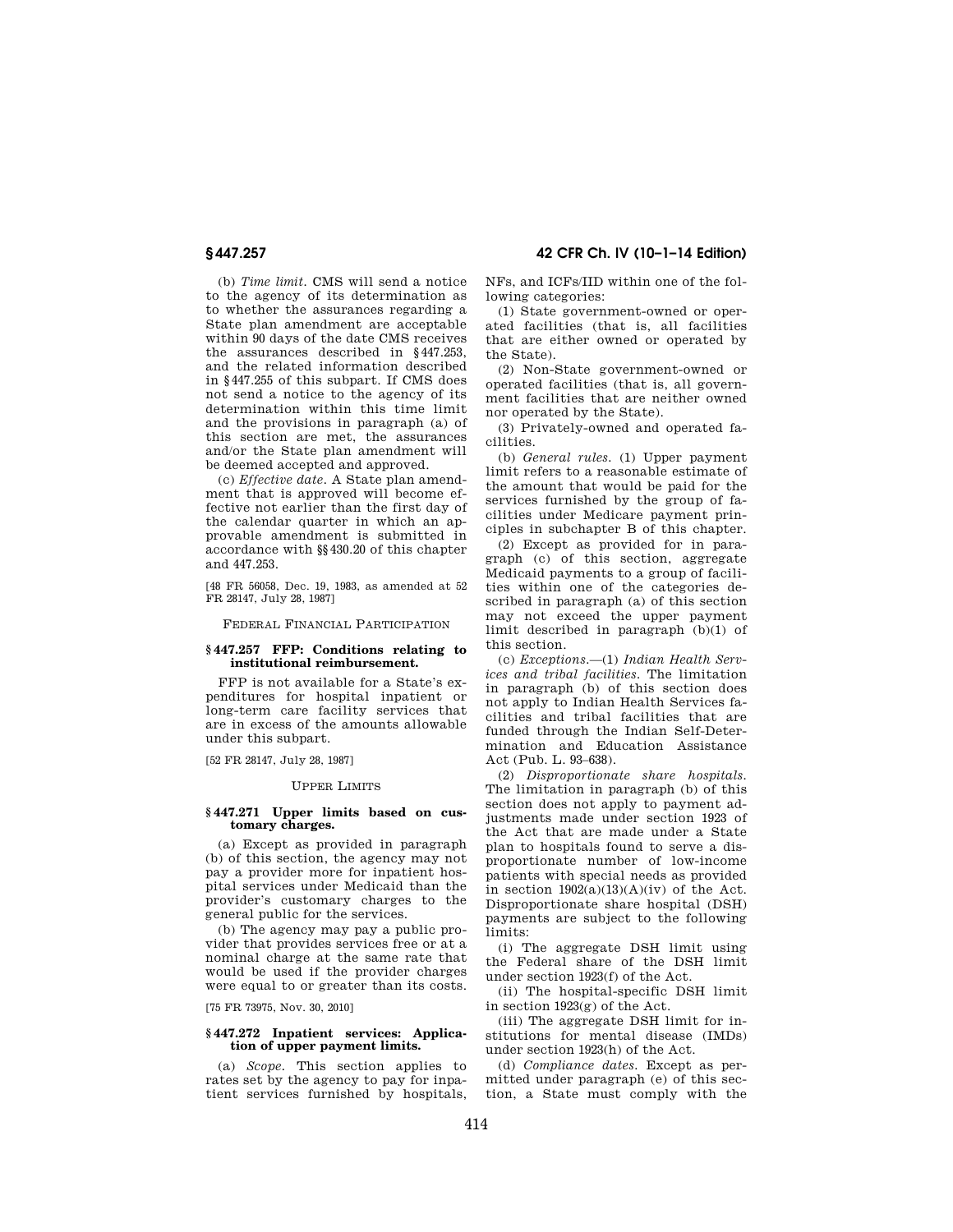upper payment limit described in paragraph (b) of this section by one of the following dates:

(1) For non-State government owned or operated hospitals,—March 19, 2002.

(2) For all other facilities—March 13, 2001.

[66 FR 3175, Jan. 12, 2001, as amended at 66 FR 46399, Sept. 5, 2001; 67 FR 2610, Jan. 18, 2002; 72 FR 29834, May 29, 2007; 75 FR 73975, Nov. 30, 2010; 77 FR 31512, May 29, 2012]

#### SWING-BED HOSPITALS

#### **§ 447.280 Hospital providers of NF services (swing-bed hospitals).**

(a) *General rule.* If the State plan provides for NF services furnished by a swing-bed hospital, as specified in §§440.40(a) and 440.150(f) of this chapter, the methods and standards used to determine payment rates for routine NF services must—

(1) Provide for payment at the average rate per patient day paid to NFs, as applicable, for routine services furnished during the previous calendar year; or

(2) Meet the State plan and payment requirements described in this subpart, as applicable.

(b) *Application of the rule.* The payment methodology used by a State to set payment rates for routine NF services must apply to all swing-bed hospitals in the State.

[59 FR 56237, Nov. 10, 1994]

# **Subpart D [Reserved]**

# **Subpart E—Payment Adjustments for Hospitals That Serve a Disproportionate Number of Low-Income Patients**

SOURCE: 57 FR 55143, Nov. 24, 1992, unless otherwise noted.

#### **§ 447.294 Medicaid disproportionate share hospital (DSH) allotment reductions for Federal fiscal year 2014 and Federal fiscal year 2015.**

(a) *Basis and purpose.* This section sets forth the DSH health reform methodology (DHRM) for calculating Statespecific annual DSH allotment reductions from Federal fiscal year 2014 and Federal fiscal year 2015 as required under section 1923(f) of the Act.

(b) *Definitions.* For purposes of this section—

*Aggregate DSH allotment reductions*  mean the amounts identified in section  $1923(f)(7)(A)(ii)$  of the Act.

*Budget neutrality factor (BNF)* is a factor incorporated in the DHRM that takes into account the extent to which the DSH allotment for a State was included in the budget neutrality calculation for a coverage expansion approved under section 1115 as of July 31, 2009.

*DSH payment* means the amount reported in accordance with accordance  $§$ 447.299(c)(17).

*Effective DSH allotment* means the amount of DSH allotment determined by subtracting the State-specific DSH allotment reduction from a State's unreduced DSH allotment.

*High level of uncompensated care factor (HUF)* is a factor incorporated in the DHRM that results in larger percentage DSH allotment reduction for States that do not target DSH payments on hospitals with high levels of uncompensated care.

*High Medicaid volume hospital* means a disproportionate share hospital that has an MIUR at least one standard deviation above the mean MIUR for hospitals receiving Medicaid payments in the State.

*High uncompensated care hospital*  means a hospital that exceeds the mean ratio of uncompensated care costs to total Medicaid and uninsured inpatient and outpatient hospital service costs for all disproportionate share hospitals within a state.

*High volume of Medicaid inpatients factor (HMF)* is a factor incorporated in the DHRM that results in larger percentage DSH allotment reduction for States that do not target DSH payments on hospitals with high volumes of Medicaid inpatients.

*Hospital with high volumes of Medicaid inpatients* means a disproportionate share hospital that meets the requirements of section  $1923(b)(1)(A)$  of the Act.

*Low DSH adjustment factor (LDF)* is a factor incorporated in the DHRM that results in a smaller percentage DSH allotment reduction on low DSH States.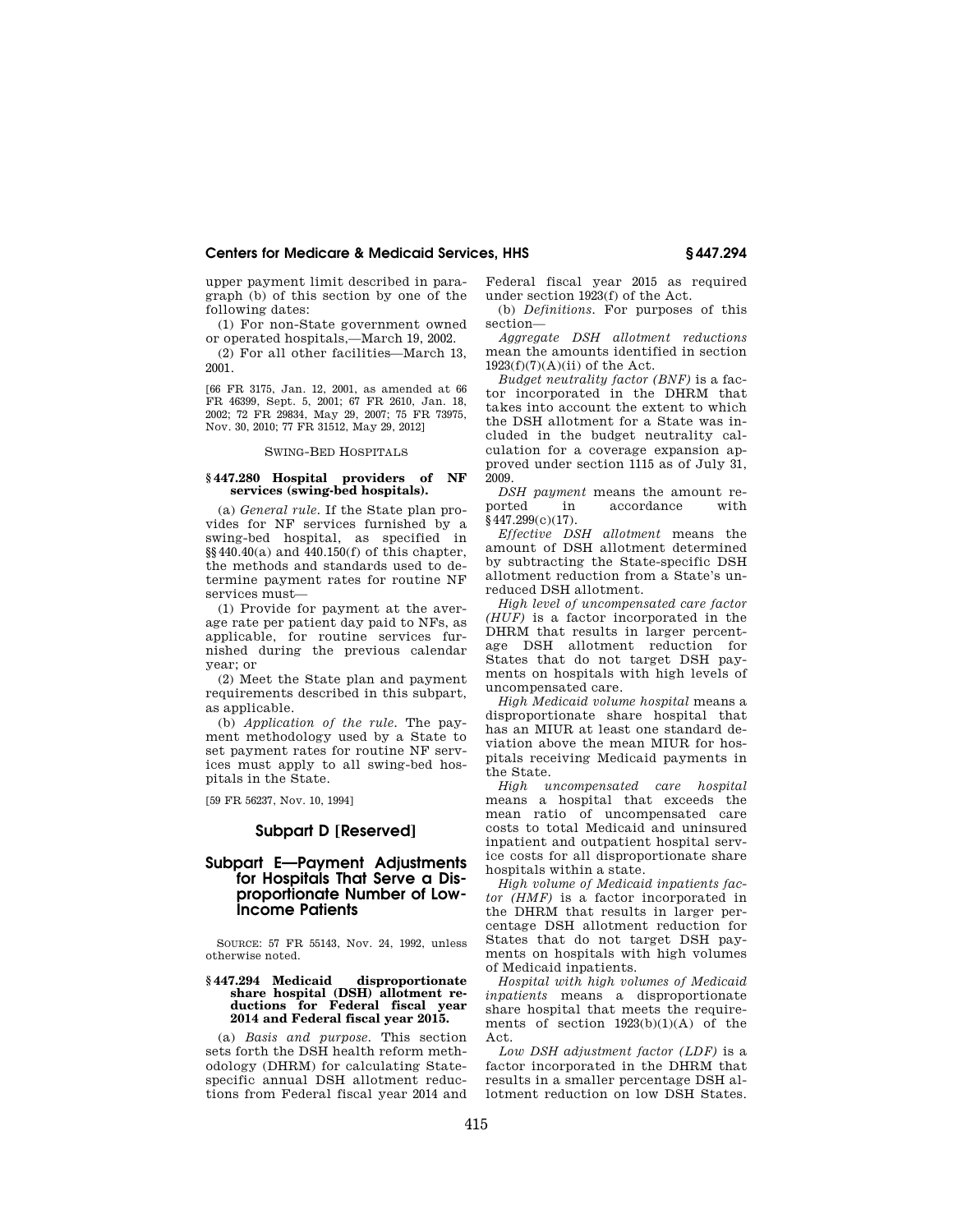*Low DSH State* means a State that meets the criterion described in section  $1923(f)(5)(B)$  of the Act.

*Mean HUF reduction percentage* is determined by calculating the quotient of each state's HUF reduction amount divided by its unreduced DSH allotment, then calculating the mean for each state group, then converting the result to a percentage.

*Medicaid inpatient utilization rate (MIUR)* means the rate defined in section  $1923(b)(2)$  of the Act.

*Non-high Medicaid volume hospital*  means a disproportionate share hospitals that does not meet the requirements of section  $1923(b)(1)(A)$  of the Act.

*State group* means similarly situated States that are collectively identified by DHRM as defined in  $§$ 447.294 $(e)(1)$ .

*State-specific DSH allotment reduction*  means the amount of annual DSH allotment reduction for a particular State as determined by the DHRM.

*Total Medicaid cost* means the amount for each hospital reported in accordance with §447.299(c)(10).

*Total population* means the 1-year estimates data of the total non-institutionalized population identified by United States Census Bureau's American Community Survey.

*Total uninsured cost* means the amount reported for each DSH in accordance with  $§447.299(c)(14)$ .

*Uncompensated care cost* means the amount reported for each hospital in accordance with  $§$ 447.299 $(c)(16)$ .

*Uncompensated care level* means a hospital's uncompensated care cost divided by the sum of its total Medicaid cost and its total uninsured cost.

*Unreduced DSH allotment* means the DSH allotment calculated under section 1923(f) of the Act prior to annual reductions under this section.

*Uninsured percentage factor (UPF)* is a factor incorporated in the DHRM that results in larger percentage DSH allotment reductions for States that have the lowest percentages of uninsured individuals.

*Uninsured population* means 1-year estimates data of the number of uninsured identified by United States Census Bureau's American Community Survey.

**§ 447.294 42 CFR Ch. IV (10–1–14 Edition)** 

(c) *Aggregate DSH allotment reduction amounts.* The aggregate DSH allotment reduction amounts are as provided in section  $1923(f)(7)(A)(ii)$  of the Act.

(d) *State data submission requirements.*  States are required to submit the mean MIUR, determined in accordance with section 1923(b)(1)(A) of the Act, for all hospitals receiving Medicaid payments in the State and the value of one standard deviation above such mean. States must provide the data for State Plan Rate Year (SPRY) 2008, SPRY 2009, SPRY 2010, and SPRY 2011 by June 30, 2014. States must provide this data for each subsequent SPRY to CMS by June 30 of each year. To determine which SPRY's data the state must submit, subtract 3 years from the calendar year in which the data is due. For example, SPRY 2012 data must be submitted to CMS by June 30, 2015.

(e) *DHRM methodology.* Section  $1923(f)(7)$  of the Act requires aggregate annual reduction amounts for FY 2014 and FY 2015 to be reduced through the DHRM. The DHRM is calculated on an annual basis based on the most recent data available to CMS at the time of the calculation. The DHRM is determined as follows:

(1) *Establishing State groups.* For each FY, CMS will separate low-DSH States and non-low DSH states into distinct State groups.

(2) *Aggregate DSH allotment reduction allocation.* CMS will allocate a portion of the aggregate DSH allotment reductions to each State group by the following:

(i) Dividing the sum of each State group's preliminary unreduced DSH allotments by the sum of both State groups' preliminary unreduced DSH allotment amounts to determine a percentage.

(ii) Multiplying the value of paragraph  $(e)(2)(i)$  of this section by the aggregate DSH allotment reduction amount under paragraph (c) of this section for the applicable fiscal year.

(iii) Applying the low DSH adjustment factor under paragraph (e)(3) of this section.

(3) *Low DSH adjustment factor (LDF) calculation.* CMS will calculate the LDF by the following: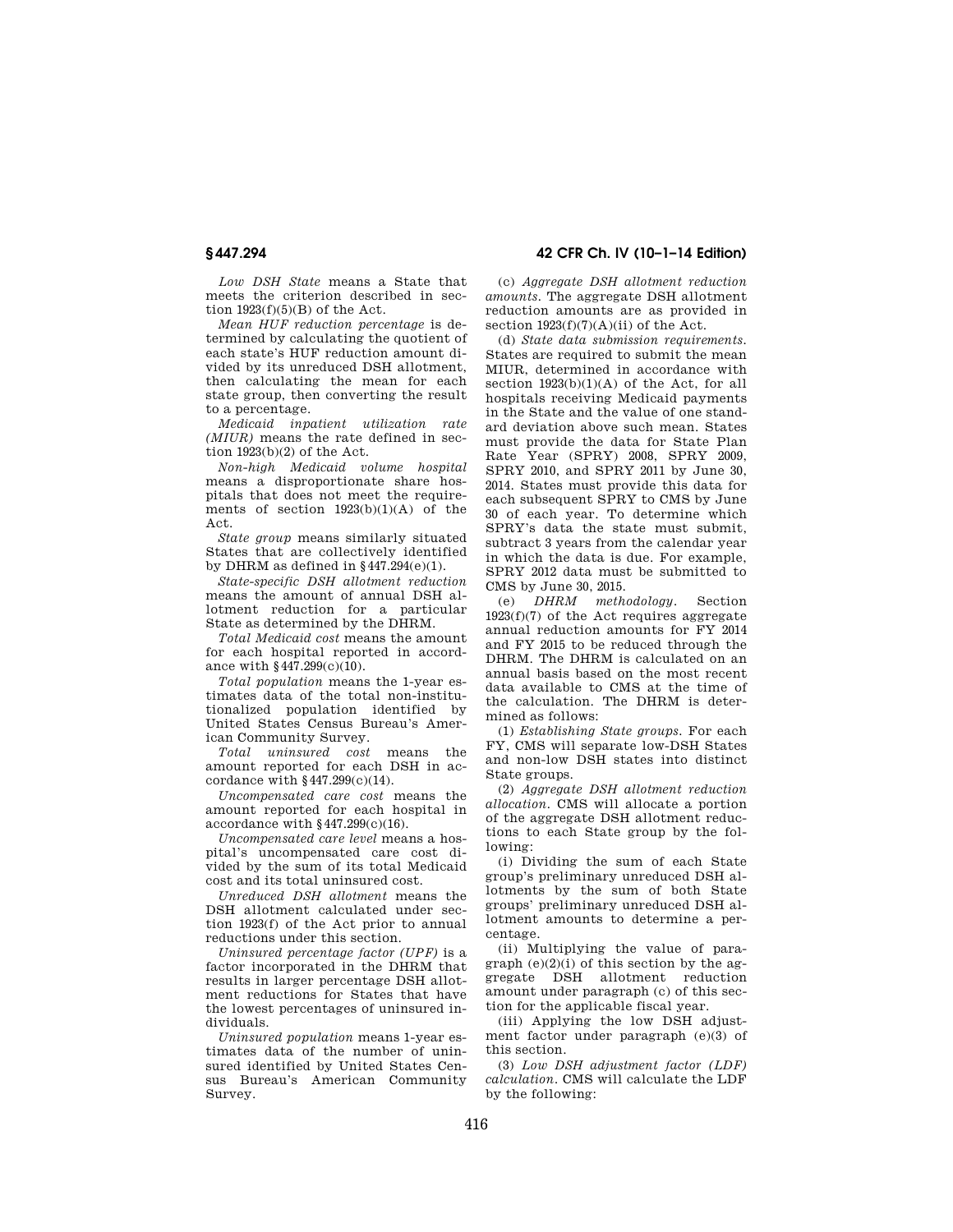(i) Dividing each State's preliminary unreduced DSH allotment by their respective total Medicaid service expenditures.

(ii) Calculating for each State group the mean of all values determined in paragraph (e)(3)(i) of this section.

(iii) Dividing the value of paragraph (e)(3)(ii) of this section for the low-DSH State group by the value of paragraph (e)(3)(ii) for the non-low DSH state group.

(4) *LDF application.* CMS will determine the final aggregate DSH allotment reduction allocation for each State group through application of the LDF by the following:

(i) Multiplying the LDF by the aggregate DSH allotment reduction for the low DSH State group.

(ii) Utilizing the value of paragraph  $(e)(4)(i)$  of this section as the aggregate DSH allotment reduction allocated to the low DSH State group.

(iii) Subtracting the value of paragraph (e)(4)(ii) of this section from the value of paragraph  $(e)(2)(ii)$  of this section for the low DSH State group; and

(iv) Adding the value of paragraph (e)(4)(iii) of this section to the value of paragraph  $(e)(2)(ii)$  of this section for the non-low DSH State group.

(5) *Reduction factor allocation.* CMS will allocate the aggregate DSH allotment reduction amount to three core factors by multiply the aggregate DSH allotment reduction amount for each State group by the following:

(i) UPF—33 and  $\frac{1}{3}$  percent.

(ii) HMF $-33$  and  $\frac{1}{3}$  percent.

(iii) HUF—33 and 1⁄3 percent.

(6) *Uninsured percentage factor (UPF) calculation.* CMS will calculate the UPF by the following:

(i) Dividing the total State population by the uninsured in State for each State.

(ii) Determining the uninsured reduction allocation component for each State as a percentage by dividing each State's value of paragraph (e)(6)(i) of this section by the sum of the values of paragraph  $(e)(6)(i)$  of this section for the respective State group (the sum of the values of all States in the State group should total 100 percent).

(iii) Determine a weighting factor by dividing each State's unreduced DSH allotment by the sum of all preliminary unreduced DSH allotments for the respective State group.

(iv) Multiply the weighting factor calculated in  $(e)(6)(iii)$  of this section by the value of each State's uninsured reduction allocation component from paragraph  $(e)(6)(ii)$  of this section.

(v) Determine the UPF as a percentage by dividing the product of paragraph  $(e)(6)(iv)$  of this section for each State by the sum of the values of paragraph  $(e)(6)(iv)$  of this section for the respective State group (the sum of the values of all States in the State group should total 100 percent).

(7) *UPF application and reduction amount.* CMS will determine the UPF portion of the final aggregate DSH allotment reduction allocation for each State by multiplying the State's UPF by the aggregate DSH allotment reduction allocated to the UPF factor under paragraph (e)(5) of this section for the respective State group.

(8) *High volume of Medicaid inpatients factor (HMF) calculation.* CMS will calculate the HMF by determining a percentage for each State by dividing the State's total DSH payments made to non-high Medicaid volume hospitals by the total of such payments for the entire State group.

(9) *HMF application and reduction amount.* CMS will determine the HMF portion of the final aggregate DSH allotment reduction allocation for each State by multiplying the State's HMF by the aggregate DSH allotment reduction allocated to the HMF factor under paragraph (e)(5) of this section for the respective State group.

(10) *High level of uncompensated care factor (HUF) calculation.* CMS will calculate the HUF by determining a percentage for each State by dividing the State's total DSH payments made to non-High Uncompensated Care Level hospitals by the total of such payments for the entire State group.

(11) *HUF application and reduction amount.* CMS will determine the HUF portion of the final aggregate DSH allotment reduction allocation by multiplying each State's HUF by the aggregate DSH allotment reduction allocated to the HUF factor under paragraph (e)(5) of this section for the respective State group.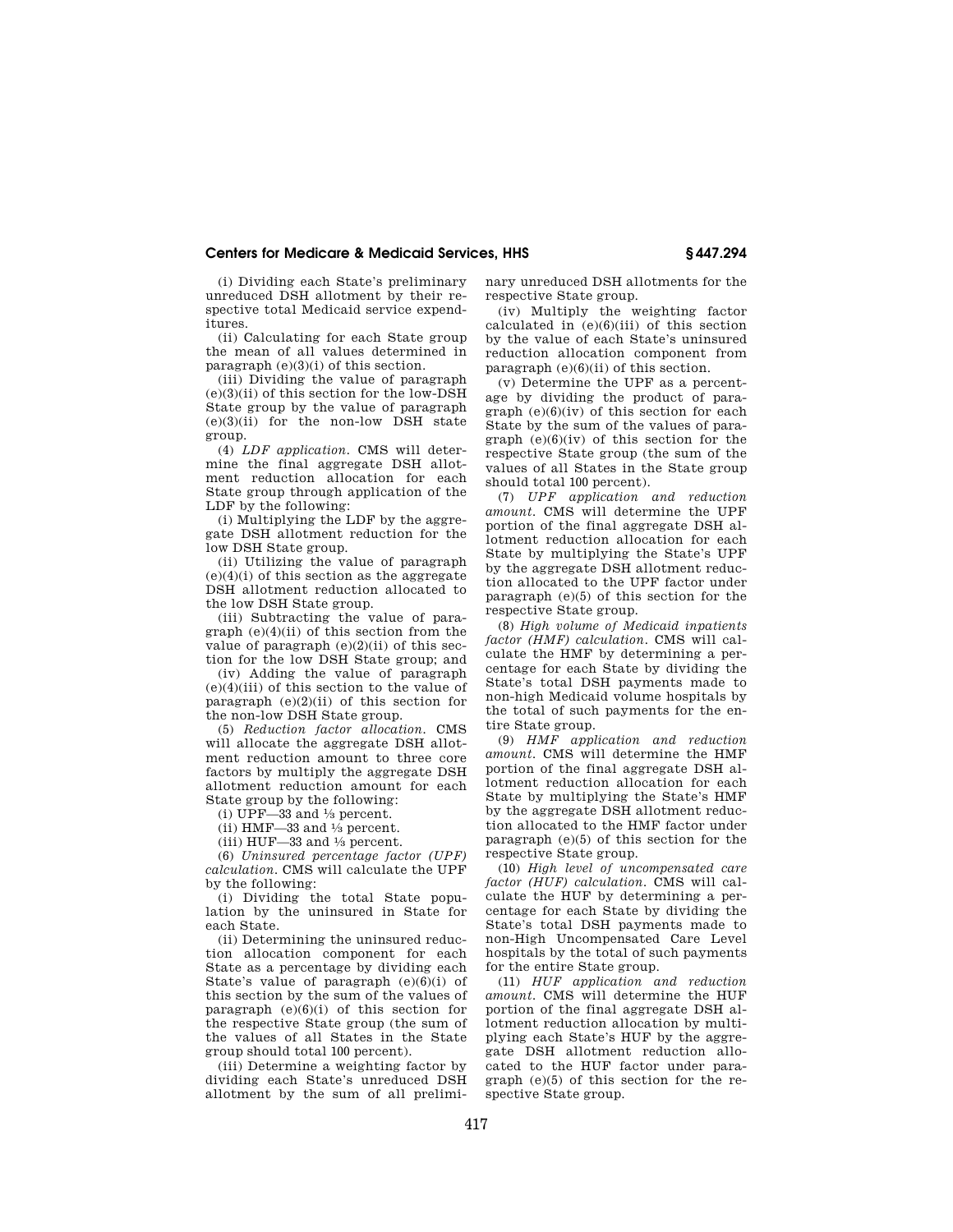(12) *Section 1115 budget neutrality factor (BNF) calculation.* This factor is only calculated for States for which all or a portion of the DSH allotment was included in the calculation of budget neutrality under a section 1115 demonstration for the specific fiscal year subject to reduction pursuant to an approval on or before July 31, 2009. CMS will calculate the BNF for qualifying states by the following:

(i) For States whose DSH allotment was included in the budget neutrality calculation for a coverage expansion that was approved under section 1115 as of July 31, 2009, (without regard to approved amendments since that date) determining the amount of the State's DSH allotment included in the budget neutrality calculation for coverage expansion for the specific fiscal year subject to reduction. This amount is not subject to reductions under the HMF and HUF calculations.

(ii) Determining the amount of the State's DSH allotment included in the budget neutrality calculation for noncoverage expansion purposes for the specific fiscal year subject to reduction.

(iii) Multiplying each qualifying State's value of paragraph (e)(12)(ii) of this section by the mean HMF reduction percentage for the respective State group.

(iv) Multiplying each qualifying State's value of paragraph (e)(12)(ii) of this section by the mean HUF reduction percentage for the respective State group.

(v) For each State, calculating the sum of the value of paragraphs  $(e)(12)(iii)$  and of  $(e)(12)(iv)$  of this section.

(13) *Section 1115 budget neutrality factor (BNF) application.* This factor will be applied in the State-specific DSH allotment reduction calculation.

(14) *State-specific DSH allotment reduction calculation.* CMS will calculate the state-specific DSH reduction by the following:

(i) Taking the sum of the value of paragraphs  $(e)(7)$ ,  $(e)(9)$ , and  $(e)(11)$  of this section for each State.

(ii) For States qualifying under paragraph (e)(12) of this section, adding the value of paragraph  $(e)(12)(v)$  of this section.

# **§ 447.296 42 CFR Ch. IV (10–1–14 Edition)**

(iii) Reducing the amount of paragraph (e)(14)(i) of this section for each State that does not qualify under paragraph  $(e)(12)(v)$  of this section based on the proportion of each State's preliminary unreduced DSH allotment compared to the national total of preliminary unreduced DSH allotments so that the sum of paragraph  $(e)(14)(iii)$  of this section equals the sum of para $graph (e)(12)(v)$  of this section.

(f) *Annual DSH allotment reduction application.* For each fiscal year 2014 and fiscal year 2015, CMS will subtract the State-specific DSH allotment amount determined in paragraph (e)(14) of this section from that State's final unreduced DSH allotment. This amount is the State's final DSH allotment for the fiscal year.

[78 FR 57311, Sept. 18, 2013]

#### **§ 447.296 Limitations on aggregate payments for disproportionate share hospitals for the period January 1, 1992 through September 30, 1992.**

(a) The provisions of this section apply to the 50 States and the District of Columbia, but not to any State whose entire Medicaid program is operated under a waiver granted under section 1115 of the Act.

(b) For the period January 1, 1992 through September 30, 1992, FFP is available for aggregate payments to hospitals that serve a disproprotionate number of low-income patients with special needs only if the payments are made in accordance with sections 1902(a)(13)(A) and 1923 of the Act, and with one of the following:

(1) An approved State plan in effect as of September 30, 1991.

(2) A State plan amendment submitted to CMS by September 30, 1991.

(3) A State plan amendment, or modification thereof, submitted to CMS between October 1, 1991 and November 26, 1991, if the amendment, or modification thereof, was intended to limit the State's definition of disproportionate share hospitals to those hospitals with Medicaid inpatient utilization rates or low-income utilization rates (as defined in section 1923 (b) of the Act) at or above the statewide arithmetic mean.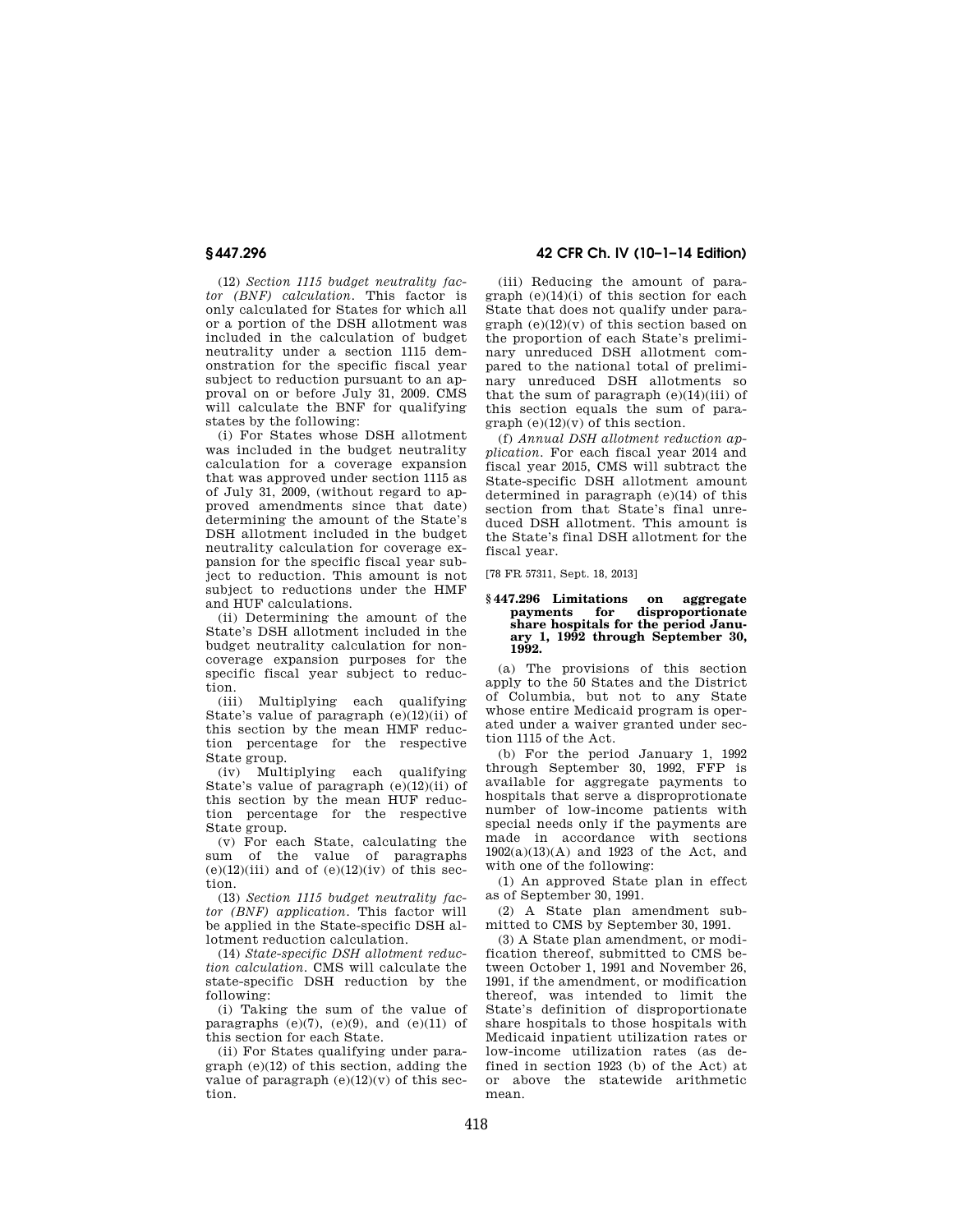(4) A methodology for disproportionate share hospital payments that was established and in effect as of September 30, 1991, or in accordance with a State law enacted or State regulation adopted as of September 30, 1991.

(5) A State plan amendment submitted to CMS by September 30, 1992 that increases aggregate disproportionate share hospitals payments in order to meet the minimum payment adjustments required by section 1923(c)(1) of the Act. The minimum payment adjustment is the amount required by the Medicare methodology described in section  $1923(c)(1)$  of the Act for those hospitals that satisfy the minimum Federal definition of a disproportionate share hospital in section 1923(b) of the Act.

(6) A State plan amendment submitted to CMS by September 30, 1992 that provides for a redistribution of disproportionate share hospital payments within the State without raising total payments compared to the previously approved State plan. CMS will approve the amendment only if the State submits written documentation that demonstrates to CMS that the aggregate payments that will be made after the redistribution are no greater than those payments made before the redistribution.

(7) A State plan amendment submitted to CMS by September 30, 1992 that provides for a reduction in disproportionate share hospital payments.

#### **§ 447.297 Limitations on aggregate payments for disproportionate share hospitals beginning October 1, 1992.**

(a) *Applicability.* The provisions of this section apply to the 50 States and the District of Columbia, but not to any State whose entire Medicaid program is operated under a waiver granted under section 1115 of the Act.

(b) *National payment target.* The national payment target for disproportionate share hospital (DSH) payments for any Federal fiscal year is equal to 12 percent of the total medical assistance expenditures that will be made during the Federal fiscal year under State plans, excluding administrative costs. A preliminary national expenditure target will be published by CMS prior to October 1 of each year. This preliminary national expenditure target will be superseded by a final national expenditure target published by April 1 of each Federal fiscal year, as specified in paragraph (d) of this section.

(c) *State disproportionate share hospital allotments.* Prior to October 1 of each Federal fiscal year, CMS will publish in the FEDERAL REGISTER preliminary State DSH allotments for each State. These preliminary State DSH allotments will be determined using the most current applicable actual and estimated State expenditure information as reported to CMS and adjusted by CMS as may be necessary using the methodology described in §447.298. CMS will publish final State DSH allotments by April 1 of each Federal fiscal year, as described in paragraph (d) of this section.

(d) *Final national disproportionate share hospitals expenditure target and State disproportionate share hospitals allotments.* (1) CMS will revise the preliminary national expenditure target and the preliminary State DSH allotments by April 1 of each Federal fiscal year. The final national DSH expenditure target and State DSH allotments will be based on the most current applicable actual and estimated expenditure information reported to CMS and adjusted by CMS as may be necessary immediately prior to the April 1 publication date. The final national expenditure target and State DSH allotments will not be recalculated for that Federal fiscal year based upon any subsequent actual or estimated expenditure information reported to CMS.

(2) If CMS determines that at any time a State has exceeded its final DSH allotment for a Federal fiscal year, FFP attributable to the excess DSH expenditures will be disallowed.

(3) If a State's actual DSH expenditures applicable to a Federal fiscal year are less than its final State DSH allotment for that Federal fiscal year, the State is permitted, to the extent allowed by its approved State plan, to make additional DSH expenditures applicable to that Federal fiscal year up to the amount of its final DSH allotment for that Federal fiscal year.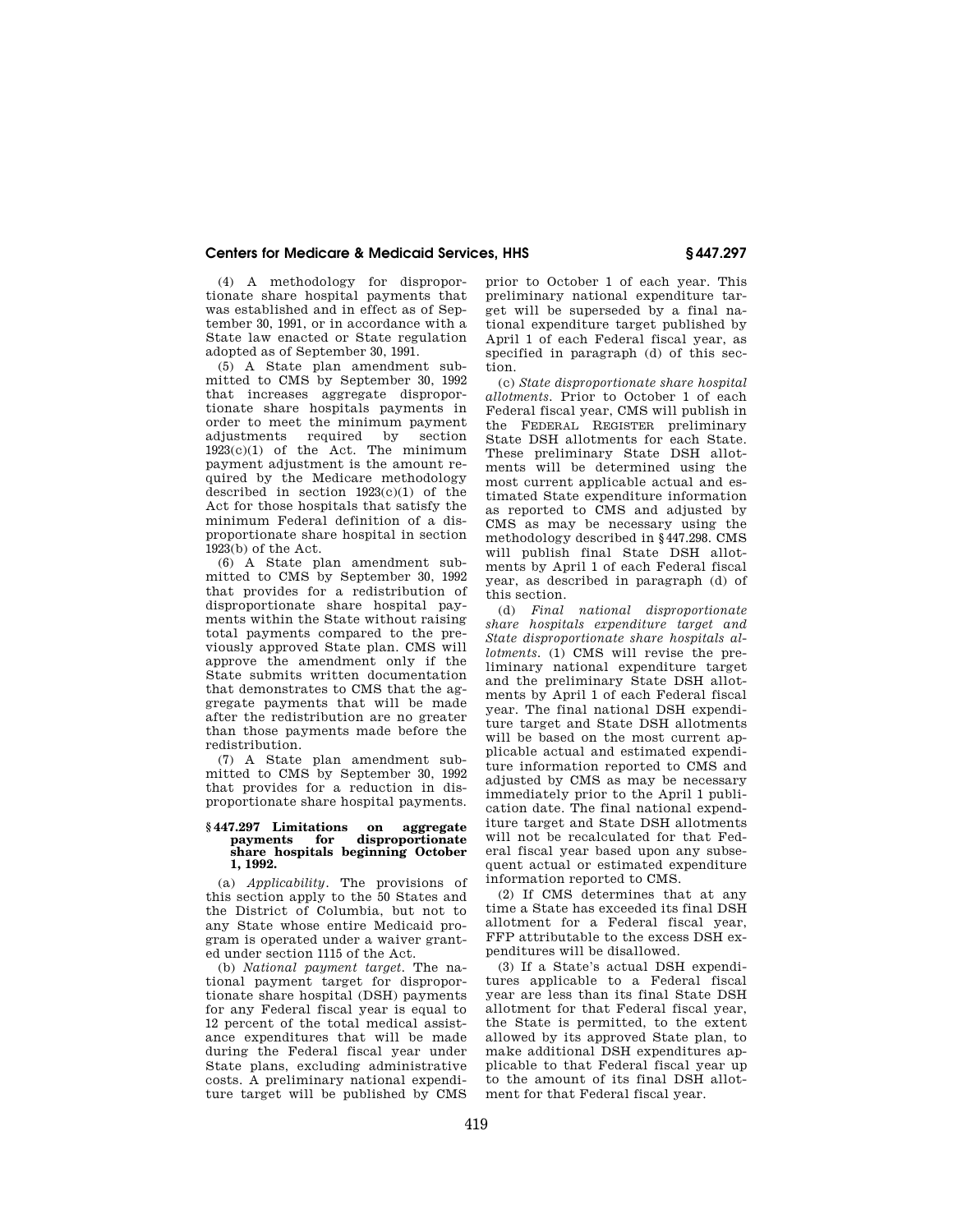**§ 447.298 42 CFR Ch. IV (10–1–14 Edition)** 

(e) *Publication of limits.* (1) Before the beginning of each Federal fiscal year, CMS will publish in the FEDERAL REG-ISTER—

(i) A preliminary national DSH expenditure target for the Federal fiscal year; and

(ii) A preliminary DSH allotment for each State for the Federal fiscal year.

(2) The final national DSH expenditure target and State DSH allotments will be published in the FEDERAL REG-ISTER by April 1 of each Federal fiscal year.

[57 FR 55143, Nov. 24, 1992, as amended at 58 FR 43182, Aug. 13, 1993]

### **§ 447.298 State disproportionate share hospital allotments.**

(a) *Calculation of State's base allotment for Federal fiscal year 1993.* (1) For Federal fiscal year 1993, CMS will calculate for each State a DSH allotment, using the State's ''base allotment.'' The State's base allotment is the greater of:

(i) The total amount of the State's projected DSH payments for Federal fiscal year 1992 under the State plan applicable to Federal fiscal year 1992, calculated in accordance with paragraph (a)(2) of this section; or

(ii) \$1,000,000.

(2) In calculating the State's DSH payments applicable to Federal fiscal year 1992, CMS will derive amounts from payments applicable to the period of October 1, 1991, through September 30, 1992, under State plans or plan amendments that meet the requirements specified in §447.296(b). The calculation will not include—

(i) DSH payment adjustments made by the State applicable to the period October 1, 1991 through December 31, 1991 under State plans or plan amendments that do not meet the criteria described in §447.296; and

(ii) Retroactive DSH payments made in 1992 that are not applicable to Federal fiscal year 1992.

(3) CMS will calculate a percentage for each State by dividing the DSH base allotment by the total unadjusted medical assistance expenditures, excluding administrative costs, made during Federal fiscal year 1992. On the basis of this percentage, CMS will classify each State as a ''high-DSH'' or ''low-DSH'' State.

(i) If the State's base allotment exceeded 12 percent of its total unadjusted medical assistance expenditures made under the State plan in Federal fiscal year 1992, CMS will classify the State as a ''high-DSH'' State.

(ii) If the State's base allotment was 12 percent or less of its total unadjusted medical assistance expenditures made under the State plan in Federal fiscal year 1992, CMS will classify the State as a ''low-DSH'' State.

(b) *State disproportionate share hospital allotments for Federal fiscal year 1993.* (1) For Federal fiscal year 1993, CMS will calculate a DSH allotment for each low-DSH State that equals the State's base allotment described under paragraph (a) of this section, increased by State growth, as specified in paragraph (d) of this section.

(2) For high-DSH States, the dollar amount of DSH payments in Federal fiscal year 1993 may not exceed the dollar amount of DSH payments applicable to Federal fiscal year 1992 (that is, the State base allotment).

(c) *State disproportionate share hospital allotment for Federal fiscal years 1994 and after.* For Federal fiscal years 1994 and after—

(1) For low-DSH States, CMS will calculate the DSH allotment for each Federal fiscal year by increasing the prior year's State DSHs allotment by—

(i) State growth, as specified in paragraph (d) of this section; and

(ii) A supplemental amount, if applicable, as described in paragraph (e) of this section.

(2) For high-DSH States, the dollar amount of DSH payments applicable to any Federal fiscal year may not exceed the dollar amount of payments applicable to Federal fiscal year 1992 (that is, the State base allotment). This payment limitation will apply until the Federal fiscal year in which the State's DSH payments applicable to that Federal fiscal year, expressed as a percentage of the State's total unadjusted medical assistance expenditures in that Federal fiscal year, equal 12 percent or less. When a high-DSH State's percentage equals 12 percent or less, the State will be reclassified as a low-DSH State.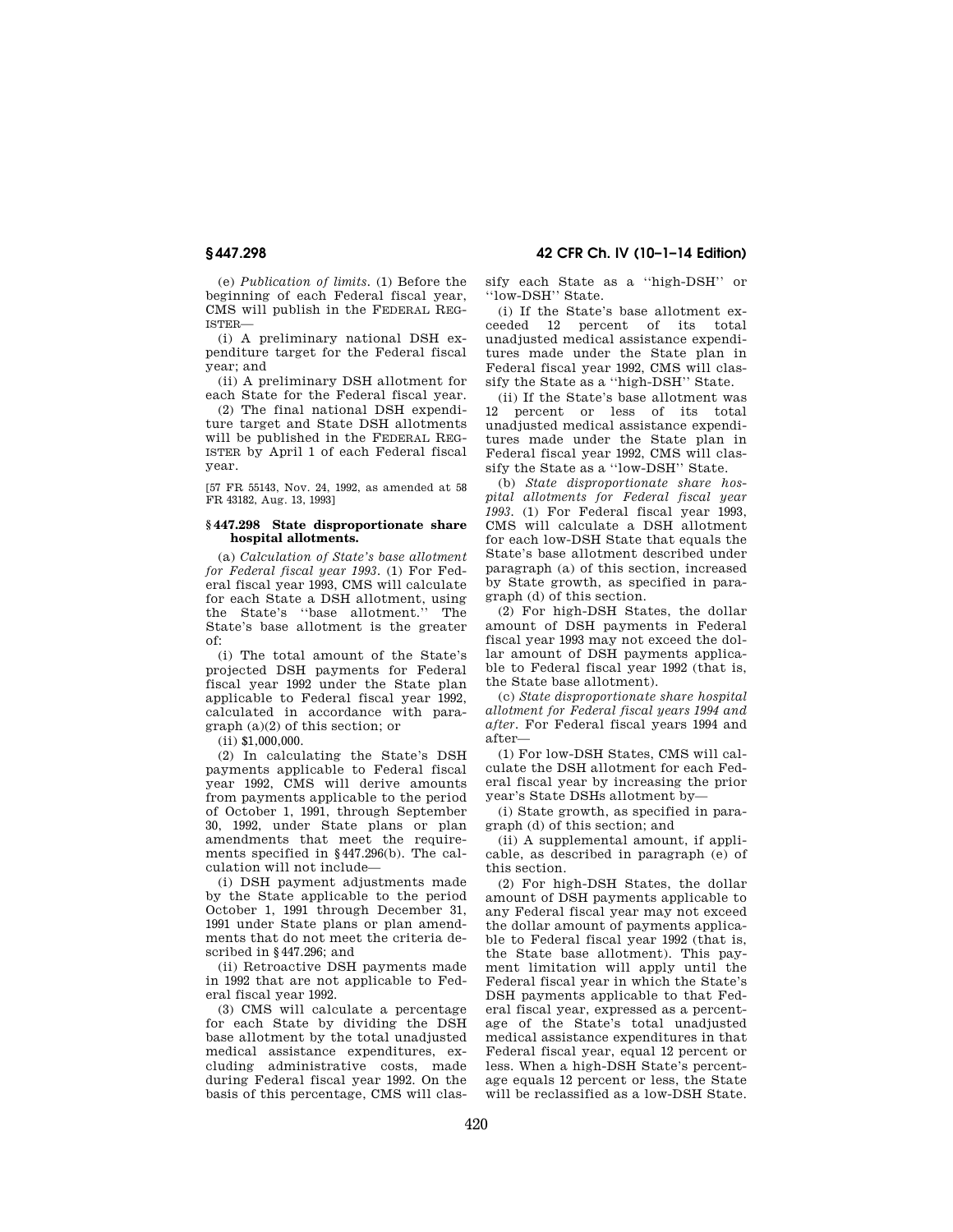(d) *State growth.* (1) The State growth for a State in a Federal fiscal year is equal to the product of—

(i) The growth factor that is CMS's projected percentage increase in the State's total unadjusted medical assistance expenditures (including administrative costs) relative to the corresponding amount in the previous year; and

(ii) The State's prior year DSH allotment.

(2) If the growth factor is zero or is negative, the State growth is zero.

(3) If a low-DSH State experiences a level of negative growth to the extent that its previous Federal fiscal year's DSH allotment would be more than 12 percent of its current Federal fiscal year's total unadjusted medical assistance expenditures (excluding administrative costs), the low-DSH State's previous year's DSH allotment will be reduced to the extent necessary to maintain the individual low-DSH State's 12 percent limit and that amount will become the low-DSH State's DSH allotment for the current Federal fiscal year. In no Federal fiscal year will a low-DSH State's DSH allotment be allowed to exceed its individual State 12 percent limit.

(e) *Supplemental amount available for low-DSH States.* 

(1) A supplemental amount is the State's share of a pool of money (referred to as a redistribution pool).

(2) CMS will calculate the redistribution pool for the appropriate Federal fiscal year by subtracting from the projected national DSH expenditure target the following:

(i) The total of the State DSH base allotments for all high-DSH States;

(ii) The total of the previous year's State DSH allotments for all low-DSH States;

(iii) The State growth amount for all low-DSH States; and

(iv) The total amount of additional DSH payment adjustments made in order to meet the minimum payment adjustments required under section 1923(c)(l) of the Act, which are made in accordance with §447.296(b)(5).

(3) CMS will determine the percent of the redistribution pool for each low-DSH State on the basis of each State's relative share of the total unadjusted

medical assistance expenditures for the Federal fiscal year compared to the total unadjusted medical assistance expenditures for the Federal fiscal year projected to be made by all low-DSH States. The percent of the redistribution pool that each State will receive is equal to the State's total unadjusted medical assistance expenditures divided by the total unadjusted medical assistance expenditures for all low-DSH States.

(4) CMS will not provide any low-DSH State a supplemental amount that would result in the State's total DSH allotment exceeding 12 percent of its projected total unadjusted medical assistance expenditures. CMS will reallocate any supplemental amounts not allocated to States because of this 12 percent limitation to other low-DSH States in accordance with the percentage determined in paragraph (e)(3) of this section.

(5) CMS will not reallocate to low-DSH States the difference between any State's actual DSH expenditures applicable to a Federal fiscal year and its State DSH allotment applicable to that Federal fiscal year. Thus, any unspent DSH allotment may not be reallocated.

(f) *Special provision.* Any increases in a State's aggregate disproportionate payments, that are made to meet the minimum payment requirements specified in  $\frac{447.296(b)}{5}$ , may exceed the State base allotment to the extent such increases are made to satisfy the minimum payment requirement. In such cases, CMS will adjust the State's base allotment in the subsequent Federal fiscal year to include the increased minimum payments.

[57 FR 55143, Nov. 24, 1992, as amended at 58 FR 43182, Aug. 13, 1993]

## **§ 447.299 Reporting requirements.**

(a) Beginning with the first quarter of Federal fiscal year 1993, each State must submit to CMS the quarterly aggregate amount of its disproportionate share hospital payments made to each individual public and private provider or facility. States' reports must present a complete, accurate, and full disclosure of all of their DSH programs and expenditures.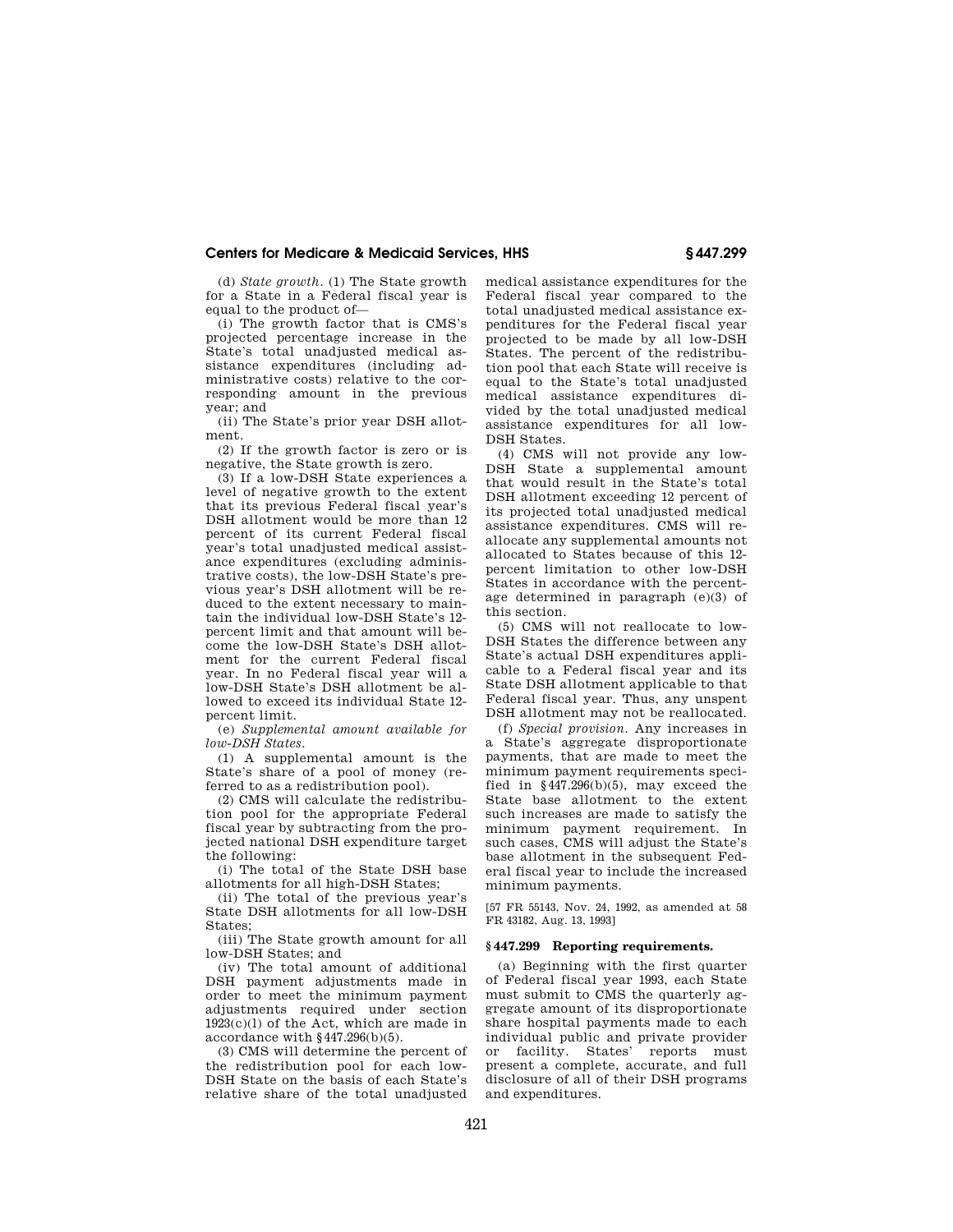(b) Each State must report the aggregate information specified under paragraph (a) of this section on a quarterly basis in accordance with procedures established by CMS.

(c) Beginning with each State's Medicaid State plan rate year 2005, for each Medicaid State plan rate year, the State must submit to CMS, at the same time as it submits the completed audit required under §455.204, the following information for each DSH hospital to which the State made a DSH payment in order to permit verification of the appropriateness of such payments:

(1) *Hospital name.* The name of the hospital that received a DSH payment from the State, identifying facilities that are institutes for mental disease (IMDs) and facilities that are located out-of-state.

(2) *Estimate of hospital-specific DSH limit.* The State's estimate of eligible uncompensated care for the hospital receiving a DSH payment for the year under audit based on the State's methodology for determining such limit.

(3) *Medicaid inpatient utilization rate.*  The hospital's Medicaid inpatient utilization rate, as defined in Section 1923(b)(2) of the Act, if the State does not use alternative qualification criteria described in paragraph (c)(5) of this section.

(4) *Low income utilization rate.* The hospital's low income utilization rate, as defined in Section 1923(b)(3) of the Act if the State does not use alternative qualification criteria described in paragraph (c)(5) of this section.

(5) *State defined DSH qualification criteria.* If the State uses an alternate broader DSH qualification methodology as authorized in Section 1923(b)(4) of the Act, the value of the statistic and the methodology used to determine that statistic.

(6) *IP/OP Medicaid fee-for-service (FFS) basic rate payments.* The total annual amount paid to the hospital under the State plan, including Medicaid FFS rate adjustments, but not including DSH payments or supplemental/enhanced Medicaid payments, for inpatient and outpatient services furnished to Medicaid eligible individuals.

(7) *IP/OP Medicaid managed care organization payments.* The total annual

**§ 447.299 42 CFR Ch. IV (10–1–14 Edition)** 

amount paid to the hospital by Medicaid managed care organizations for inpatient hospital and outpatient hospital services furnished to Medicaid eligible individuals.

(8) *Supplemental/enhanced Medicaid IP/ OP payments.* Indicate the total annual amount of supplemental/enhanced Medicaid payments made to the hospital under the State plan. These amounts do not include DSH payments, regular Medicaid FFS rate payments, and Medicaid managed care organization payments.

(9) *Total Medicaid IP/OP Payments.*  Provide the total sum of items identified in  $$447.299(c)(6)$ , (7) and (8).

(10) *Total Cost of Care for Medicaid IP/ OP Services.* The total annual costs incurred by each hospital for furnishing inpatient hospital and outpatient hospital services to Medicaid eligible individuals.

(11) *Total Medicaid Uncompensated Care.* The total amount of uncompensated care attributable to Medicaid inpatient and outpatient services. The amount should be the result of subtracting the amount identified in §447.299(c)(9) from the amount identified in  $§447.299(c)(10)$ . The uncompensated care costs of providing Medicaid physician services cannot be included in this amount.

(12) *Uninsured IP/OP revenue.* Total annual payments received by the hospital by or on behalf of individuals with no source of third party coverage for inpatient and outpatient hospital services they receive. This amount does not include payments made by a State or units of local government, for services furnished to indigent patients.

(13) *Total Applicable Section 1011 Payments.* Federal Section 1011 payments for uncompensated inpatient and outpatient hospital services provided to Section 1011 eligible aliens with no source of third party coverage for the inpatient and outpatient hospital services they receive.

(14) *Total cost of IP/OP care for the uninsured.* Indicate the total costs incurred for furnishing inpatient hospital and outpatient hospital services to individuals with no source of third party coverage for the hospital services they receive.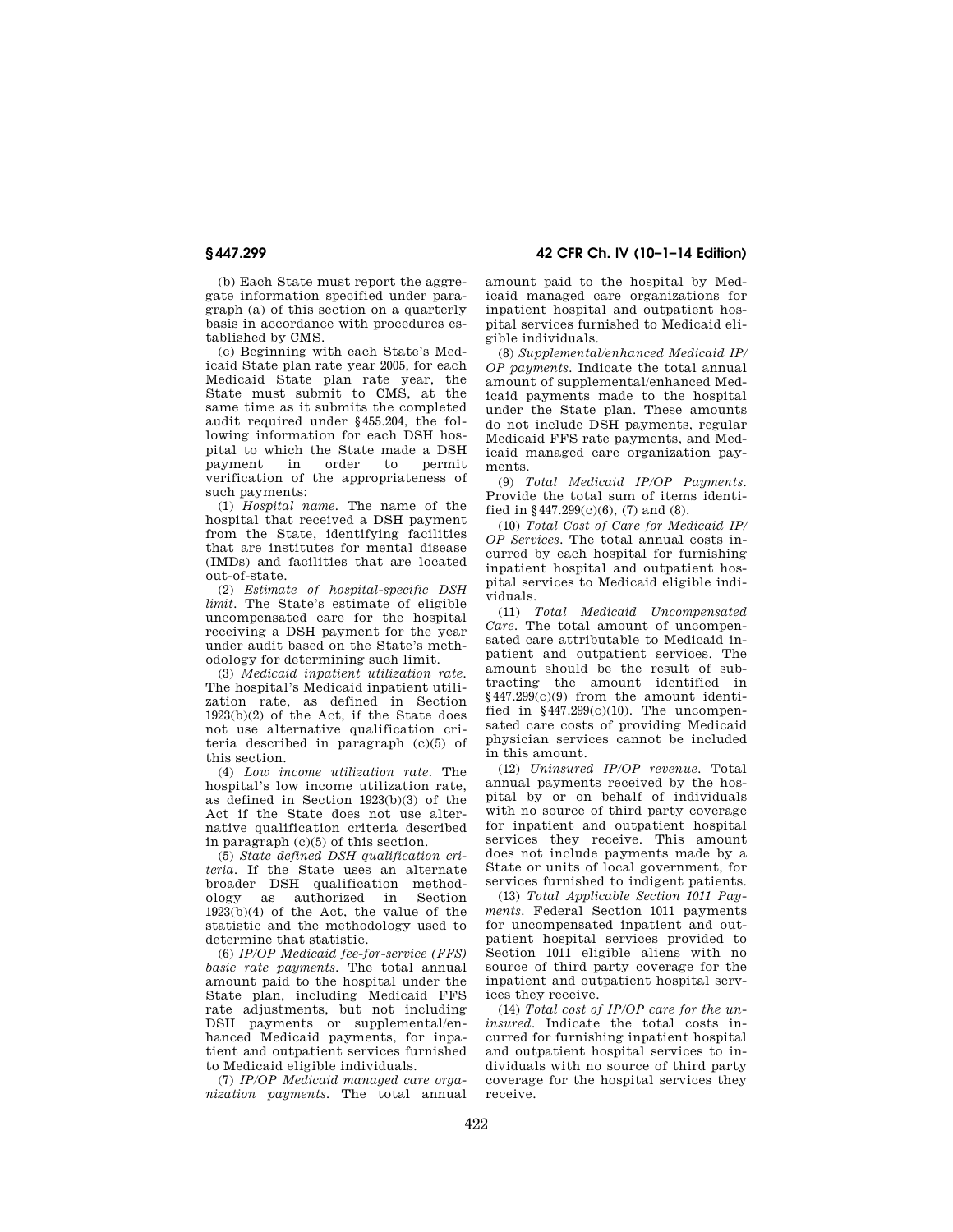(15) *Total uninsured IP/OP uncompensated care costs.* Total annual amount of uncompensated IP/OP care for furnishing inpatient hospital and outpatient hospital services to individuals with no source of third party coverage for the hospital services they receive.

(i) The amount should be the result of subtracting paragraphs (c)(12) and  $(c)(13)$ , from paragraph  $(c)(14)$  of this section.

(ii) The uncompensated care costs of providing physician services to the uninsured cannot be included in this amount.

(iii) The uninsured uncompensated amount also cannot include amounts associated with unpaid co-pays or deductibles for individuals with third party coverage for the inpatient and/or outpatient hospital services they receive or any other unreimbursed costs associated with inpatient and/or outpatient hospital services provided to individuals with those services in their third party coverage benefit package.

(iv) The uncompensated care costs do not include bad debt or payer discounts related to services furnished to individuals who have health insurance or other third party payer.

(16) *Total annual uncompensated care costs.* The total annual uncompensated care cost equals the total cost of care for furnishing inpatient hospital and outpatient hospital services to Medicaid eligible individuals and to individuals with no source of third party coverage for the hospital services they receive less the sum of regular Medicaid FFS rate payments, Medicaid managed care organization payments, supplemental/enhanced Medicaid payments, uninsured revenues, and Section 1011 payments for inpatient and outpatient hospital services. This should equal the sum of paragraphs  $(c)(9),(c)(12)$ , and  $(c)(13)$  subtracted from the sum of paragraphs  $(c)(10)$  and  $(c)(14)$ of this section.

(17) *Disproportionate share hospital payments.* Indicate total annual payment adjustments made to the hospital under Section 1923 of the Act.

(18) *Medicaid provider number.* The provider identification number assigned by the Medicaid program.

(19) *Medicare provider number.* The provider identification number assigned by the Medicare program.

(20) *Total hospital cost.* The total annual costs incurred by each hospital for furnishing inpatient hospital and outpatient hospital services.

(21) *Reporting.* States must report DSH payments made to all hospitals under the authority of the approved Medicaid State plan. This includes both in-State and out-of-State hospitals. For out-of-State hospitals, States must report, at a minimum, the information identified in  $§447.299(c)(1)$ through  $(c)(6)$ ,  $(c)(8)$ ,  $(c)(9)$ ,  $(c)(17)$ , (c)(18), and (c)(19).

(d) Each State must maintain, in readily reviewable form, supporting documentation that provides a detailed description of each DSH program, the legal basis of each DSH program, and the amount of DSH payments made to each individual public and private provider or facility each quarter. This information must be made available to Federal reviewers upon request.

(e) If a State fails to comply with the reporting requirements contained in this section, future grant awards will be reduced by the amount of FFP CMS estimates is attributable to the expenditures made to the disproportionate share hospitals as to which the State has not reported properly, until such time as the State complies with the reporting requirements. Deferrals and/or disallowances of equivalent amounts may also be imposed with respect to quarters for which the State has failed to report properly. Unless otherwise prohibited by law, FFP for those expenditures will be released when the State complies with all reporting requirements.

[46 FR 47971, Sept. 30, 1981, as amended at 73 FR 77950, Dec. 19, 2008; 74 FR 18657, Apr. 24, 2009; 77 FR 31512, May 29, 2012; 78 FR 57313, Sept. 18, 2013]

# **Subpart F—Payment Methods for Other Institutional and Noninstitutional Services**

SOURCE: 43 FR 45253, Sept. 29, 1978, unless otherwise noted. Redesignated at 46 FR 47973, Sept. 30, 1981, and further redesignated at 58 FR 6095, Jan. 26, 1993.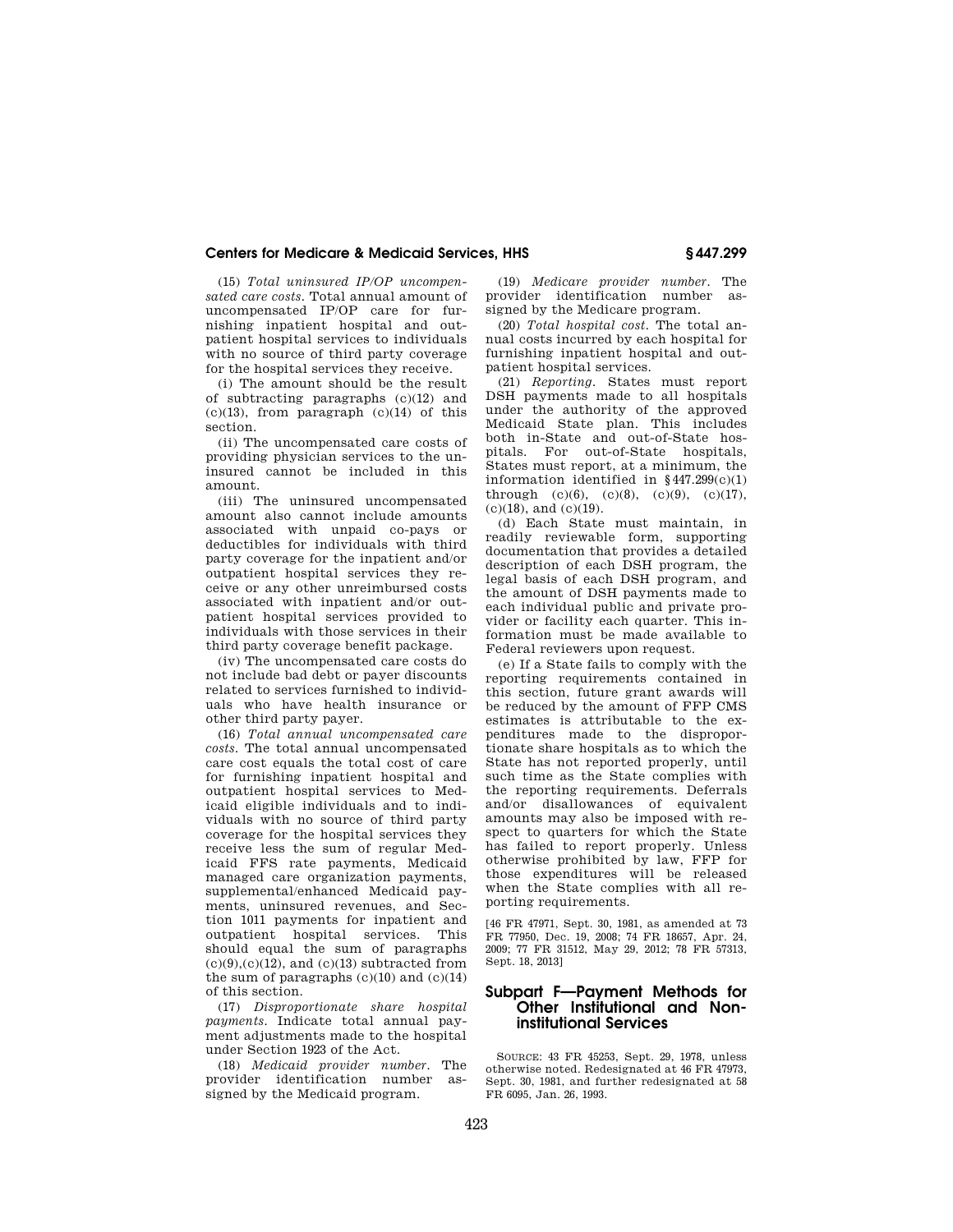## **§ 447.300 Basis and purpose.**

In this subpart, §447.302 through §447.325 and §447.361 implement section 1902(a)(30) of the Act, which requires that payments be consistent with efficiency, economy and quality of care. Section 447.371 implements section  $1902(a)(15)$  of the Act, which requires that the State plan provide for payment for rural health clinic services in accordance with regulations prescribed by the Secretary.

[72 FR 39239, July 17, 2007]

## **§ 447.302 State plan requirements.**

A State plan must provide that the requirements of this subpart are met.

[46 FR 48560, Oct. 1, 1981]

## **§ 447.304 Adherence to upper limits; FFP.**

(a) The Medicaid agency must not pay more than the upper limits described in this subpart.

(b) In the case of payments made under the plan for deductibles and coinsurance payable on an assigned Medicare claim for noninstitutional services, those payments may be made only up to the reasonable charge under Medicare.

(c) FFP is not available for a State's expenditures for services that are in excess of the amounts allowable under this subpart.

NOTE: The Secretary may waive any limitation on reimbursement imposed by subpart F of this part for experiments conducted under section 402 of Pub. L. 90–428, Incentives for Economy Experimentation, as amended by section 222(b) of Pub. L. 92–603, and under section 222(a) of Pub. L. 92–603.

[46 FR 48560, Oct. 1, 1981; 46 FR 54744, Nov. 4, 1981, as amended at 66 FR 3176, Jan. 12, 2001]

### OUTPATIENT HOSPITAL AND CLINIC **SERVICES**

#### **§ 447.321 Outpatient hospital and clinic services: Application of upper payment limits.**

(a) *Scope.* This section applies to rates set by the agency to pay for outpatient services furnished by hospitals and clinics within one of the following categories:

(1) State government-owned or operated facilities (that is, all facilities

**§ 447.300 42 CFR Ch. IV (10–1–14 Edition)** 

that are owned or operated by the State.)

(2) Non-State government owned or operated facilities (that is, all government operated facilities that are neither owned nor operated by the State).

(3) Privately-owned and operated facilities.

(b) *General rules.* (1) Upper payment limit refers to a reasonable estimate of the amount that would be paid for the services furnished by the group of facilities under Medicare payment principles in subchapter B of this chapter.

(2) Except as provided in paragraph (c) of this section, aggregate Medicaid payments to a group of facilities within one of the categories described in paragraph (a) of this section may not exceed the upper payment limit described in paragraph (b)(1) of this section.

(c) *Exceptions.* Indian Health Services and tribal facilities. The limitation in paragraph (b) of this section does not apply to Indian Health Services facilities and tribal facilities that are funded through the Indian Self-Determination and Education Assistance Act (Pub. L. 93–638).

(d) *Compliance dates.* Except as permitted under paragraph (e) of this section, a State must comply with the upper payment limit described in paragraph (b)(1) of this section by one of the following dates:

(1) For non-State government-owned or operated hospitals—March 19, 2002.

(2) For all other facilities—March 13, 2001.

[66 FR 3176, Jan. 12, 2001, as amended at 66 FR 46399, Sept. 5, 2001; 67 FR 2611, Jan. 18, 2002; 72 FR 29835, May 29, 2007; 75 FR 73975, Nov. 30, 2010; 77 FR 31513, May 29, 2012]

#### OTHER INPATIENT AND OUTPATIENT FACILITIES

#### **§ 447.325 Other inpatient and outpatient facility services: Upper limits of payment.**

The agency may pay the customary charges of the provider but must not pay more than the prevailing charges in the locality for comparable services under comparable circumstances.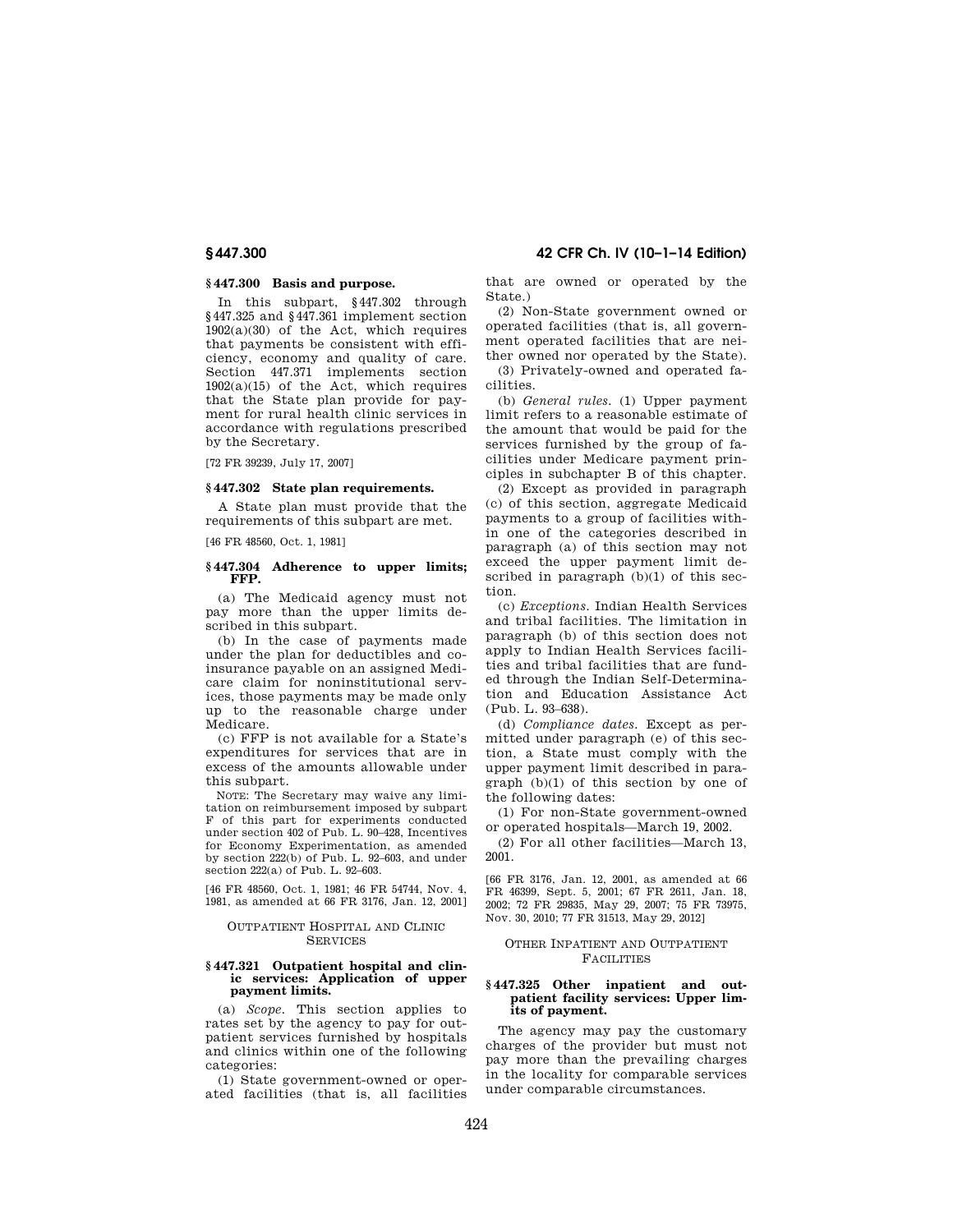## **§ 447.342 [Reserved]**

## PREPAID CAPITATION PLANS

## **§ 447.362 Upper limits of payment: Nonrisk contract.**

Under a nonrisk contract, Medicaid payments to the contractor may not exceed—

(a) What Medicaid would have paid, on a fee-for-service basis, for the services actually furnished to beneficiaries: plus

(b) The net savings of administrative costs the Medicaid agency achieves by contracting with the plan instead of purchasing the services on a fee-forservice basis.

[48 FR 54025, Nov. 30, 1983]

RURAL HEALTH CLINIC SERVICES

## **§ 447.371 Services furnished by rural health clinics.**

The agency must pay for rural health clinic services, as defined in §440.20(b) of this subchapter, and for other ambulatory services furnished by a rural health clinic, as defined in §440.20(c) of this subchapter, as follows:

(a) For provider clinics, the agency must pay the reasonable cost of rural health clinic services and other ambulatory services on the basis of the cost reimbursement principles in part 413 of this chapter. For purposes of this section, a provider clinic is an integral part of a hospital, skilled nursing facility, or home health agency that is participating in Medicare and is licensed, governed, and supervised with other departments of the facility.

(b) For clinics other than provider clinics that do not offer any ambulatory services other than rural health clinic services, the agency must pay for rural health clinic services at the reasonable cost rate per visit determined by a Medicare carrier under §§405.2426 through 405.2429 of this chapter.

(c) For clinics other than provider clinics that do offer ambulatory services other than rural health clinic services, the agency must pay for the other ambulatory services by one of the following methods:

(1) The agency may pay for other ambulatory services and rural health clinic services at a single rate per visit that is based on the cost of all services furnished by the clinic. The rate must be determined by a Medicare carrier under §§405.2426 through 405.2429 of this chapter.

(2) The agency may pay for other ambulatory services at a rate set for each service by the agency. The rate must not exceed the upper limits in this subpart. The agency must pay for rural health clinic services at the Medicare reimbursement rate per visit, as specified in §405.2426 of this chapter.

(3) The agency may pay for dental services at a rate per visit that is based on the cost of dental services furnished by the clinic. The rate must be determined by a Medicare carrier under §§405.2426 through 405.2429 of this chapter. The agency must pay for ambulatory services other than dental services under paragraph (c) (1) or (2) of this section.

(d) For purposes of paragraph (c) (1) and (3) of this section, ''visit'' means a face-to-face encounter between a clinic patient and any health professional whose services are reimbursed under the State plan. Encounters with more than one health professional, and multiple encounters with the same health professional, that take place on the same day and at a single location constitute a single visit, except when the patient, after the first encounter, suffers illness or injury requiring additional diagnosis or treatment.

[43 FR 45253, Sept. 29, 1978, as amended at 51 FR 34833, Sept. 30, 1986]

# **Subpart G—Payments for Primary Care Services Furnished by Physicians**

SOURCE: 77 FR 66700, Nov. 6, 2012, unless otherwise noted.

#### **§ 447.400 Primary care services furnished by physicians with a specified specialty or subspecialty.**

(a) States pay for services furnished by a physician as defined in §440.50 of this chapter, or under the personal supervision of a physician who self-attests to a specialty designation of family medicine, general internal medicine or pediatric medicine or a subspecialty recognized by the American Board of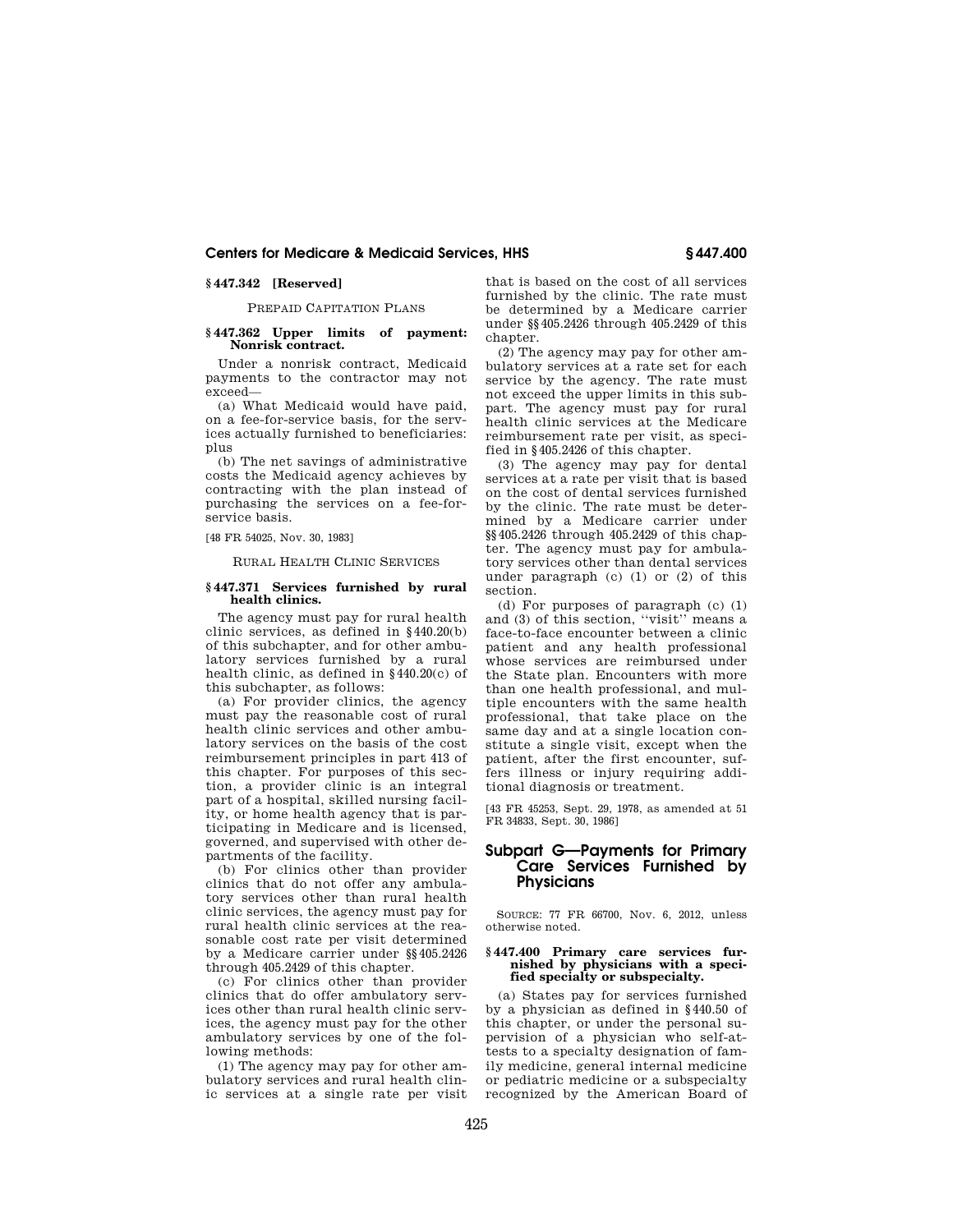Medical Specialties (ABMS), the American Board of Physician Specialties (ABPS) or the American Osteopathic Association (AOA). Such physician then attests that he/she:

(1) Is Board certified with such a specialty or subspecialty and/or

(2) Has furnished evaluation and management services and vaccine administration services under codes described in paragraph (b) of this section that equal at least 60 percent of the Medicaid codes he or she has billed during the most recently completed CY or, for newly eligible physicians, the prior month.

(b) At the end of CY 2013 and 2014 the Medicaid agency must review a statistically valid sample of physicians who received higher payments to verify that they meet the requirements of paragraph  $(a)(1)$  or  $(2)$  of this section.

(c) Primary care services designated in the Healthcare Common Procedure Coding System (HCPCS) are as follows:

(1) Evaluation and Management (E&M) codes 99201 through 99499.

(2) Current Procedural Terminology (CPT) vaccine administration codes 90460, 90461, 90471, 90472, 90473 and 90474, or their successor codes.

 $(d)(1)$  The state must submit to CMS, in such form and at such time as CMS specifies, information relating to participation by physicians described in paragraph (a) of this section and the utilization of E&M codes described in paragraph (c) of this section (whether furnished by or under the supervision of a physician described in paragraph (a)) of this section for the following peri—s—

(i) As of July 1, 2009, and

(ii) CY 2013

(2) As soon as practicable after receipt, CMS will post this information on *www.Medicaid.gov.* 

[77 FR 66700, Nov. 6, 2012, as amended at 77 FR 74382, Dec. 14, 2012]

#### **§ 447.405 Amount of required minimum payments.**

(a) For CYs 2013 and 2014, a state must pay for physician services described in §447.400 based on the lower of:

(1) The Medicare Part B fee schedule rate that is applicable to the specific site of service or, at the state's option,

**§ 447.405 42 CFR Ch. IV (10–1–14 Edition)** 

the office setting and is also adjusted for either the specific geographic location of the service or reflects the mean over all counties of the rate for each E&M code. If there is no applicable rate, the rate specified in a fee schedule established and announced by CMS (that is, the product of multiplying the Medicare CF in effect at the beginning of CYs 2013 or 2014 (or the CY 2009 CF, if higher) and the CY 2013 and 2014 relative value units (RVUs).

(2) The provider's actual billed charge for the service.

(b) For vaccines provided under the Vaccines for Children Program in CYs 2013 and 2014, a State must pay the lesser of:

(1) The Regional Maximum Administration Fee; or,

(2) The Medicare fee schedule rate in CY 2013 or 2014 (or, if higher, the rate using the 2009 conversion factor and the 2013 and 2014 RVUs) for code 90460.

[77 FR 66700, Nov. 6, 2012, as amended at 77 FR 74382, Dec. 14, 2012]

# **§ 447.410 State plan requirements.**

The state must amend its state plan to reflect the increase in fee schedule payments in CYs 2013 and 2014 unless, for each of the billing codes eligible for payment, the state currently reimburses at least as much as the higher of the CY 2013 and CY 2014 Medicare rate or the rate that would be derived using the CY 2009 conversion factor and the CY 2013 and 2014 Medicare relative value units (RVUs). The amendment must:

(a) Identify all eligible codes that the state will reimburse at the Medicare rate in CYs 2013 and 2014.

(b) Identify all codes that were not reimbursed under the Medicaid program as of July 1, 2009.

(c) Specify either that the state will make all adjustments applicable to the specific site of service or, at the state's option, the office setting and will also either adjust for the specific geographic location of the service or pay rates that reflect the mean over all counties of the rate for each E&M code. The state must specify the formula that the state will use to determine the mean rate for each E&M code.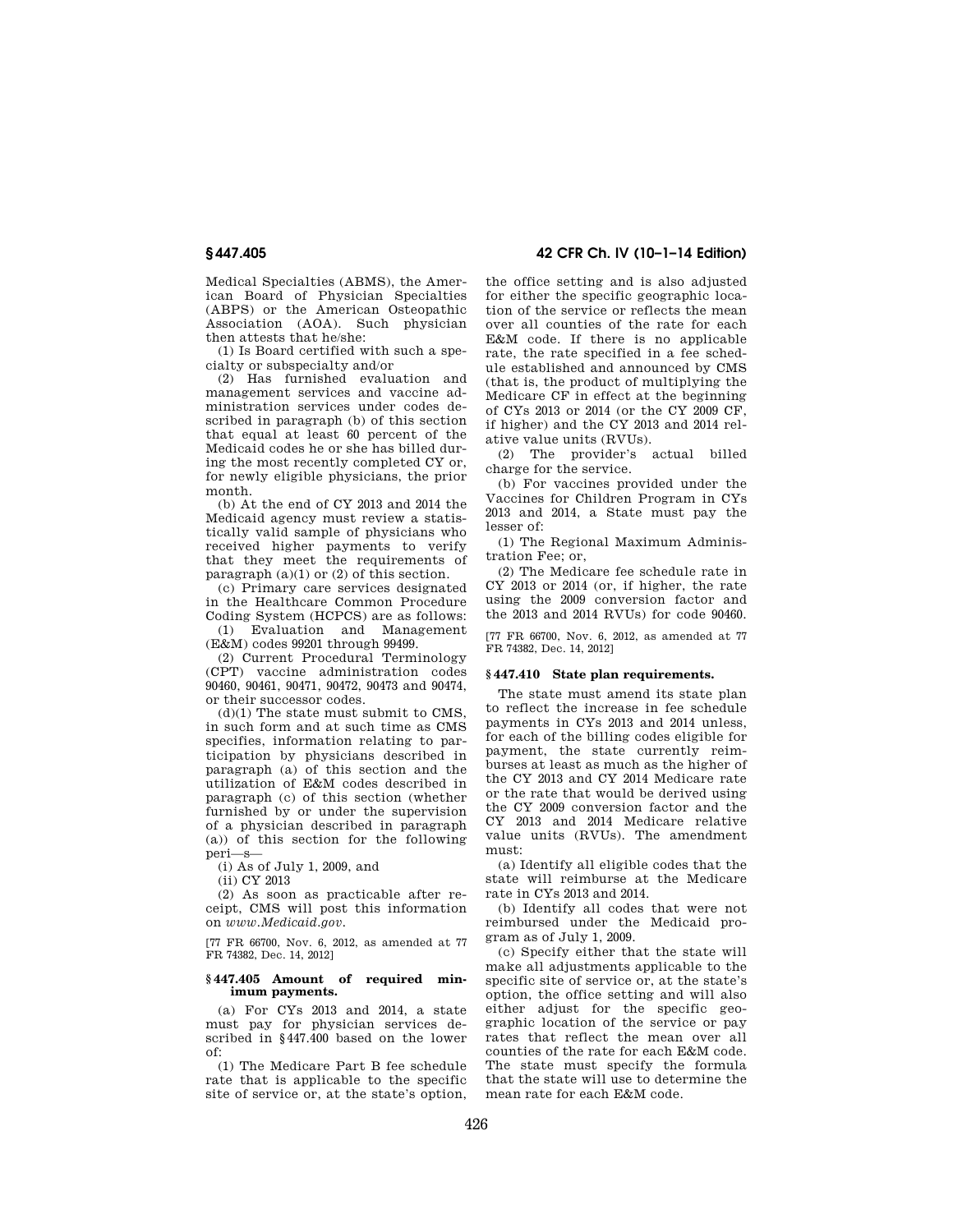## **§ 447.415 Availability of Federal financial participation (FFP).**

(a) For primary care services furnished by physicians specified in §447.400, FFP will be available at the rate of 100 percent for the amount by which the payment required to comply with §447.405 exceeds the Medicaid payment that would have been made under the approved state plan in effect on July 1, 2009.

(b) For purposes of calculating the payment that would have been made under the approved State plan in effect on July 1, 2009, the state must exclude incentive, bonus, and performancebased payments but must include supplemental payments for which the approved methodology is linked to volume and payment for specific codes.

(c) For vaccine administration, the state must impute the payment that would have been made for code 90460 under the approved Medicaid state plan. The imputed rate for July 1, 2009, for code 90460 equals the payment rates for codes 90465 and 90471 weighted by service volume.

(d) For any payment made under a bundled rate methodology, including bundled rates for vaccines and vaccine administration, the amount directly attributable to the applicable primary care service must be isolated for purposes of determining the availability of the 100 percent FFP rate. Bundled rates, for purposes of this provision, do not include encounter and per diem rates.

# **Subpart H [Reserved]**

# **Subpart I—Payment for Drugs**

SOURCE: 72 FR 39239, July 17, 2007, unless otherwise noted.

## **§ 447.500 Basis and purpose.**

(a) *Basis.* This subpart—

(1) Interprets those provisions of section 1927 of the Act that set forth requirements for drug manufacturers' calculating and reporting average manufacturer prices (AMPs) and that set upper payment limits for covered outpatient drugs.

(2) Implements section  $1903(i)(10)$  of the Act with regard to the denial of

Federal financial participation (FFP) in expenditures for certain physicianadministered drugs.

(3) Implements section  $1902(a)(54)$  of the Act with regard to a State plan that provides covered outpatient drugs.

(b) *Purpose.* This subpart specifies certain requirements in the Deficit Reduction Act of 2005 and other requirements pertaining to Medicaid payment for drugs.

## **§ 447.502 Definitions.**

*Bona fide service fees* mean fees paid by a manufacturer to an entity; that represent fair market value for a bona fide, itemized service actually performed on behalf of the manufacturer that the manufacturer would otherwise perform (or contract for) in the absence of the service arrangement; and that are not passed on in whole or in part to a client or customer of an entity, whether or not the entity takes title to the drug.

*Brand name drug* means a single source or innovator multiple source drug.

*Bundled sale* means an arrangement regardless of physical packaging under which the rebate, discount, or other price concession is conditioned upon the purchase of the same drug, drugs of different types (that is, at the ninedigit National Drug Code (NDC) level) or another product or some other performance requirement (for example, the achievement of market share, inclusion or tier placement on a formulary), or where the resulting discounts or other price concessions are greater than those which would have been available had the bundled drugs been purchased separately or outside the bundled arrangement. For bundled sales, the discounts are allocated proportionally to the total dollar value of the units of all drug sold under the bundled arrangement. For bundled sales where multiple drugs are discounted, the aggregate value of all the discounts in the bundled arrangement shall be proportionally allocated across all the drugs in the bundle.

*Consumer Price Index—Urban (CPI–U)*  means the index of consumer prices developed and updated by the U.S. Department of Labor. It is the CPI for all urban consumers (U.S. average) for the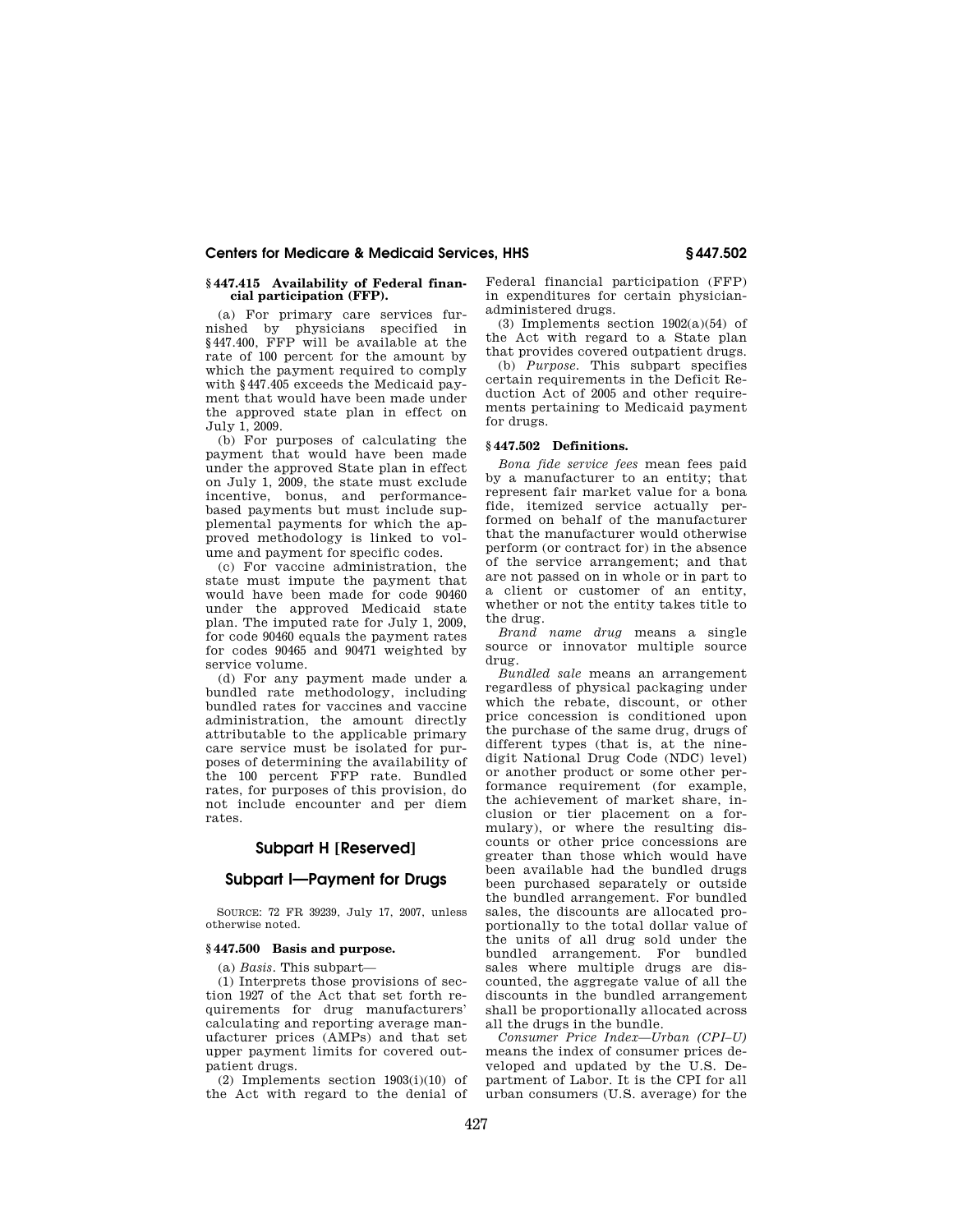month before the beginning of the calendar quarter for which the rebate is paid.

*Dispensing fee* means the fee which—

(1) Is incurred at the point of sale or service and pays for costs in excess of the ingredient cost of a covered outpatient drug each time a covered outpatient drug is dispensed;

(2) Includes only pharmacy costs associated with ensuring that possession of the appropriate covered outpatient drug is transferred to a Medicaid beneficiary. Pharmacy costs include, but are not limited to, reasonable costs associated with a pharmacist's time in checking the computer for information about an individual's coverage, performing drug utilization review and preferred drug list review activities, measurement or mixing of the covered outpatient drug, filling the container, beneficiary counseling, physically providing the completed prescription to the Medicaid beneficiary, delivery, special packaging, and overhead associated with maintaining the facility and equipment necessary to operate the pharmacy; and

(3) Does not include administrative costs incurred by the State in the operation of the covered outpatient drug benefit including systems costs for interfacing with pharmacies.

*Estimated acquisition cost (EAC)* means the agency's best estimate of the price generally and currently paid by providers for a drug marketed or sold by a particular manufacturer or labeler in the package size of drug most frequently purchased by providers.

*Innovator multiple source drug* means a multiple source drug that was originally marketed under an original new drug application (NDA) approved by the Food and Drug Administration (FDA), including an authorized generic drug. It includes a drug product marketed by any cross-licensed producers, labelers, or distributors operating under the NDA and a covered outpatient drug approved under a product license approval (PLA), establishment license approval (ELA) or antibiotic drug approval (ADA).

*Lagged price concession* means any discount or rebate that is realized after the sale of the drug, but does not include customary prompt pay discounts.

**§ 447.502 42 CFR Ch. IV (10–1–14 Edition)** 

*Manufacturer* means any entity that possesses legal title to the NDC for a covered drug or biological product and—

(1) Is engaged in the production, preparation, propagation, compounding, conversion, or processing of covered outpatient drug products, either directly or indirectly by extraction from substances of natural origin, or independently by means of chemical synthesis, or by a combination of extraction and chemical synthesis; or

(2) Is engaged in the packaging, repackaging, labeling, relabeling, or distribution of covered outpatient drug products and is not a wholesale distributor of drugs or a retail pharmacy licensed under State law.

(3) With respect to authorized generic products, the term ''manufacturer'' will also include the original holder of the NDA.

(4) With respect to drugs subject to private labeling arrangements, the term ''manufacturer'' will also include the entity that does not possess legal title to the NDC.

*National drug code (NDC)* means the 11-digit numerical code maintained by the FDA that indicates the labeler, product, and package size, unless otherwise specified in this part as being without respect to package size (that is, the 9-digit numerical code).

*National rebate agreement* means the rebate agreement developed by CMS and entered into by CMS on behalf of the Secretary or his designee and a manufacturer to implement section 1927 of the Act.

*Nominal price* means a price that is less than ten percent of the AMP in the same quarter for which the AMP is computed.

*Noninnovator multiple source drug*  means (1) a multiple source drug that is not an innovator multiple source drug or a single source drug, (2) a multiple source drug that is marketed under an abbreviated NDA or an abbreviated antibiotic drug application, or (3) a drug that entered the market before 1962 that was not originally marketed under an original NDA.

*Rebate period* means a calendar quarter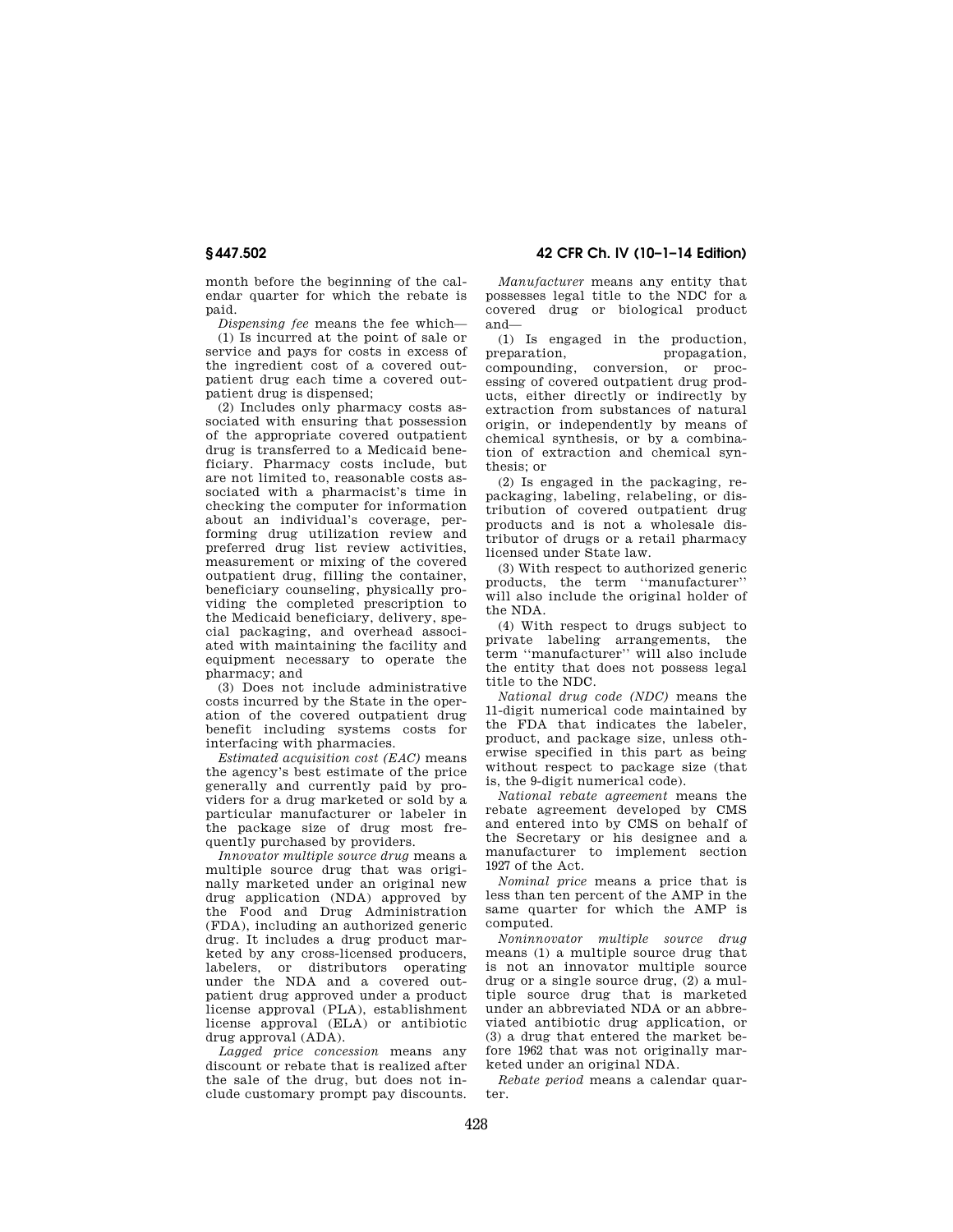*Single source drug* means a covered outpatient drug that is produced or distributed under an original NDA approved by the FDA, including a drug product marketed by any cross-licensed producers or distributors operating under the NDA. It also includes a covered outpatient drug approved under a biological license application, PLA, ELA, or ADA.

*States* means the 50 States and the District of Columbia.

[72 FR 39239, July 17, 2007, as amended at 73 FR 13788, Mar. 14, 2008; 73 FR 58497, Oct. 7, 2008; 75 FR 69597, Nov. 15, 2010]

## **§ 447.504 [Reserved]**

## **§ 447.505 Determination of best price.**

(a) *Best price* means, with respect to a single source drug or innovator multiple source drug of a manufacturer (including any drug sold under an NDA approved under section 505(c) of the FFDCA), the lowest price available from the manufacturer during the rebate period to any entity in the United States in any pricing structure (including capitated payments), in the same quarter for which the AMP is computed. Best price shall be calculated to include all sales and associated rebates, discounts and other price concessions provided by the manufacturer to any entity unless the sale, discount, or other price concession is specifically excluded by statute or regulation or is provided to an entity specifically excluded by statute or regulation from the rebate calculation.

(b) For purposes of this section, *provider* means a hospital, HMO, including an MCO or entity that treats or provides coverage or services to individuals for illnesses or injuries or provides services or items in the provision of health care.

(c) *Prices included in best price.* Except with respect to those prices identified in paragraph (d) of this section, best price for covered outpatient drugs includes the following prices and associated rebates, discounts, or other price concessions that adjust prices either directly or indirectly—

(1) Prices to wholesalers;

(2) Prices to any retailer, including rebates, discounts or other price concessions that adjust prices either directly or indirectly on sales of drugs;

(3) Prices to providers (for example, hospitals, HMOs/MCOs, physicians, nursing facilities, and home health agencies);

(4) Prices available to non-profit entities;

(5) Prices available to governmental entities within the United States;

(6) Prices of authorized generic drugs, sold by the primary manufacturer in accordance with §447.506(d) of this subpart;

(7) Prices of sales directly to patients;

(8) Prices available to mail order pharmacies;

(9) Prices available to outpatient clinics;

(10) Prices to other manufacturers who act as wholesalers and do not repackage/relabel under the purchaser's NDC, including private labeling agreements; and

(11) Prices to entities that repackage/ relabel under the purchaser's NDC, including private labeling agreements, if that entity also is an HMO or other non-excluded entity.

(d) *Prices excluded from best price.* Best price excludes:

(1) Any prices on or after October 1, 1992, charged to the IHS, the DVA, a State home receiving funds under 38 U.S.C. 1741, the DoD, the PHS, or a covered entity described in section  $1927(a)(5)(B)$  of the Act (including inpatient prices charged to hospitals described in section  $340B(a)(4)(L)$  of the PHSA);

(2) Any prices charged under the FSS of the GSA;

(3) Any prices provided to a designated SPAP;

(4) Any depot prices and single award contract prices, as defined by the Secretary, of any agency of the Federal Government;

(5) Any prices charged which are negotiated by a prescription drug plan under Part D of title XVIII, by any MA–PD plan under Part C of such title with respect to covered Part D drugs, or by a Qualified Retiree Prescription Drug Plan (as defined in section 1860D–  $22(a)(2)$  of the Act) with respect to such drugs on behalf of individuals entitled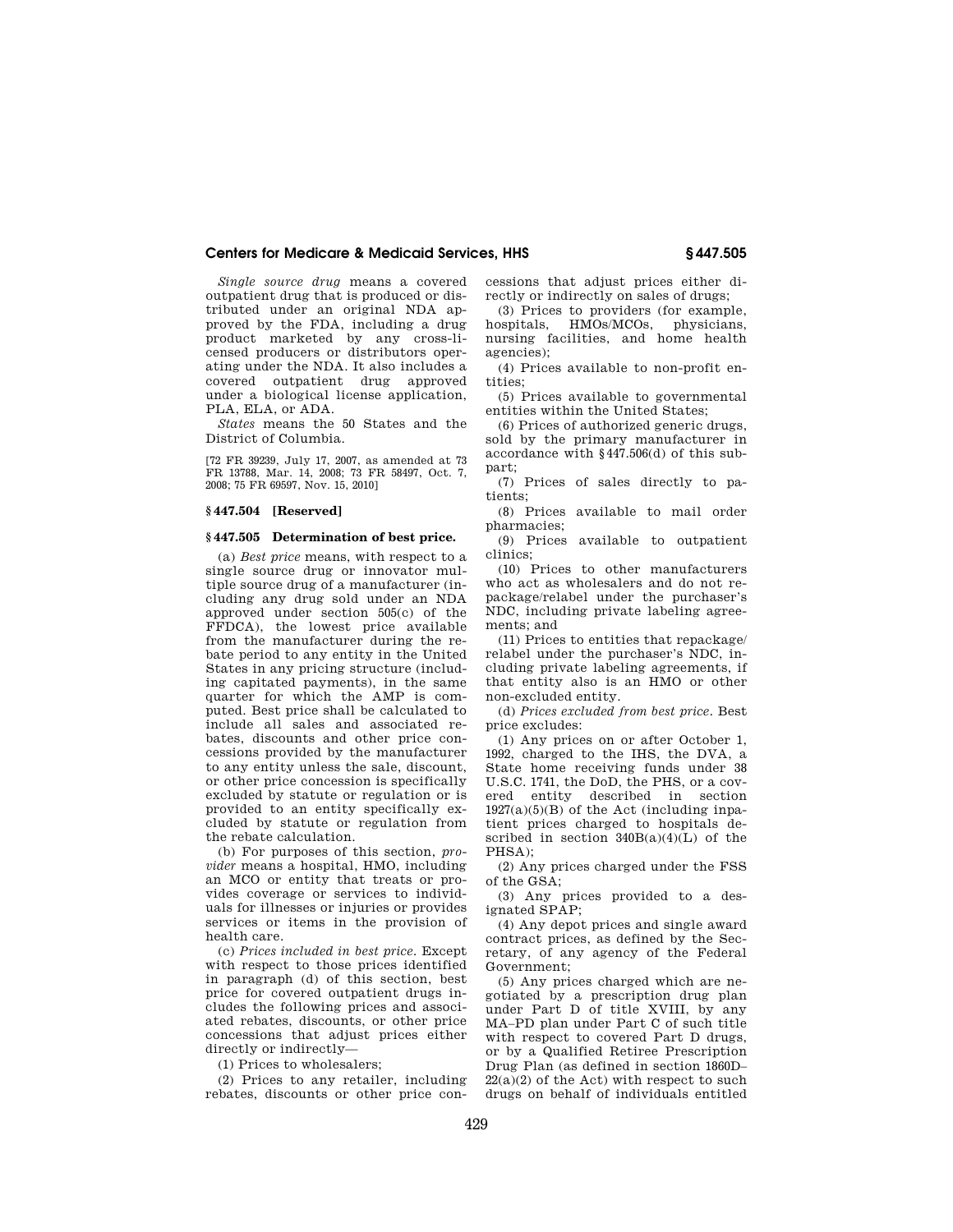to benefits under Part A or enrolled under Part B of Medicare;

(6) Rebates under the national rebate agreement or a CMS-authorized supplemental rebate agreement paid to State Medicaid Agencies under section 1927 of the Act;

(7) Prices negotiated under a manufacturer-sponsored drug discount card program;

(8) Manufacturer coupons redeemed by a consumer, agent, pharmacy or another entity acting on behalf of the manufacturer; but only to the extent that the full value of the coupon is passed on to the consumer and the pharmacy, agent, or other entity does not receive any price concession;

(9) Goods provided free of charge under a manufacturer's patient assistance programs;

(10) Free goods, not contingent upon any purchase requirement;

(11) Nominal prices to certain entities as set forth in §447.508 of this subpart;

(12) Bona fide service fees; and

(13) PBM rebates, discounts, or other price concessions except their mail order pharmacy's purchases or where such rebates, discounts, or other price concessions are designed to adjust prices at the retail or provider level.

(e) *Further clarification of best price.*  (1) Best price shall be net of cash discounts, free goods that are contingent on any purchase requirement, volume discounts, customary prompt pay discounts, chargebacks, returns, incentives, promotional fees, administrative fees, service fees (except bona fide service fees), distribution fees, and any other discounts or price reductions and rebates, other than rebates under section 1927 of the Act, which reduce the price available from the manufacturer.

(2) Best price must be determined on a unit basis without regard to package size, special packaging, labeling or identifiers on the dosage form or product or package, and must not take into account prices that are nominal in amount as described in §447.508 of this subpart.

(3) The manufacturer must adjust the best price for a rebate period if cumulative discounts, rebates, or other arrangements subsequently adjust the

**§ 447.506 42 CFR Ch. IV (10–1–14 Edition)** 

prices available from the manufacturer.

## **§ 447.506 Authorized generic drugs.**

(a) *Authorized generic drug defined.*  For the purposes of this subpart, an authorized generic drug means any drug sold, licensed, or marketed under an NDA approved by the FDA under section 505(c) of the FFDCA; and marketed, sold, or distributed under a different labeler code, product code, trade name, trademark, or packaging (other than repackaging the listed drug for use in institutions) than the brand drug.

(b) *Inclusion of authorized generic drugs in AMP.* A manufacturer holding title to the original NDA of the authorized generic drug must include the sales of this drug in its AMP only when such drugs are being sold by the manufacturer holding title to the original NDA directly to a wholesaler.

(c) *Inclusion of authorized generic drugs in best price.* A manufacturer holding title to the original NDA must include best price of an authorized generic drug in its computation of best price for a single source or innovator multiple source drug during a rebate period to any manufacturer, wholesaler, retailer, provider, HMO, nonprofit entity, or governmental entity in the United States, only when such drugs are being sold by the manufacturer holding title to the original NDA.

#### **§ 447.508 Exclusion from best price of certain sales at a nominal price.**

(a) *Exclusion from best price.* Sales of covered outpatient drugs by a manufacturer at nominal prices are excluded from best price when purchased by the following entities:

(1) A covered entity described in section  $340B(a)(4)$  of the PHSA;

(2) An ICF/IID providing services as set forth in §440.150 of this chapter; or

(3) A State-owned or operated nursing facility providing services as set forth in §440.155 of this chapter.

(b) *Nonapplication.* This restriction shall not apply to sales by a manufacturer of covered outpatient drugs that are sold under a master agreement under 38, U.S.C. 8126.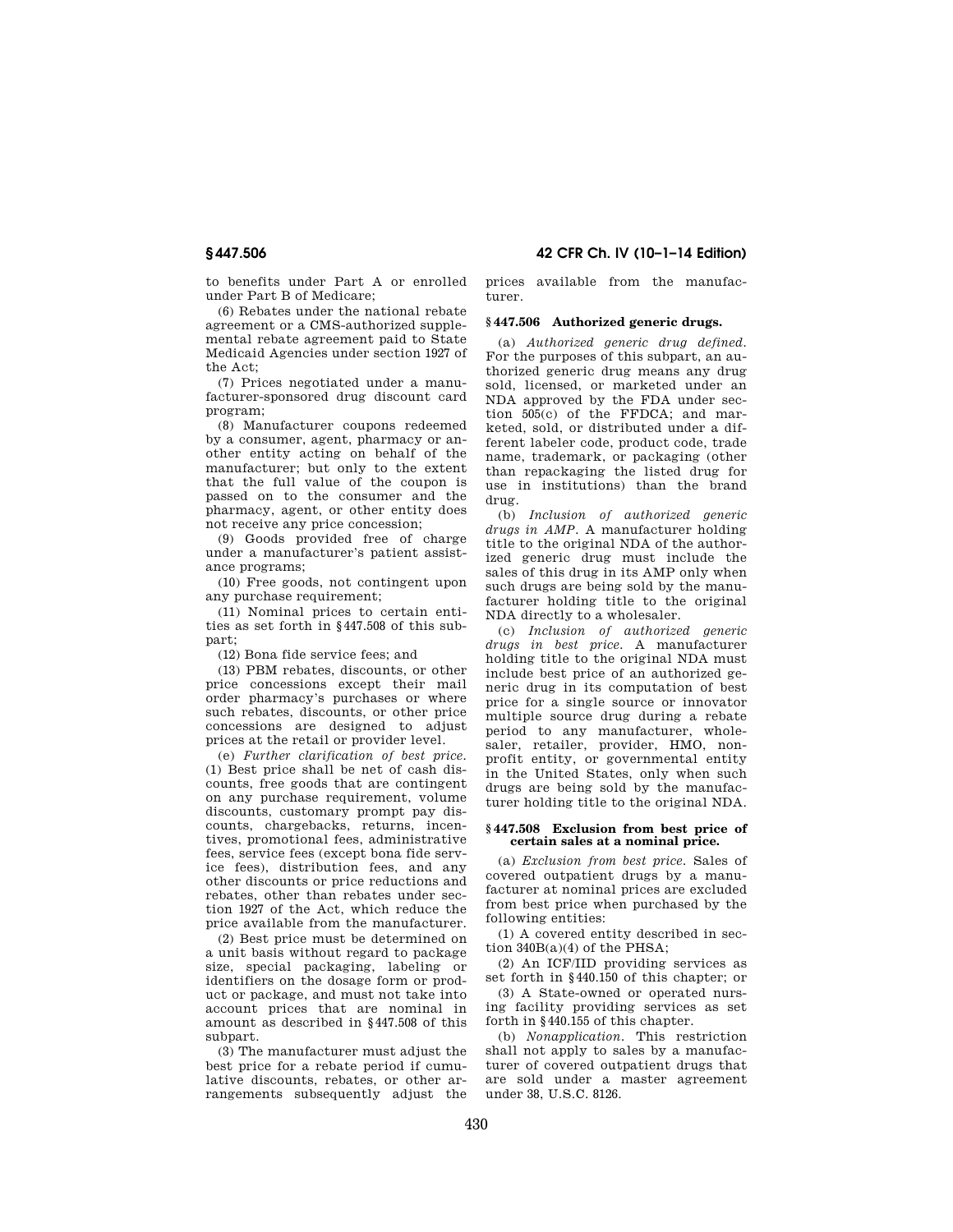## **§ 447.510 Requirements for manufacturers.**

(a) *Quarterly reports.* A manufacturer must report product and pricing information for covered outpatient drugs to CMS not later than 30 days after the end of the rebate period. The quarterly pricing report must include:

(1) AMP, calculated in accordance with section 1927(k)(1) of the Social Security Act.

(2) Best price, calculated in accordance with §447.505 of this subpart;

(3) Customary prompt pay discounts, which shall be reported as an aggregate dollar amount for each covered outpatient drug at the nine-digit NDC level, provided to all wholesalers in the rebate period; and

(4) Prices that fall within the nominal price exclusion, which shall be reported as an aggregate dollar amount and shall include all sales of single source and innovator multiple source drugs to the entities listed in §447.508(a) of this subpart for the rebate period.

(b) *Reporting revised quarterly AMP, best price, customary prompt pay discounts, or nominal prices.* (1) A manufacturer must report to CMS revisions to AMP, best price, customary prompt pay discounts, or nominal prices for a period not to exceed 12 quarters from the quarter in which the data were due.

(2) A manufacturer must report revisions to AMP, except when the revision would be solely as a result of data pertaining to lagged price concessions.

(c) *Base date AMP report.* (1) A manufacturer may report a revised base date AMP to CMS within the first four full calendar quarters following [OFR: insert publication date of the final rule].

(2) *Recalculation of base date AMP.* (i) A manufacturer's recalculation of the base date AMP must only reflect the revisions to AMP as provided for in section  $1927(k)(1)$  of the Social Security Act.

(ii) A manufacturer may choose to recalculate base date AMP on a product-by-product basis.

(iii) A manufacturer must use actual and verifiable pricing records in recalculating base date AMP.

(d) *Monthly AMP*—(1) *Definition of Monthly AMP.* Monthly AMP means the AMP that is calculated on a monthly basis. A manufacturer must submit a monthly AMP to CMS not later than 30 days after the last day of each prior month.

(2) *Calculation of monthly AMP.*  Monthly AMP should be calculated based on section  $1927(k)(1)$  of the Social Security Act, except the period covered should be based on monthly, as opposed to quarterly AMP sales.

(3) *Timeframe for reporting revised monthly AMP.* A manufacturer must report to CMS revisions to monthly AMP for a period not to exceed 36 months from the month in which the data were due.

(4) *Exception.* A manufacturer must report revisions to monthly AMP, except when the revision would be solely as a result of data pertaining to lagged price concessions.

(5) *Terminated products.* A manufacturer must not report a monthly AMP for a terminated product beginning with the first month after the expiration date of the last lot sold.

(e) *Certification of pricing reports.*  Each report submitted under paragraphs (a) through (d) of this section must be certified by one of the following:

(1) The manufacturer's chief executive officer (CEO);

(2) The manufacturer's chief finan $cial$  officer  $(CFO)'$ 

(3) An individual other than a CEO or CFO, who has authority equivalent to a CEO or a CFO; or

(4) An individual with the directly delegated authority to perform the certification on behalf of an individual described in subsections (1) through (3).

(f) *Recordkeeping requirements.* (1) A manufacturer must retain records (written or electronic) for ten years from the date the manufacturer reports data to CMS for that rebate period. The records must include these data and any other materials from which the calculations of the AMP, the best price, customary prompt pay discounts, and nominal prices are derived, including a record of any assumptions made in the calculations. The ten-year timeframe applies to a manufacturer's quarterly and monthly submissions of pricing data, as well as any revised pricing data subsequently submitted to CMS.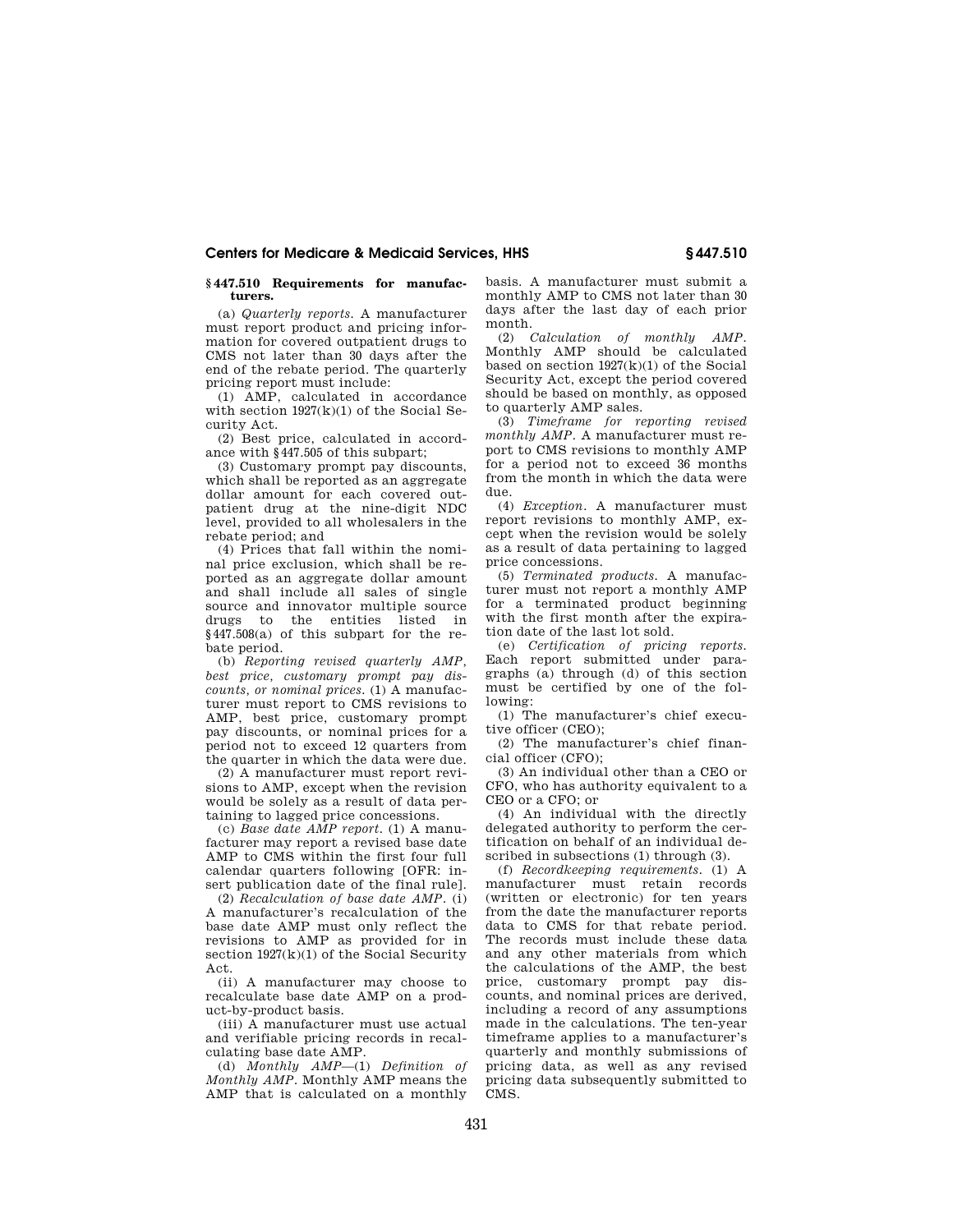**§ 447.512 42 CFR Ch. IV (10–1–14 Edition)** 

(2) A manufacturer must retain records beyond the ten-year period if both of the following circumstances exist:

(i) The records are the subject of an audit or of a government investigation related to pricing data that are used in AMP, best price, customary prompt pay discounts, or nominal prices of which the manufacturer is aware.

(ii) The audit findings or investigation related to the AMP, best price, customary prompt pay discounts, or nominal price have not been resolved.

(g) *Data reporting format.* All product and pricing data, whether submitted on a quarterly or monthly basis, must be submitted to CMS in an electronic format.

[72 FR 39239, July 17, 2007, as amended at 75 FR 69597, Nov. 15, 2010]

## **§ 447.512 Drugs: Aggregate upper limits of payment.**

(a) [Reserved]

(b) *Other drugs.* The agency payments for brand name drugs certified in accordance with paragraph (c) of this section and drugs other than multiple source drugs for which a specific limit has been established must not exceed, in the aggregate, payments levels that the agency has determined by applying the lower of the—.

(1) EAC plus reasonable dispensing fees established by the agency; or

(2) Providers' usual and customary charges to the general public.

(c) *Certification of brand name drugs.*  (1) The upper limit for payment for multiple source drugs for which a specific limit has been established does not apply if a physician certifies in his or her own handwriting (or by an electronic alternative means approved by the Secretary) that a specific brand is medically necessary for a particular beneficiary.

(2) The agency must decide what certification form and procedure are used.

(3) A check-off box on a form is not acceptable but a notation like ''brand necessary'' is allowable.

(4) The agency may allow providers to keep the certification forms if the forms will be available for inspection by the agency or HHS.

[72 FR 39239, July 17, 2007, as amended at 75 FR 69597, Nov. 15, 2010]

## **§ 447.514 [Reserved]**

#### **§ 447.516 Upper limits for drugs furnished as part of services.**

The upper limits for payment for prescribed drugs in this subpart also apply to payment for drugs provided as part of skilled nursing facility services and intermediate care facility services and under prepaid capitation arrangements.

### **§ 447.518 State plan requirements, findings and assurances.**

(a) *State plan.* The State plan must describe comprehensively the agency's payment methodology for prescription drugs.

(b) *Findings and assurances.* Upon proposing significant State plan changes in payments for prescription drugs, and at least annually for multiple source drugs and triennially for all other drugs, the agency must make the following findings and assurances:

(1) *Findings.* The agency must make the following separate and distinct findings:

(i) In the aggregate, its Medicaid expenditures for multiple source drugs are in accordance with the established upper limits.

(ii) In the aggregate, its Medicaid expenditures for all other drugs are in accordance with §447.512 of this subpart.

(2) *Assurances.* The agency must make assurances satisfactory to CMS that the requirements set forth in §447.512 of this subpart concerning upper limits and in paragraph (b)(1) of this section concerning agency findings are met.

(c) *Recordkeeping.* The agency must maintain and make available to CMS, upon request, data, mathematical or statistical computations, comparisons, and any other pertinent records to support its findings and assurances.

[72 FR 39239, July 17, 2007, as amended at 75 FR 69597, Nov. 15, 2010]

## **§ 447.520 FFP: Conditions relating to physician-administered drugs.**

(a) No FFP is available for physicianadministered drugs for which a State has not required the submission of claims using codes that identify the drugs sufficiently for the State to bill a manufacturer for rebates.